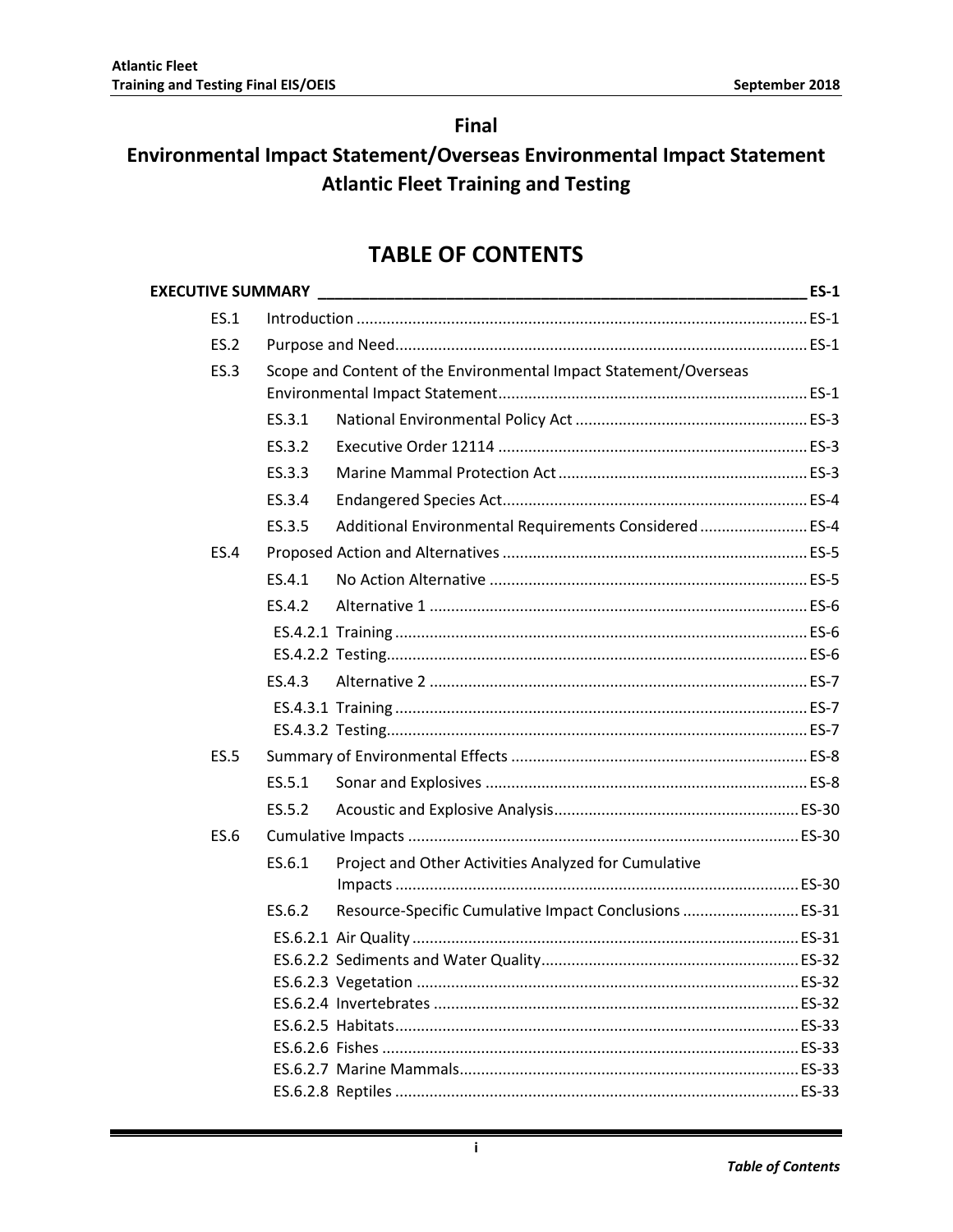|             | ES.6.2.10 |                                                                                                        |  |
|-------------|-----------|--------------------------------------------------------------------------------------------------------|--|
|             | ES.6.2.11 |                                                                                                        |  |
|             |           |                                                                                                        |  |
|             | ES.6.3    |                                                                                                        |  |
| <b>ES.7</b> |           |                                                                                                        |  |
| <b>ES.8</b> |           |                                                                                                        |  |
|             | ES.8.1    |                                                                                                        |  |
|             | ES.8.2    | Relationship Between Short-term Use of the Environment<br>and Maintenance and Enhancement of Long-term |  |
|             |           |                                                                                                        |  |
|             | ES.8.3    | Irreversible or Irretrievable Commitment of Resources  ES-39                                           |  |
|             | ES.8.4    | Energy Requirements and Conservation Potential of                                                      |  |
|             |           |                                                                                                        |  |
| <b>ES.9</b> |           |                                                                                                        |  |
|             | ES.9.1    |                                                                                                        |  |
|             | ES.9.2    |                                                                                                        |  |
|             | ES.9.3    |                                                                                                        |  |
|             |           |                                                                                                        |  |

# **List of Figures**

# **List of Tables**

| Table ES.5-1: Summary of Environmental Impacts for the No Action Alternative, |  |
|-------------------------------------------------------------------------------|--|
|                                                                               |  |
|                                                                               |  |
|                                                                               |  |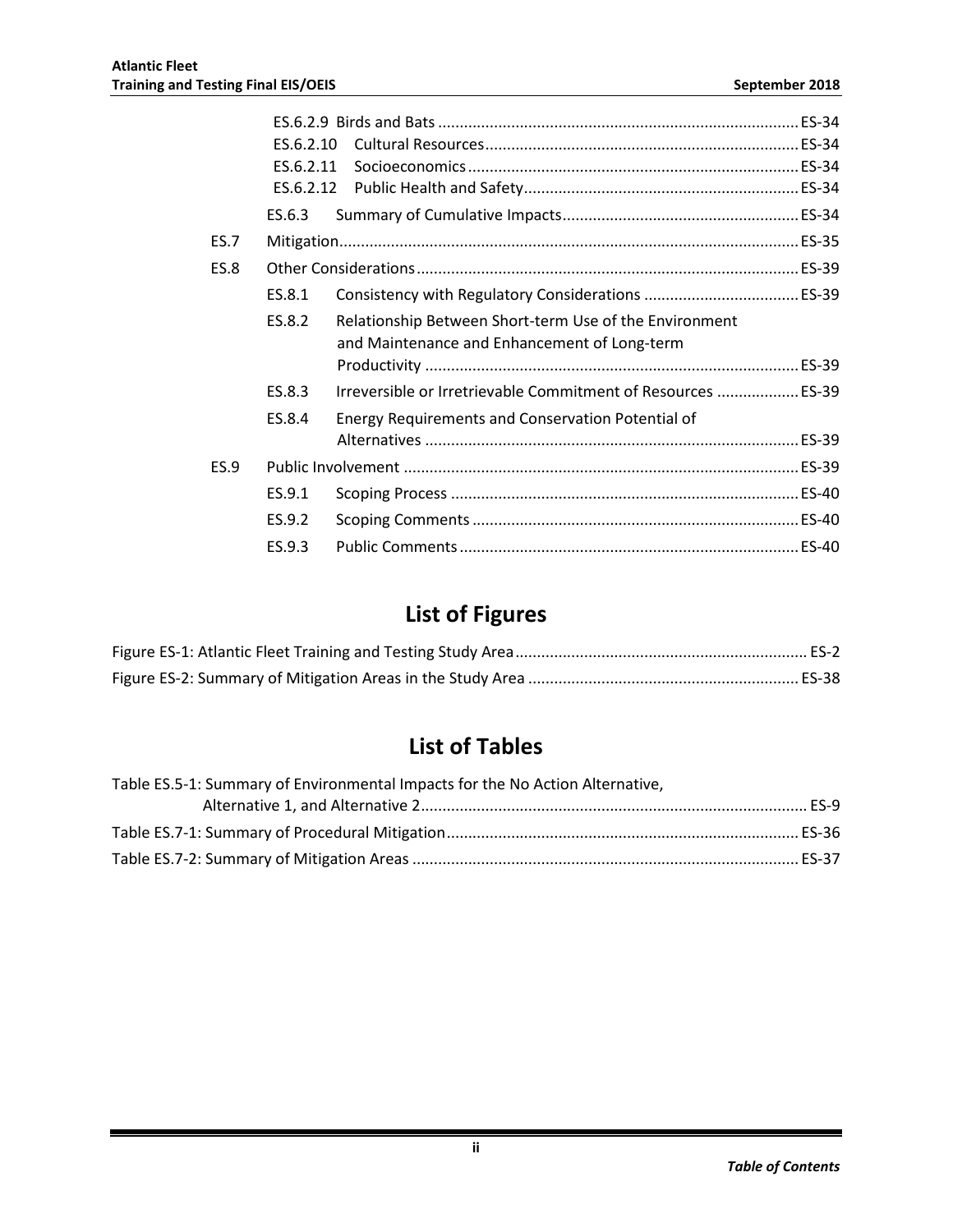# **EXECUTIVE SUMMARY**

# <span id="page-2-1"></span><span id="page-2-0"></span>**ES.1 INTRODUCTION**

The United States (U.S.) Department of the Navy (Navy) prepared this Environmental Impact Statement (EIS)/Overseas EIS (OEIS) to assess the potential environmental impacts associated with two categories of military readiness activities: training and testing. Collectively, the at-sea areas in this EIS/OEIS are referred to as the Atlantic Fleet Training and Testing (AFTT) Study Area (Study Area) (Figure ES-1). The Navy also prepared this EIS/OEIS to comply with the National Environmental Policy Act (NEPA) and Executive Order (EO) 12114.

Major conflicts, terrorism, lawlessness, and natural disasters all have the potential to threaten the national security of the United States. United States national security, prosperity, and vital interests are increasingly tied to other nations because of the close relationships between the United States and other national economies. The Navy carries out training and testing activities to be able to protect the United States against its enemies, as well as to protect and defend the rights of the United States and its allies to move freely on the oceans. Training and testing activities that prepare the Navy to fulfill its mission to protect and defend the United States and its allies potentially impact the environment. These activities may trigger legal requirements identified in many U.S. federal environmental laws, regulations, and executive orders.

# <span id="page-2-2"></span>**ES.2 PURPOSE AND NEED**

The Navy and National Marine Fisheries Service (NMFS) (as a cooperating agency) have coordinated from the outset and developed this document to meet each agency's distinct NEPA obligations and support the decision making of both agencies. The purpose of the Proposed Action is to ensure that the Navy meets its mission under Title 10 United States Code Section 5062, which is to maintain, train, and equip combat-ready naval forces capable of winning wars, deterring aggression, and maintaining freedom of the seas. This mission is achieved in part by conducting training and testing within the Study Area. NMFS's purpose is to evaluate the Navy's proposed action pursuant to NMFS's authority under the Marine Mammal Protection Act (MMPA), and to make a determination whether to issue incidental take regulations and Letters of Authorization, including any conditions needed to meet the statutory mandates of the MMPA.

# <span id="page-2-3"></span>**ES.3 SCOPE AND CONTENT OF THE ENVIRONMENTAL IMPACT STATEMENT/OVERSEAS ENVIRONMENTAL IMPACT STATEMENT**

In this EIS/OEIS, the Navy assessed military readiness activities that could potentially impact human and natural resources, especially marine mammals, sea turtles, and other marine resources. The range of alternatives includes a No Action Alternative and other reasonable courses of action. Direct, indirect, cumulative, short-term, long-term, irreversible, and irretrievable impacts were also analyzed. Data sets used for analysis were considered across the full spectrum of Navy training and testing for the foreseeable future. For the purposes of analysis and presentation within this EIS/OEIS, data was organized and evaluated in 1-year and 5-year increments. Based upon current knowledge and the proposed training and testing, the Navy does not reasonably foresee a change to the Navy's direct and indirect impact conclusions across other time frames (ex., 2, 7, 10 years). The Navy is the lead agency for the Proposed Action and is responsible for the scope and content of this EIS/OEIS.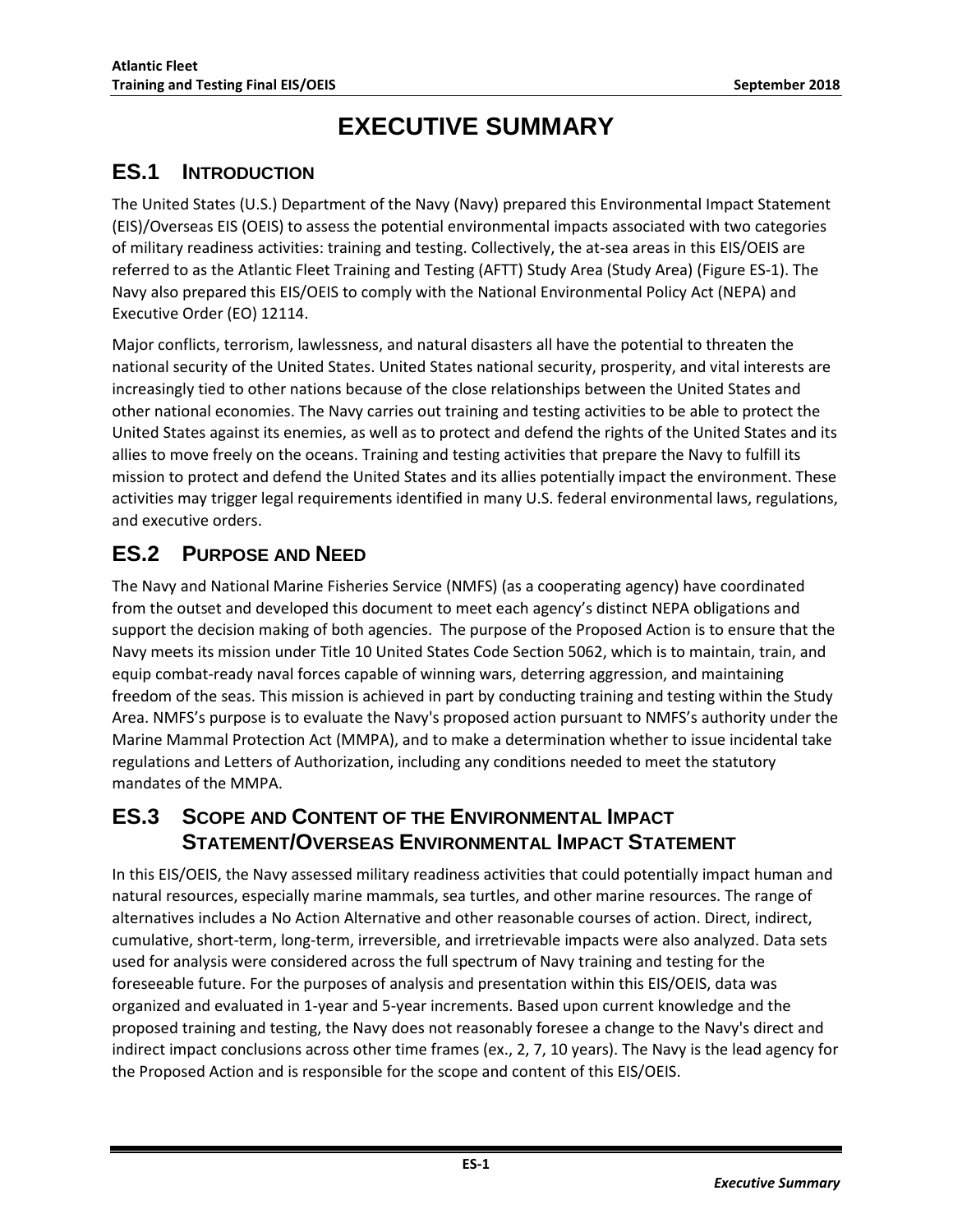



<span id="page-3-0"></span>Notes: AFTT: Atlantic Fleet Training and Testing; OPAREA: Operating Area; SINKEX: Sinking Exercises; VACAPES: Virginia Capes

**Figure ES-1: Atlantic Fleet Training and Testing Study Area**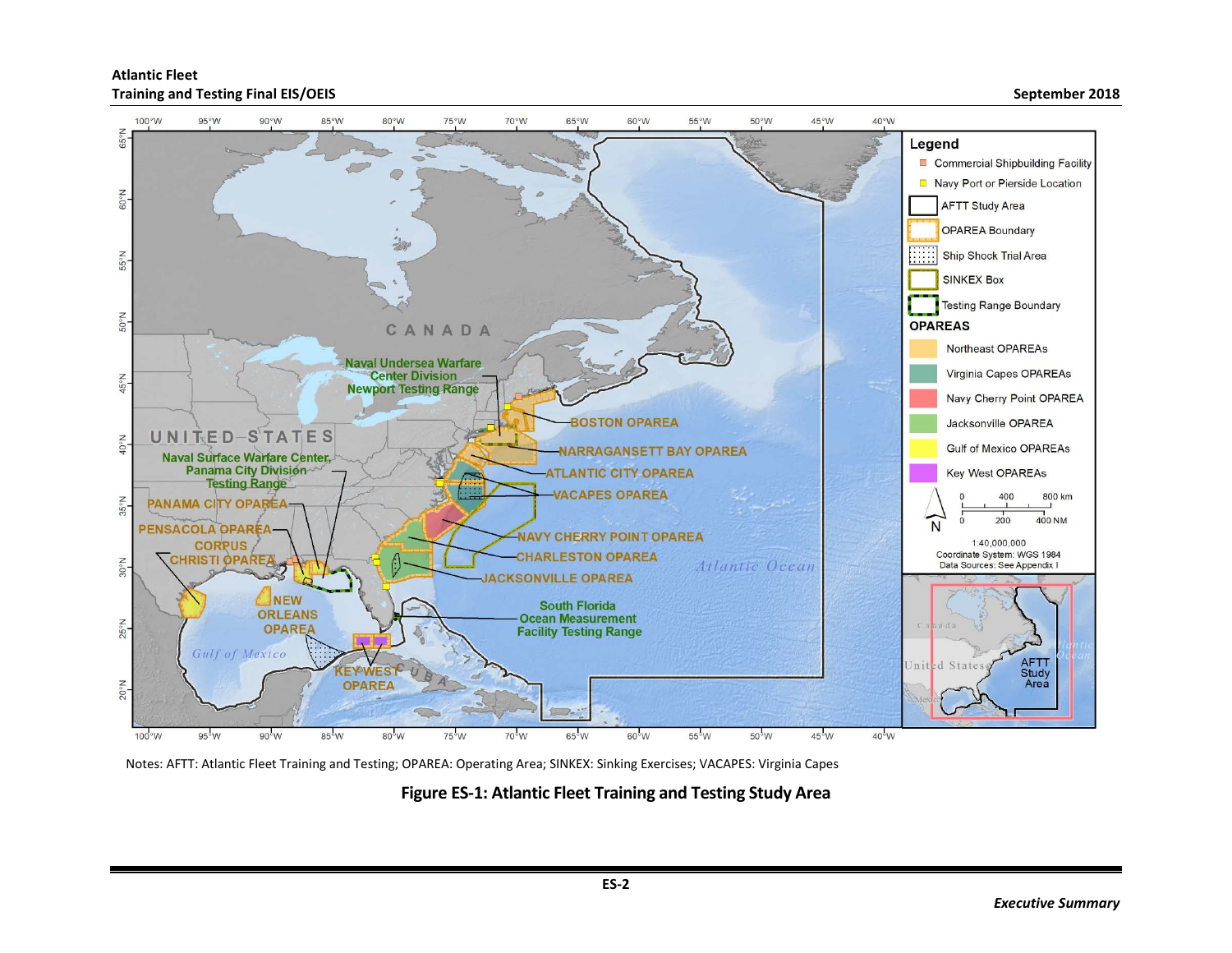<span id="page-4-0"></span>The NMFS is a cooperating agency pursuant to 40 Code of Federal Regulations (CFR) section 1501.6 because of its expertise and regulatory authority over certain marine resources. Additionally, NMFS plans to use this document as its NEPA documentation for the rule making process under the MMPA.

In accordance with the Council on Environmental Quality Regulations, 40 CFR section 1505.2, the Navy will issue a Record of Decision. The decision will be based on factors analyzed in this EIS/OEIS, including military training and testing objectives, best available science and modeling data, potential environmental impacts, and public interest.

### **ES.3.1 NATIONAL ENVIRONMENTAL POLICY ACT**

Federal agencies are required under NEPA to examine the environmental impacts of their proposed actions within the United States and its territories. An EIS is a detailed public document that provides an assessment of the potential effects that a major Federal action might have on the human environment, which includes the natural environment. The Navy undertakes environmental planning for major Navy actions occurring throughout the world in accordance with applicable laws, regulations, and Executive Orders. Presidential Proclamation 5928, issued December 27, 1988, extended the exercise of U.S. sovereignty and jurisdiction under international law to 12 nautical miles (NM); however, the proclamation expressly provides that it does not extend or otherwise alter existing Federal law or any associated jurisdiction, rights, legal interests, or obligations. Thus, as a matter of policy, the Navy analyzes environmental effects and actions within 12 NM under NEPA (an EIS).

### <span id="page-4-1"></span>**ES.3.2 EXECUTIVE ORDER 12114**

This OEIS has been prepared in accordance with Executive Order 12114 (44 Federal Register 1957) and Navy implementing regulations in 32 CFR part 187, *Environmental Effects Abroad of Major Department of Defense Actions*. An OEIS is required when a proposed action and alternatives have the potential to significantly harm the environment of the global commons. The global commons are defined as geographical areas outside the jurisdiction of any nation and include the oceans outside of the territorial limits (more than 12 NM from the coast) and Antarctica but do not include contiguous zones and fisheries zones of foreign nations (32 CFR section 187.3). The EIS and OEIS have been combined into one document, as permitted under NEPA and Executive Order 12114, to reduce duplication.

#### <span id="page-4-2"></span>**ES.3.3 MARINE MAMMAL PROTECTION ACT**

The MMPA of 1972 (16 US Code [U.S.C.] section 1361 et seq.) established, with limited exceptions, a moratorium on the "taking" of marine mammals in waters or on lands under U.S. jurisdiction. The act further regulates "takes" of marine mammals on the high seas by vessels or persons subject to U.S. jurisdiction. The term "take," as defined in section 3 [16 U.S.C. section 1362(13)] of the MMPA, means "to harass, hunt, capture, or kill, or attempt to harass, hunt, capture, or kill any marine mammal." "Harassment" was further defined in the 1994 amendments to the MMPA, which provided two levels of harassment: Level A (potential injury) and Level B (potential behavioral disturbance).

The MMPA directs the Secretary of Commerce (as delegated to NMFS) to allow, upon request, the incidental, but not intentional, taking of small numbers of marine mammals by U.S. citizens who engage in a specified activity (other than commercial fishing) within a specified geographical region if NMFS finds that the taking will have a negligible impact on the species or stock(s), and will not have an unmitigable adverse impact on the availability of the species or stock(s) for subsistence uses (where relevant). The authorization must set forth the permissible methods of taking, other means of effecting the least practicable adverse impact on the species or stock and its habitat, and on the availability of the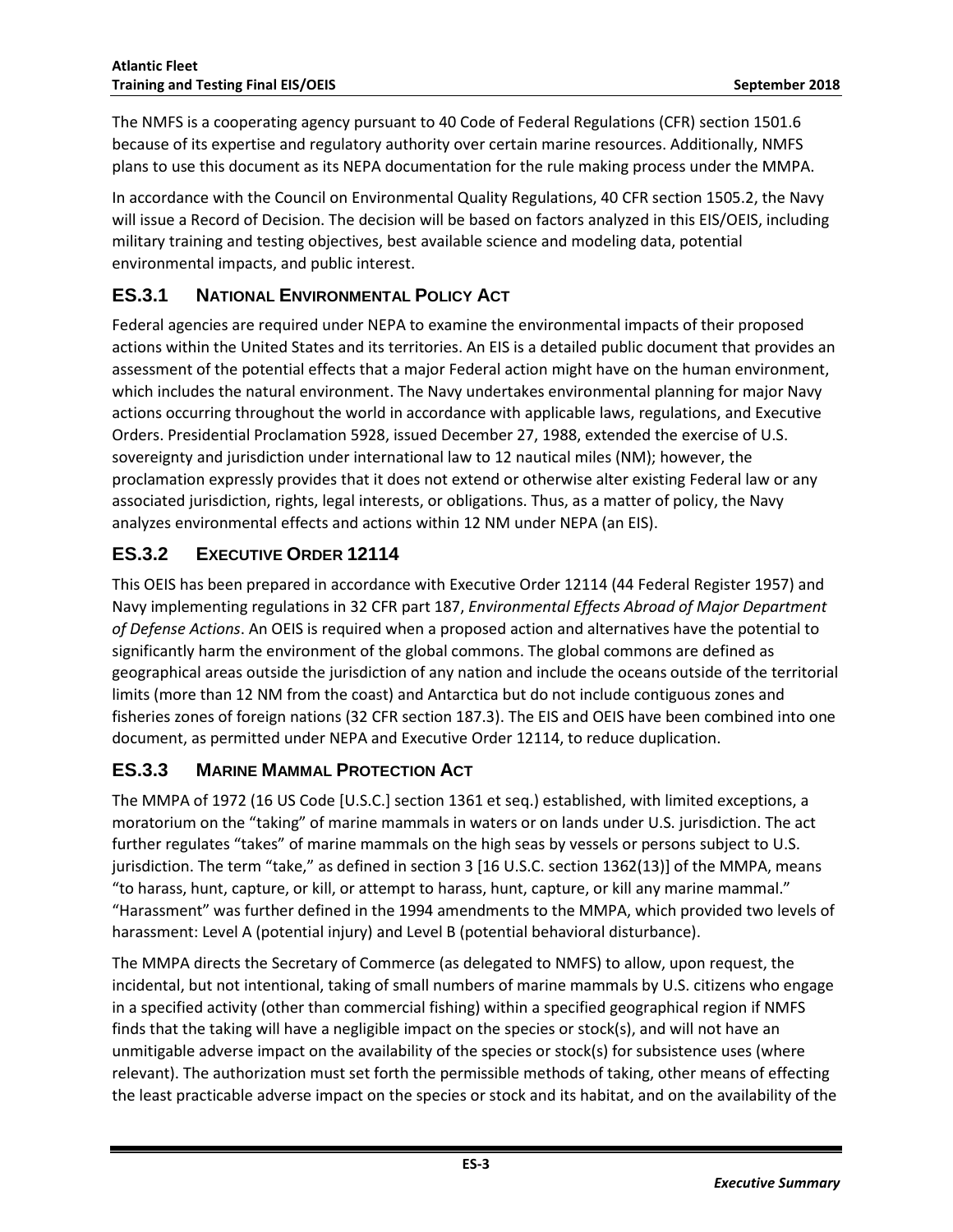species or stock for subsistence uses (where relevant), and requirements pertaining to the monitoring, and reporting of such taking.

The National Defense Authorization Act of Fiscal Year 2004 (Public Law 108-136) amended the definition of harassment and removed the "small numbers" provision as applied to military readiness activities or scientific research activities conducted by or on behalf of the federal government consistent with section 104(c)(3) (16 U.S.C. section 1374 [c][3]). The Fiscal Year 2004 National Defense Authorization Act adopted the definition of "military readiness activity" as set forth in the Fiscal Year 2003 National Defense Authorization Act (Public Law 107-314). A "military readiness activity" is defined as "all training and operations of the Armed Forces that relate to combat" and "the adequate and realistic testing of military equipment, vehicles, weapons, and sensors for proper operation and suitability for combat use." Since the Proposed Action involves conducting military readiness activities, the relevant definition of harassment is any act that:

- injures or has the significant potential to injure a marine mammal or marine mammal stock in the wild ("Level A harassment") or
- disturbs or is likely to disturb a marine mammal or marine mammal stock in the wild by causing disruption of natural behavioral patterns, including, but not limited to, migration, surfacing, nursing, breeding, feeding, or sheltering to a point where such behavioral patterns are abandoned or significantly altered ("Level B harassment") [16 U.S.C. section 1362(18)(B)(i) and (ii)].

#### <span id="page-5-0"></span>**ES.3.4 ENDANGERED SPECIES ACT**

The Endangered Species Act (ESA of 1973 (16 U.S.C. section 1531 et seq.) provides for the conservation of endangered and threatened species, and of the ecosystems on which they depend. The Act defines "endangered" species as a species in danger of extinction throughout all or a significant portion of its range. A "threatened" species is one that is likely to become endangered within the foreseeable future throughout all or a significant portion of its range. The U.S. Fish and Wildlife Service (USFWS) and NMFS jointly administer the ESA and are responsible for listing species (as threatened or endangered) and for designating critical habitat for listed species. Section 7(a)(2) requires each federal agency to ensure that any action it authorizes, funds, or carries out is not likely to jeopardize the continued existence of any endangered or threatened species or result in the destruction or adverse modification of critical habitat of such species. When a federal agency's action "may affect" a listed species, that agency is required to consult with the Service (NMFS or USFWS) that has jurisdiction over the species in question [50 CFR section 402.14(a)]. Under the terms of section 7(b)(4) and section 7(o)(2) of the ESA, taking that is incidental to and not intended as part of the agency action is not considered to be a prohibited taking under the act provided that such taking complies with the terms and conditions of an Incidental Take Statement.

#### <span id="page-5-1"></span>**ES.3.5 ADDITIONAL ENVIRONMENTAL REQUIREMENTS CONSIDERED**

The Navy must comply with all applicable federal environmental laws, regulations, and Executive Orders, including, but not limited to, those listed below. Further information on Navy compliance with these and other environmental laws, regulations, and Executive Orders can be found in Chapter 1 (Purpose and Need), Chapter 3 (Affected Environment and Environmental Consequences) and Chapter 6 (Regulatory Considerations).

• Abandoned Shipwreck Act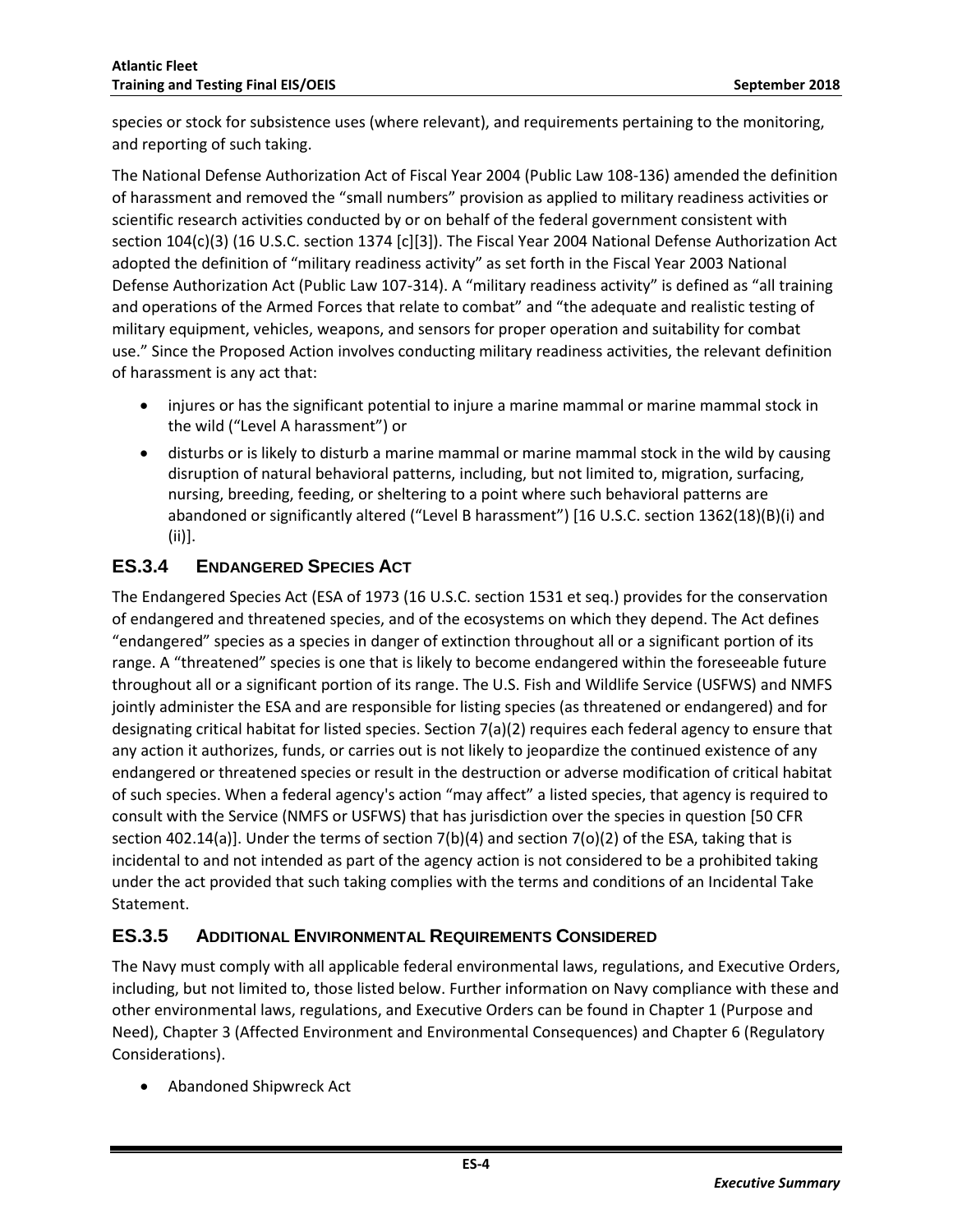- Antiquities Act
- Clean Air Act
- Clean Water Act
- Coastal Zone Management Act
- Magnuson-Stevens Fishery Conservation and Management Act
- Migratory Bird Treaty Act
- National Historic Preservation Act
- National Marine Sanctuaries Act
- Rivers and Harbors Act
- Executive Order 12898, *Federal Actions to Address Environmental Justice in Minority Populations and Low-Income Populations*
- Executive Order 12962, *Recreational Fisheries*
- Executive Order 13045, *Protection of Children from Environmental Health Risks and Safety Risks*
- Executive Order 13089, *Coral Reef Protection*
- Executive Order 13158, *Marine Protected Areas*
- Executive Order 13175, *Consultation and Coordination with Indian Tribal Governments*
- Executive Order 13547, *Stewardship of the Ocean, Our Coasts, and the Great Lakes*

#### <span id="page-6-0"></span>**ES.4 PROPOSED ACTION AND ALTERNATIVES**

The U.S. Navy proposes to conduct military readiness training activities (hereinafter referred to as "training") and research, development, testing, and evaluation (hereinafter referred to as "testing") activities in the AFTT Study Area, as represented in (Figure ES-1)**.** These military readiness activities include the use of active sonar and explosives within the in-water areas of the western Atlantic Ocean along the eastern coast of North America, in portions of the Caribbean Sea and the Gulf of Mexico, at select Navy pierside locations, within port transit channels, near select civilian ports, and in bays, harbors, and inshore waterways (e.g., lower Chesapeake Bay). These military readiness activities are generally consistent with those analyzed in the AFTT EIS/OEIS completed in November 2013 and are representative of training and testing that the Navy has been conducting in the AFTT Study Area for decades.

The Navy's entire suite of mitigation measures was developed in coordination with NMFS. The Action Alternatives and mitigation measures meet both the Navy's and NMFS's purpose and need. The Navy will implement mitigation to avoid or reduce potential impacts of training and testing activities on environmental and cultural resources under both action alternatives (Alternative 1 [Preferred Alternative] and Alternative 2).

#### <span id="page-6-1"></span>**ES.4.1 NO ACTION ALTERNATIVE**

Under the No Action Alternative, the Proposed Action would not take place (i.e., the Navy would not conduct proposed training and testing activities in the AFTT Study Area). For NMFS, denial of an application for an incidental take authorization constitutes the NMFS No Action Alternative, which is consistent with NMFS' statutory obligation under the MMPA to grant or deny requests for take incidental to specified activities. The resulting environmental effects from taking no action will be compared with the effects of the Proposed Action.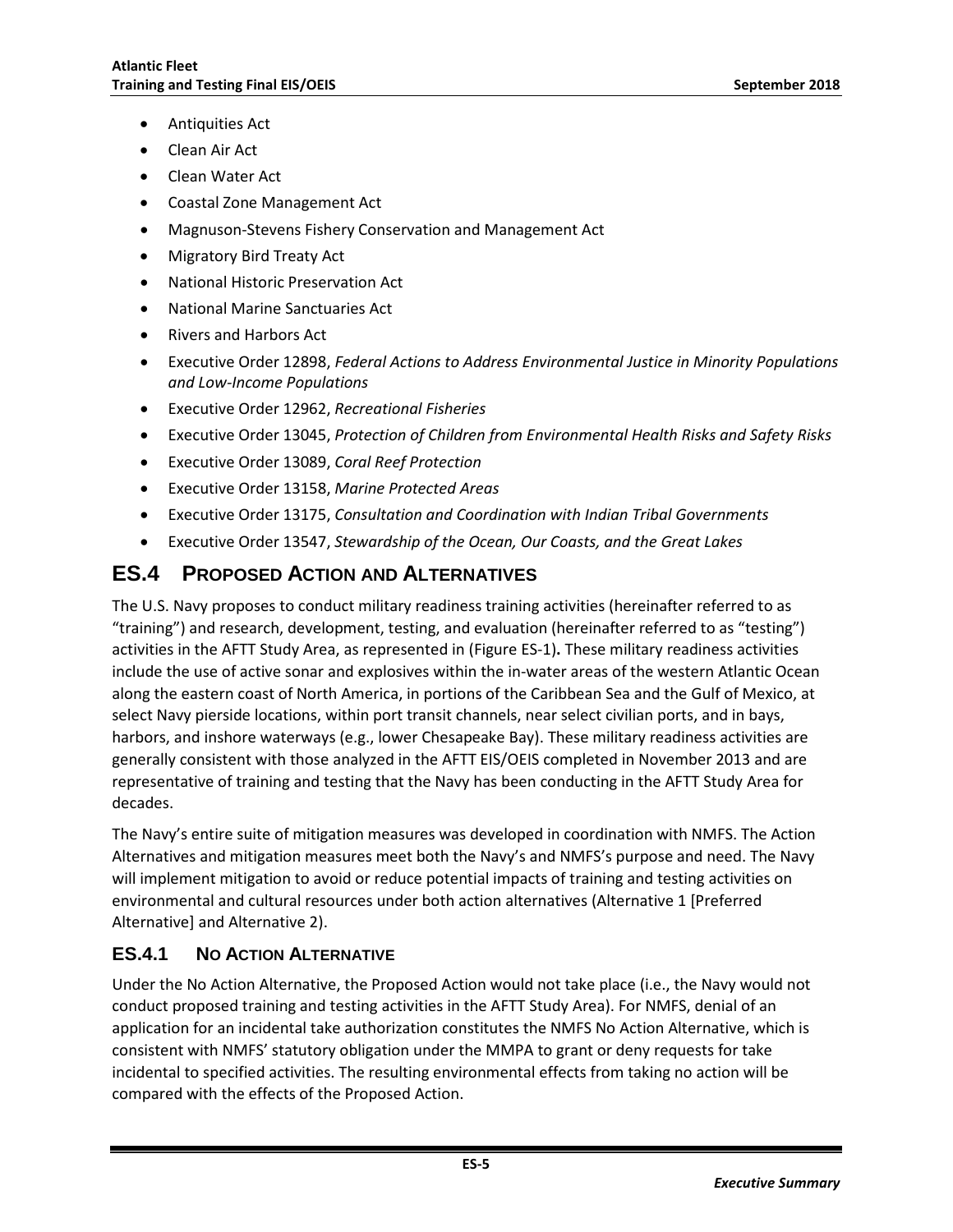#### <span id="page-7-0"></span>**ES.4.2 ALTERNATIVE 1**

Alternative 1 is the Preferred Alternative.

#### <span id="page-7-1"></span>**ES.4.2.1 TRAINING**

Under this alternative, the Navy proposes to conduct military readiness training activities into the reasonably foreseeable future, as necessary to meet current and future readiness requirements. These military readiness training activities include new activities as well as activities subject to previous analysis that are currently ongoing and have historically occurred in the Study Area. These activities account for force structure (organization of ships, weapons, and personnel) changes and include training with new aircraft, vessels, unmanned/autonomous systems, and weapon systems that will be introduced to the fleets after November 2018. The numbers and locations of all proposed training activities are provided in Table 2.6-1, in Section 2.6.1 (Proposed Training Activities).

Alternative 1 reflects a representative year of training to account for the natural fluctuation of training cycles and deployment schedules that generally limit the maximum level of training from occurring year after year in any five-year period. Using a representative level of activity rather than a maximum tempo of training activity in every year has reduced the amount of hull-mounted mid-frequency active sonar estimated to be necessary to meet training requirements, as discussed below. Both unit-level training and major training exercises are adjusted to meet this representative year.

Under Alternative 1, the Navy assumes that some unit-level training would be conducted using synthetic means (e.g., simulators). Additionally, this alternative assumes that some unit-level active sonar training will be completed through other training exercises by using a representative level of training activity rather than a maximum level of training activity in every year.

The Optimized Fleet Response Plan (which outlines the training activities required to achieve a state of Naval readiness) and various training plans identify the number and duration of training cycles that could occur over a five-year period. Alternative 1 considers fluctuations in training cycles and deployment schedules that do not follow a traditional annual calendar but instead are influenced by intheater demands and other external factors. Similar to unit-level training, this alternative does not analyze a maximum number of carrier strike group Composite Training Unit Exercises (one type of major exercise) every year, but instead assumes a maximum number of exercises would occur during two years of any five-year period. As a result, Alternative 1 will analyze a maximum of three Composite Training Unit Exercises in any given year and not more than 12 over any five-year period. This alternative does not provide for the conduct of a contingency Composite Training Unit Exercise in the Gulf of Mexico and, hence, incorporates a degree of risk that the Navy will not have sufficient capacity to support the full spectrum of training potentially necessary to respond to a future national emergency crisis.

#### <span id="page-7-2"></span>**ES.4.2.2 TESTING**

Alternative 1 entails a level of testing activities to be conducted into the reasonably foreseeable future, with adjustments that account for changes in the types and tempo (increase or decrease) of testing activities, as necessary, to meet current and future military readiness requirements. This alternative includes the testing of new platforms, systems, and related equipment that will be introduced after November 2018. The majority of types of testing activities that would be conducted under this alternative are the same as or similar as those conducted currently or in the past. This alternative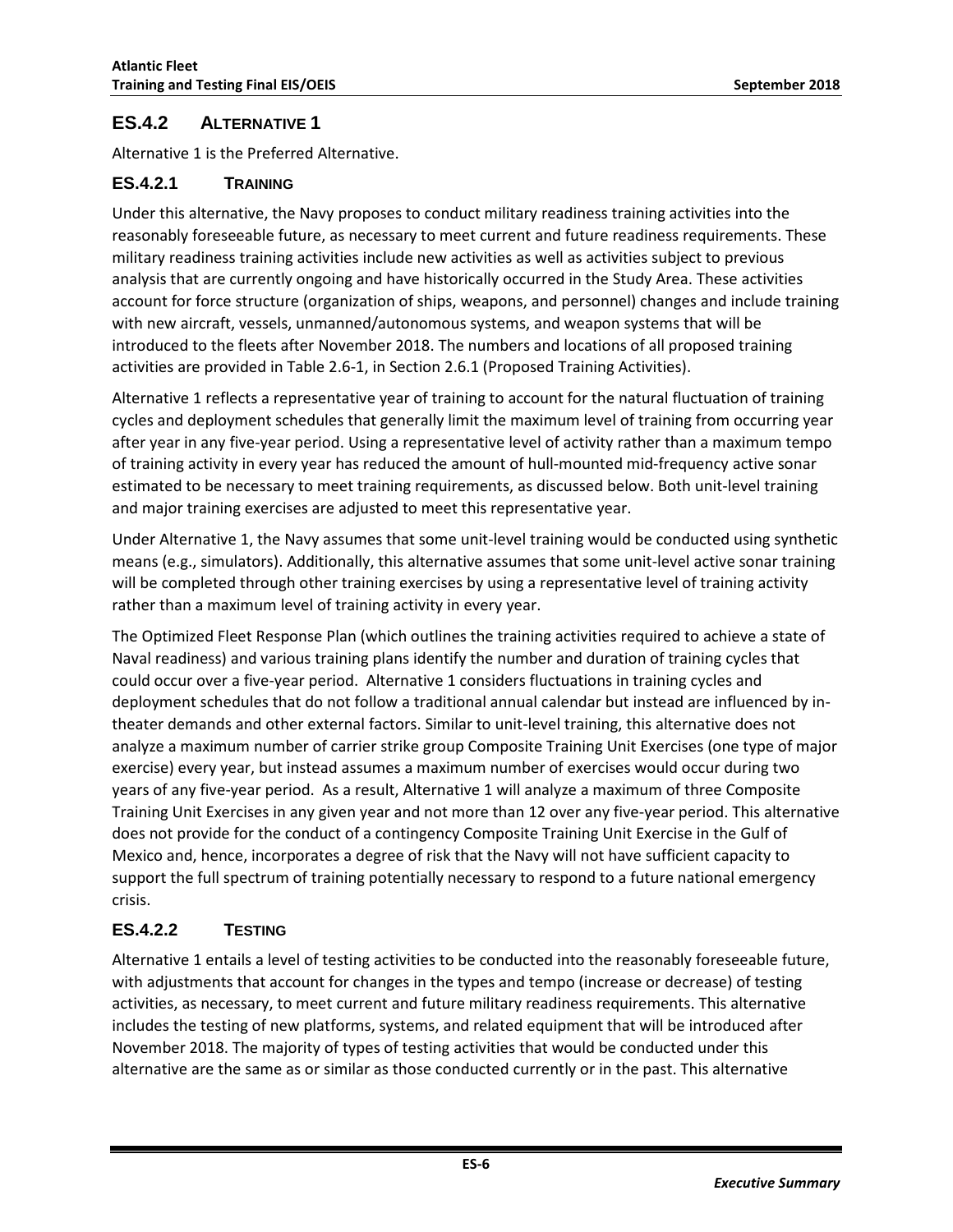includes the testing of some new systems using new technologies and takes into account inherent uncertainties in this type of testing.

Under Alternative 1, the Navy proposes an annual level of testing that reflects the fluctuations in testing programs by recognizing that the maximum level of testing will not be conducted each year. This alternative contains a more realistic annual representation of activities, but includes years of a higher maximum amount of testing to account for these fluctuations. This alternative would not include the contingency for augmenting some weapon system tests, which would increase levels of annual testing of anti-submarine warfare and mine warfare systems, and presumes a typical level of readiness requirements. All proposed testing activities are listed in Table 2.6-2 through Table 2.6-4, in Section 2.6.2 (Testing).

#### <span id="page-8-0"></span>**ES.4.3 ALTERNATIVE 2**

#### <span id="page-8-1"></span>**ES.4.3.1 TRAINING**

As under Alternative 1, Alternative 2 includes new and ongoing activities. Under Alternative 2, training activities are based on requirements established by the Optimized Fleet Response Plan. Under this alternative, the Navy would be enabled to meet the highest levels of required military readiness by conducting the majority of its training live at sea, and by meeting unit level training requirements using dedicated, discrete training events, instead of combining them with other training activities as described in alternative 1. The numbers and locations of all proposed training activities are provided in Table 2.6 1, in Section 2.6.1 (Proposed Training Activities).

Alternative 2 reflects the maximum number of training activities that could occur within a given year, and assumes that the maximum level of activity would occur every year over any 5-year period. This allows for the greatest capacity for the Navy to maintain readiness when considering potential changes in the national security environment, fluctuations in training and deployment schedules, and potential in-theater demands. Both unit-level training and major training exercises are assumed to occur at a maximum level every year.

Additionally, this alternative will analyze three Composite Training Unit Exercises each year along with a contingency Composite Training Unit Exercise in the Gulf of Mexico each year, for a total number of Composite Training Unit Exercises to 20, including the Gulf of Mexico contingency Composite Training Unit Exercise, over any five-year period.

#### <span id="page-8-2"></span>**ES.4.3.2 TESTING**

Alternative 2 entails a level of testing activities to be conducted into the reasonably foreseeable future, and includes the testing of new platforms, systems, and related equipment that will be introduced after November 2018. The majority of testing activities that would be conducted under this alternative are the same as or similar to those conducted currently or in the past.

Alternative 2 would include the testing of some new systems using new technologies, taking into account the potential for delayed or accelerated testing schedules, variations in funding availability, and innovation in technology development. To account for these inherent uncertainties in testing, this alternative assumes that the maximum annual testing efforts predicted for each individual system or program could occur concurrently in any given year. This alternative also includes the contingency for augmenting some weapon systems tests in response to potential increased world conflicts and changing Navy leadership priorities as the result of a direct challenge from a naval opponent that possesses nearpeer capabilities. Therefore, this alternative includes the provision for higher levels of annual testing of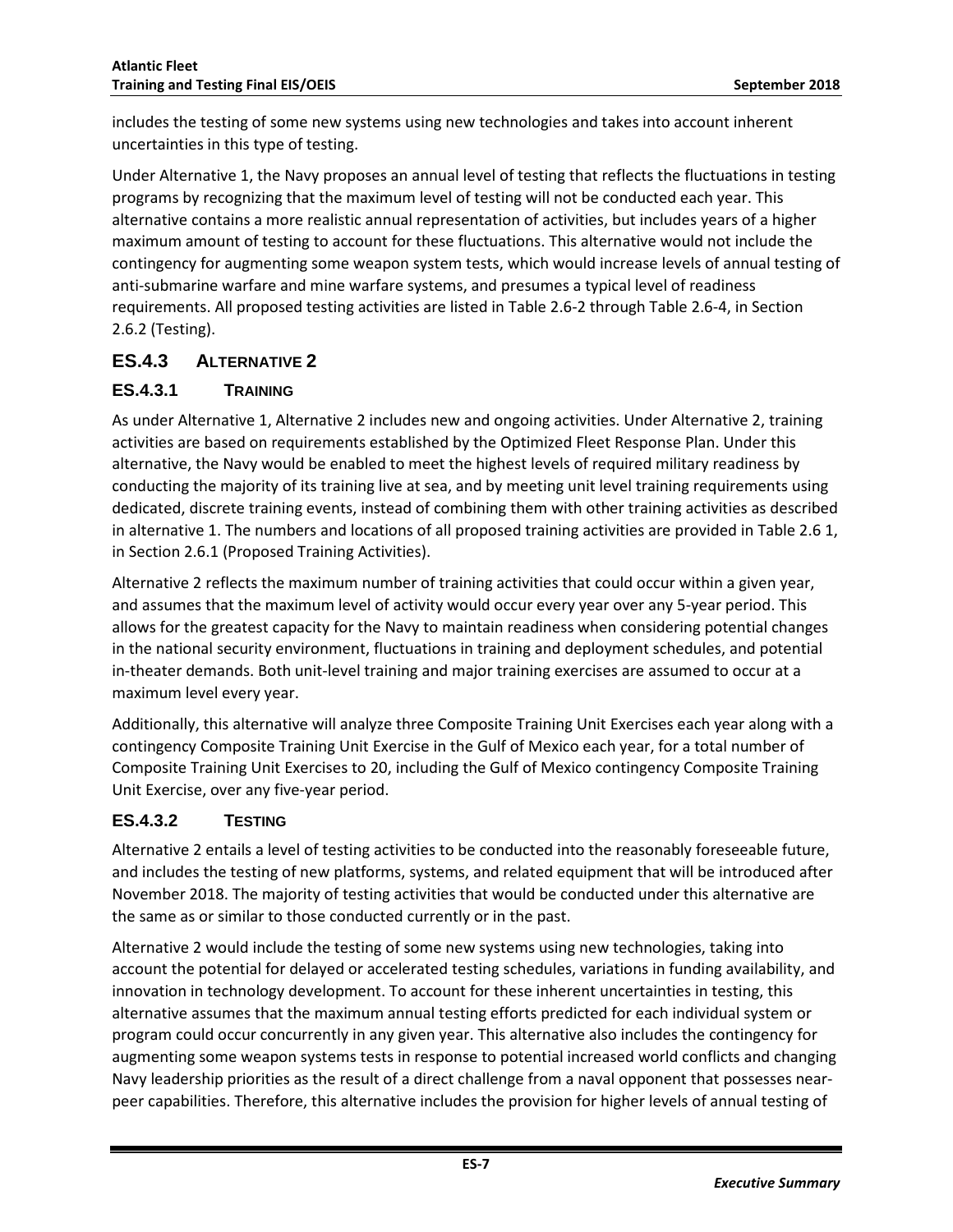certain anti-submarine warfare and mine warfare systems to support expedited delivery of these systems to the fleet. All proposed testing activities are listed in Table 2.6-2 through Table 2.6-4, in Section 2.6.2 (Proposed Testing Activities).

## <span id="page-9-0"></span>**ES.5 SUMMARY OF ENVIRONMENTAL EFFECTS**

Environmental effects which might result from implementing the Navy's Proposed Action or alternatives have been analyzed in this EIS/OEIS. Resource areas analyzed include air quality, sediments and water quality, vegetation, invertebrates, habitats, fishes, marine mammals, reptiles, birds and bats, cultural resources, socioeconomics, and public health and safety. Table ES 5-1 provides a comparison of the potential environmental impacts of the No Action Alternative, Alternative 1 (Preferred Alternative), and Alternative 2.

This EIS/OEIS covers similar types of Navy training and testing activities in the same study area analyzed in the 2013 AFTT Final EIS/OEIS. The Navy has re-evaluated impacts from these ongoing activities in existing ranges and operating areas (OPAREAs) offshore of the eastern and gulf coasts. The Navy analyzed new or changing military readiness activities into the reasonably foreseeable future based on evolving operational requirements, including those associated with new platforms and systems not previously analyzed, and new inshore water training locations. Additionally, the Navy thoroughly reviewed and incorporated the best available science relevant to analyzing the environmental impacts of the proposed activities. Changes from the 2013 AFTT Final EIS/OEIS include the following:

#### <span id="page-9-1"></span>**ES.5.1 SONAR AND EXPLOSIVES**

The Navy's refined analysis of anti-submarine warfare activities results in reduced levels of active sonar being analyzed. The new presentation of anti-submarine warfare activities more accurately reflects the variability in the number of certification related events (e.g., Composite Training Exercise) conducted per year due to varying deployment schedules and ship availabilities. This new analysis also better accounts for a portion of unit level surface ship tracking exercise requirements being met during coordinated/integrated anti-submarine warfare training and major training exercises, or through synthetic training. These refinements to the analysis result in fewer hours of acoustic sources, such as hull-mounted mid-frequency active acoustic systems, when estimating marine mammal exposures from training events.

This EIS/OEIS supports the Navy's increased focus on live training to meet evolving surface warfare challenges. This results in a proposed increase in levels of Air-to-Surface Warfare activities and an increased reliance on non-explosive and explosive munitions usage of rockets, missiles, and bombs.

The number of Sinking Exercises proposed by the Navy has been reduced to reflect expected availability of Sinking Exercise targets.

Increases in training for maritime security operations (e.g., drug interdiction, anti-piracy) are proposed to ensure Sailors are prepared to meet this important mission area.

The sonar bin list has been updated/refined to reflect new active sonar sources, such as high-frequency imaging sonars and broadband sound sources proposed for testing and experimentation. Similarly, specific existing bins were refined to better reflect testing realism in the analysis.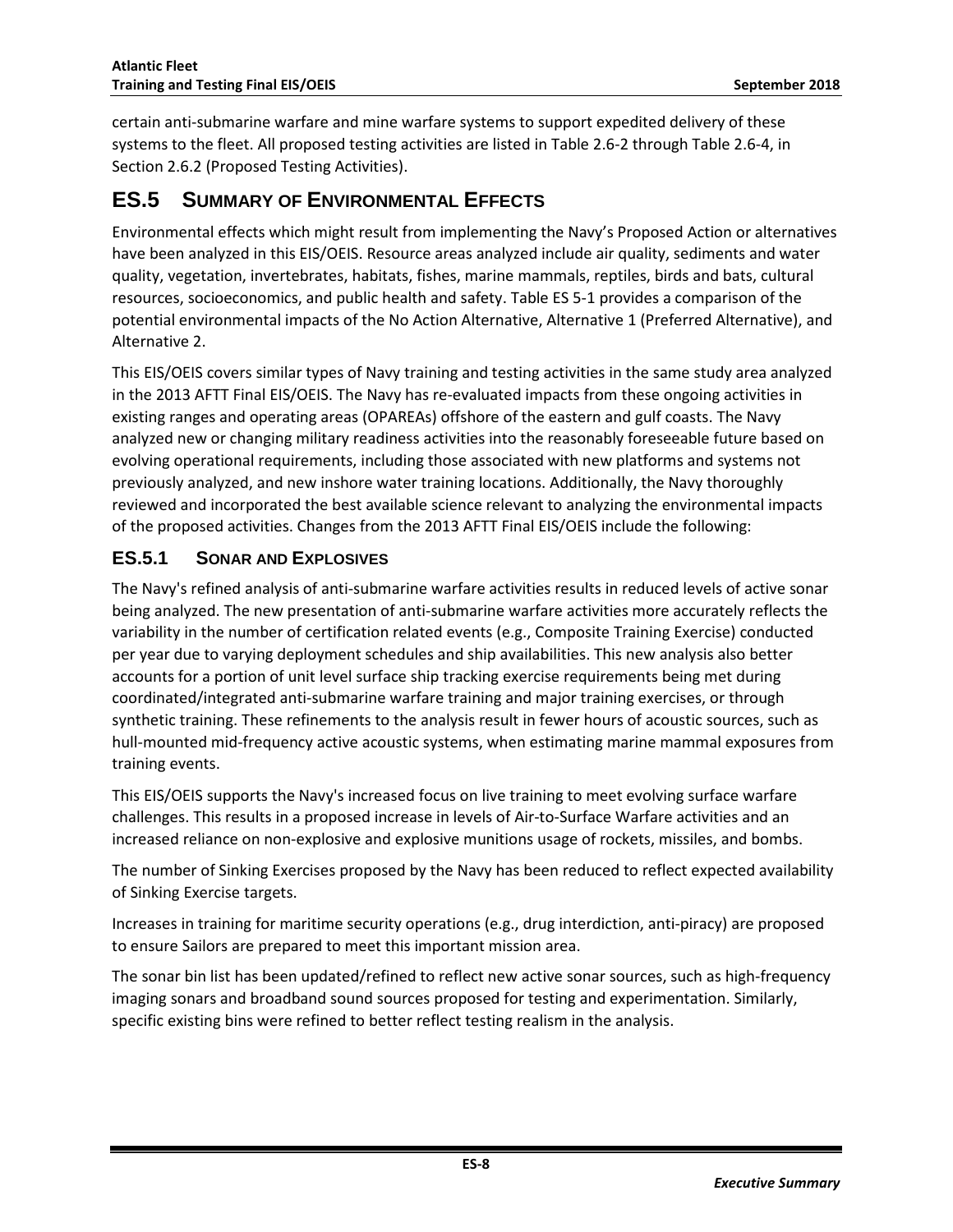**Atlantic Fleet**

<span id="page-10-0"></span>

| <b>Resource</b>      |                                                                                                                                                    |
|----------------------|----------------------------------------------------------------------------------------------------------------------------------------------------|
| Category             | <b>Summary of Impacts</b>                                                                                                                          |
| Section 3.1-Air      | The Navy considered all potential stressors that air quality could be exposed to from the Proposed Action. The following conclusions               |
| Quality              | have been reached for the project alternatives:                                                                                                    |
|                      | <b>No Action Alternative:</b>                                                                                                                      |
|                      | Under the No Action Alternative, the Navy would not conduct the proposed training and testing activities in the AFTT Study<br>$\bullet$            |
|                      | Area. The No Action Alternative would not measurably improve air quality in the Study Area because of the discontinuous                            |
|                      | nature of the events that constitute the Proposed Action and the fact that most of the air emissions that are generated occur at                   |
|                      | sea over a wide geographic area. The elimination of the air emissions associated with activities in the lower Chesapeake Bay                       |
|                      | and its tributaries may be beneficial to local air quality in this region because it is the area of highest activity in state waters. It           |
|                      | should be noted that the air quality in this area already surpasses the National Ambient Air Quality Standards.                                    |
|                      | Alternative 1 (Preferred Alternative):                                                                                                             |
|                      | Criteria Pollutants: The emission of criteria pollutants resulting from training and testing activities in the Study Area would not<br>$\bullet$   |
|                      | cause a violation or contribute to an ongoing violation of the National Ambient Air Quality Standards.                                             |
|                      | <b>Alternative 2:</b>                                                                                                                              |
|                      | Criteria Pollutants: The emission of criteria pollutants resulting from training and testing activities associated with Alternative 2<br>$\bullet$ |
|                      | would increase slightly over emissions from Alternative 1; however, they would not cause a violation or contribute to an                           |
|                      | ongoing violation of the National Ambient Air Quality Standards.                                                                                   |
| Section 3.2-         | The Navy considered all potential stressors that sediments and water quality could be exposed to from the Proposed Action. The                     |
| Sediments and        | following conclusions have been reached for the project alternatives:                                                                              |
| <b>Water Quality</b> | <b>No Action Alternative:</b>                                                                                                                      |
|                      | Under the No Action Alternative there would be no adverse impacts on sediments and water quality from training and testing<br>$\bullet$            |
|                      | activities. It is reasonable to assume that ceasing all training and testing activities involving the use of explosives and explosives             |
|                      | byproducts, metals, chemicals other than explosives, and other military expended materials would decrease the amounts of                           |
|                      | these materials in marine waters and sediments. The effect, however, would likely not be measureable due to the slow,                              |
|                      | sometimes decades-long corrosion of metals on the seafloor.                                                                                        |
|                      | Alternative 1 (Preferred Alternative):                                                                                                             |
|                      | Explosives and explosives byproducts: Impacts from explosives and explosives byproducts would be short term and local.<br>$\bullet$                |
|                      | Impacts from unconsumed explosives and constituent chemical compounds would be minimal and limited to the area adjacent                            |
|                      | to the munition. Explosives and constituent compounds could persist in the environment depending on the integrity of the                           |
|                      | undetonated munitions casing and the physical conditions on the seafloor where the munition resides. Chemical and physical                         |
|                      | changes to sediments and water quality, as measured by the concentrations of contaminants or other anthropogenic                                   |
|                      | compounds, may be detectable and would be below applicable regulatory standards for determining effects on biological                              |
|                      | resources and habitats.                                                                                                                            |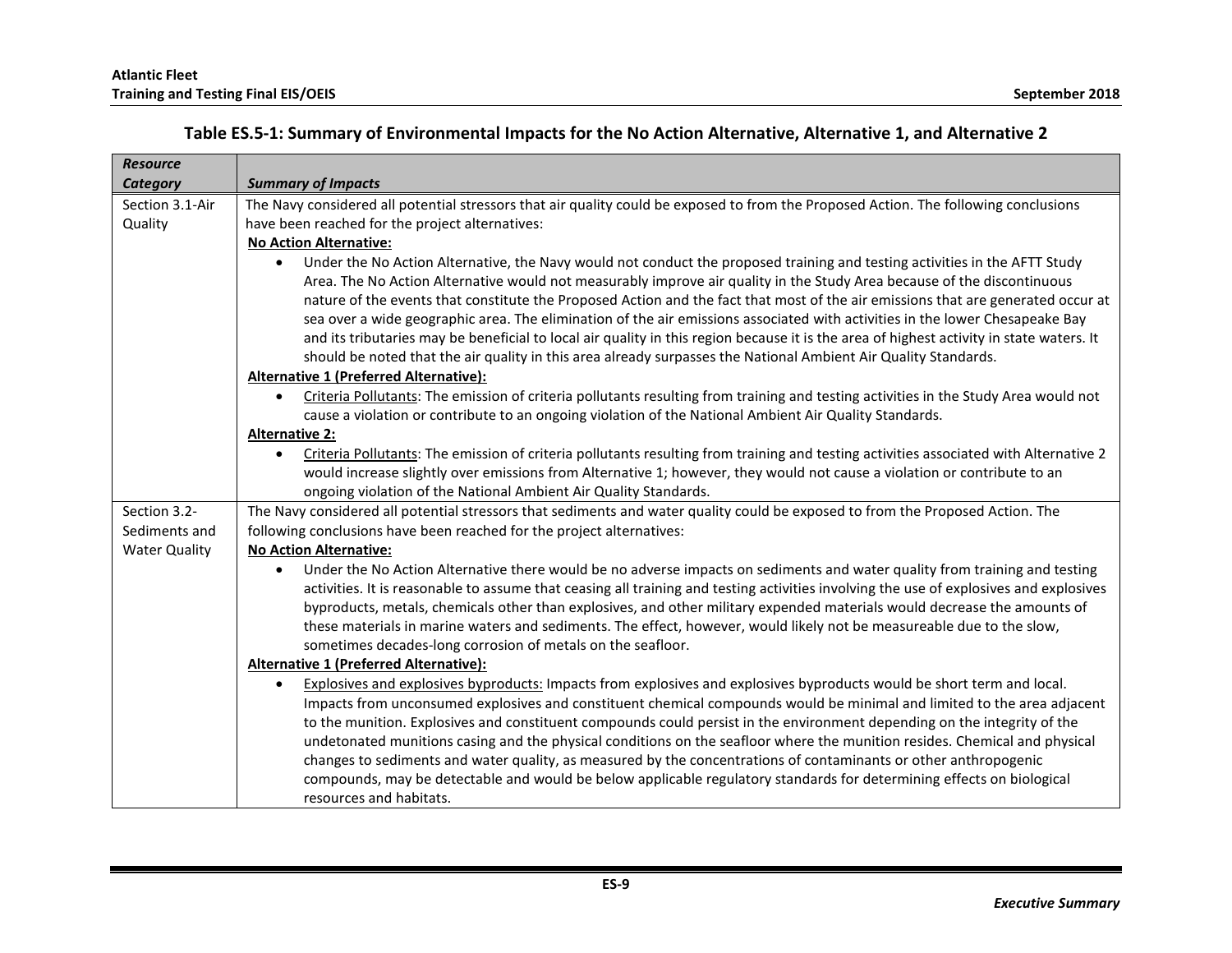| <b>Resource</b>      |                                                                                                                                                                                                                                                                |
|----------------------|----------------------------------------------------------------------------------------------------------------------------------------------------------------------------------------------------------------------------------------------------------------|
| Category             | <b>Summary of Impacts</b>                                                                                                                                                                                                                                      |
| Section 3.2-         | Chemicals other than explosives: Impacts from other chemicals not associated with explosives would be both short term and<br>$\bullet$                                                                                                                         |
| Sediments and        | long term depending on the chemical and the physical conditions on the seafloor where the source of the chemicals resides.                                                                                                                                     |
| <b>Water Quality</b> | Impacts would be minimal and localized to the immediate area surrounding the source of the chemical release.                                                                                                                                                   |
| (continued)          | Metals: Impacts from metals would be minimal, long-term, and dependent on the metal and the physical conditions on the<br>$\bullet$                                                                                                                            |
|                      | seafloor where the metal object (e.g., non-explosive munition) resides. Impacts would be localized to the area adjacent to the                                                                                                                                 |
|                      | metal object. Concentrations of metal contaminants near the expended material or munition may be measurable and are likely                                                                                                                                     |
|                      | to be similar to the concentrations of metals in sediments from nearby reference locations.                                                                                                                                                                    |
|                      | Other materials: Impacts from other expended materials not associated with munitions would be both short term and long<br>$\bullet$                                                                                                                            |
|                      | term depending on the material and the physical conditions (e.g., substrate, temperature, currents) on the seafloor where the<br>material resides. Impacts would be localized to the immediate area surrounding the material. Chemical and physical changes to |
|                      | sediments and water quality, as measured by the concentrations of contaminants or other anthropogenic compounds near the                                                                                                                                       |
|                      | expended material, are not likely to be detectable and would be similar to the concentrations of chemicals and material residue                                                                                                                                |
|                      | from nearby reference locations.                                                                                                                                                                                                                               |
|                      | <b>Alternative 2:</b>                                                                                                                                                                                                                                          |
|                      | Explosives and explosives byproducts: Impacts from explosives under Alternative 2 for training and testing activities would be                                                                                                                                 |
|                      | identical (less than 1 percent difference in any location or overall) to those of Alternative 1.                                                                                                                                                               |
|                      | Chemicals other than explosives: Impacts from other chemicals not associated with explosives under Alternative 2 would<br>$\bullet$                                                                                                                            |
|                      | increase slightly compared to those of Alternative 1 because of a small increase in expended materials, but the difference in                                                                                                                                  |
|                      | impacts would be undetectable.                                                                                                                                                                                                                                 |
|                      | Metals: Impacts from other chemicals not associated with explosives under Alternative 2 would increase slightly compared to                                                                                                                                    |
|                      | those of Alternative 1 because of a small increase in expended materials, but the difference in impacts would be undetectable.                                                                                                                                 |
|                      | Other military expended materials: Impacts from other chemicals not associated with explosives under Alternative 2 would<br>$\bullet$                                                                                                                          |
|                      | increase slightly compared to those of Alternative 1 because of a small increase in expended materials, but the difference in                                                                                                                                  |
|                      | impacts would be undetectable.                                                                                                                                                                                                                                 |
| Section 3.3-         | The Navy considered all potential stressors that vegetation could be exposed to from the Proposed Action. The following conclusions                                                                                                                            |
| Vegetation           | have been reached for the project alternatives:                                                                                                                                                                                                                |
|                      | <b>No Action Alternative:</b>                                                                                                                                                                                                                                  |
|                      | Under the No Action Alternative, the Navy would not conduct the proposed training and testing activities in the AFTT Study<br>$\bullet$                                                                                                                        |
|                      | Area. Various stressors would not be introduced into the marine environment. Therefore, baseline conditions of the existing<br>environment would either remain unchanged or would improve slightly after cessation of ongoing training and testing             |
|                      | activities.                                                                                                                                                                                                                                                    |
|                      |                                                                                                                                                                                                                                                                |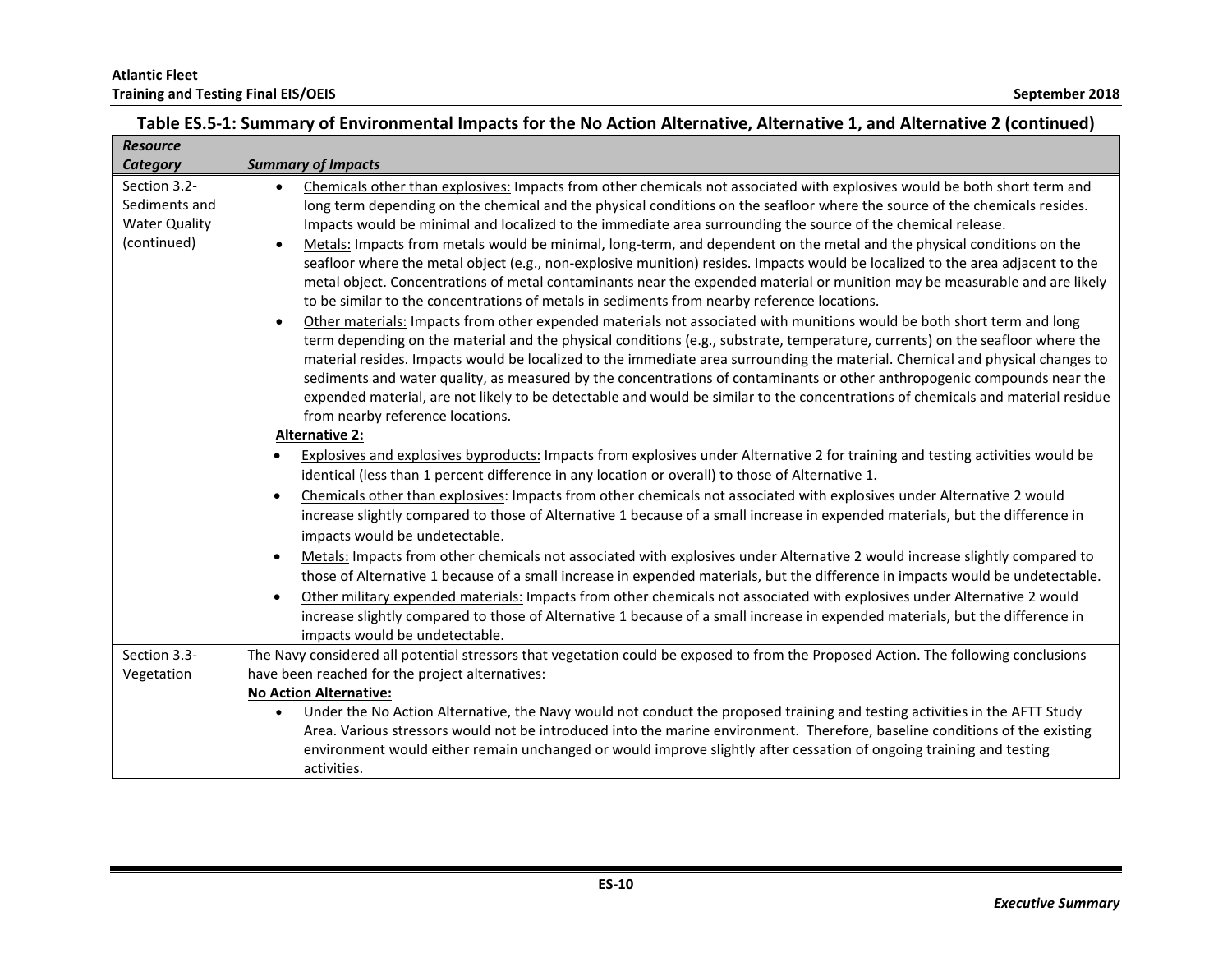| <b>Resource</b> |                                                                                                                                                  |  |
|-----------------|--------------------------------------------------------------------------------------------------------------------------------------------------|--|
| <b>Category</b> | <b>Summary of Impacts</b>                                                                                                                        |  |
| Section 3.3-    | Alternative 1 (Preferred Alternative):                                                                                                           |  |
| Vegetation      | Acoustics: There is no evidence that underwater acoustic stressors impact marine vegetation. Acoustic stressors, therefore, are<br>$\bullet$     |  |
| (continued)     | not analyzed for vegetation.                                                                                                                     |  |
|                 | Energy: Energy stressors are not applicable to vegetation because vegetation have a limited sensitivity to energy stressors and<br>$\bullet$     |  |
|                 | therefore will not be analyzed further in vegetation.                                                                                            |  |
|                 | Explosives: Explosives could affect vegetation by destroying individual plants or damaging parts of plants; however, there would<br>$\bullet$    |  |
|                 | be no persistent or large-scale effects on the growth, survival, distribution or structure of vegetation due to relatively fast                  |  |
|                 | growth, resilience, and abundance of the most affected species (e.g., phytoplankton, seaweed).                                                   |  |
|                 | Physical Disturbance and Strikes: Physical disturbance and strike could affect vegetation by destroying individual plants or<br>$\bullet$        |  |
|                 | damaging parts of plants; however, there would be no persistent or large-scale effects on the growth, survival, distribution or                  |  |
|                 | structure of vegetation due to relatively fast growth, resilience, and abundance of the most affected species (e.g.,                             |  |
|                 | phytoplankton, seaweed).                                                                                                                         |  |
|                 | Entanglement: Entanglement stressors are not applicable to vegetation due to the sedentary nature of vegetation and is not<br>$\bullet$          |  |
|                 | analyzed further in this section.                                                                                                                |  |
|                 | Ingestion: Ingestion stressors are not applicable because all vegetation analyzed uses photosynthesis vice ingestion to obtain<br>$\bullet$      |  |
|                 | necessary nutrients. Therefore, the ingestion stressor is not analyzed for vegetation.                                                           |  |
|                 | Secondary Stressors: Project effects on secondary stressors such as sediment, water, or air quality would be minor, temporary,<br>$\bullet$      |  |
|                 | and localized and could have short-term, small-scale secondary effects on vegetation; however, there would be no persistent or                   |  |
|                 | large-scale effects on the growth, survival, distribution, or structure of vegetation due to relatively fast growth, resilience, and             |  |
|                 | abundance of the most affected species (e.g., phytoplankton, seaweed).                                                                           |  |
|                 | <b>Alternative 2:</b>                                                                                                                            |  |
|                 | Explosives: Impacts from explosives under Alternative 2 for training and testing activities would be virtually identical (less than<br>$\bullet$ |  |
|                 | 1 percent difference in any location or overall) to those of Alternative 1.                                                                      |  |
|                 | Physical Disturbance and Strikes: Compared to Alternative 1, under Alternative 2, training and testing activities would be<br>$\bullet$          |  |
|                 | similarly distributed across ranges and facilities, but the number of activities would increase by a small percent. The net impact               |  |
|                 | on vegetation is still expected to be nearly identical to that of Alternative 1.                                                                 |  |
|                 | Secondary Stressors: The difference in project effects on secondary stressors between Alternative 1 and 2 is inconsequential.                    |  |
| Section 3.4-    | The Navy considered all potential stressors that invertebrates could be exposed to from the Proposed Action. The following conclusions           |  |
| Invertebrates   | have been reached for the project alternatives:                                                                                                  |  |
|                 | <b>No Action Alternative:</b>                                                                                                                    |  |
|                 | Under the No Action Alternative, the Navy would not conduct the proposed training and testing activities in the AFTT Study<br>$\bullet$          |  |
|                 | Area. Various stressors (e.g., military expended materials other than munitions) would not be introduced into the marine                         |  |
|                 | environment. Therefore, baseline conditions of the existing environment would either remain unchanged or would improve                           |  |
|                 | slightly after cessation of ongoing training and testing activities.                                                                             |  |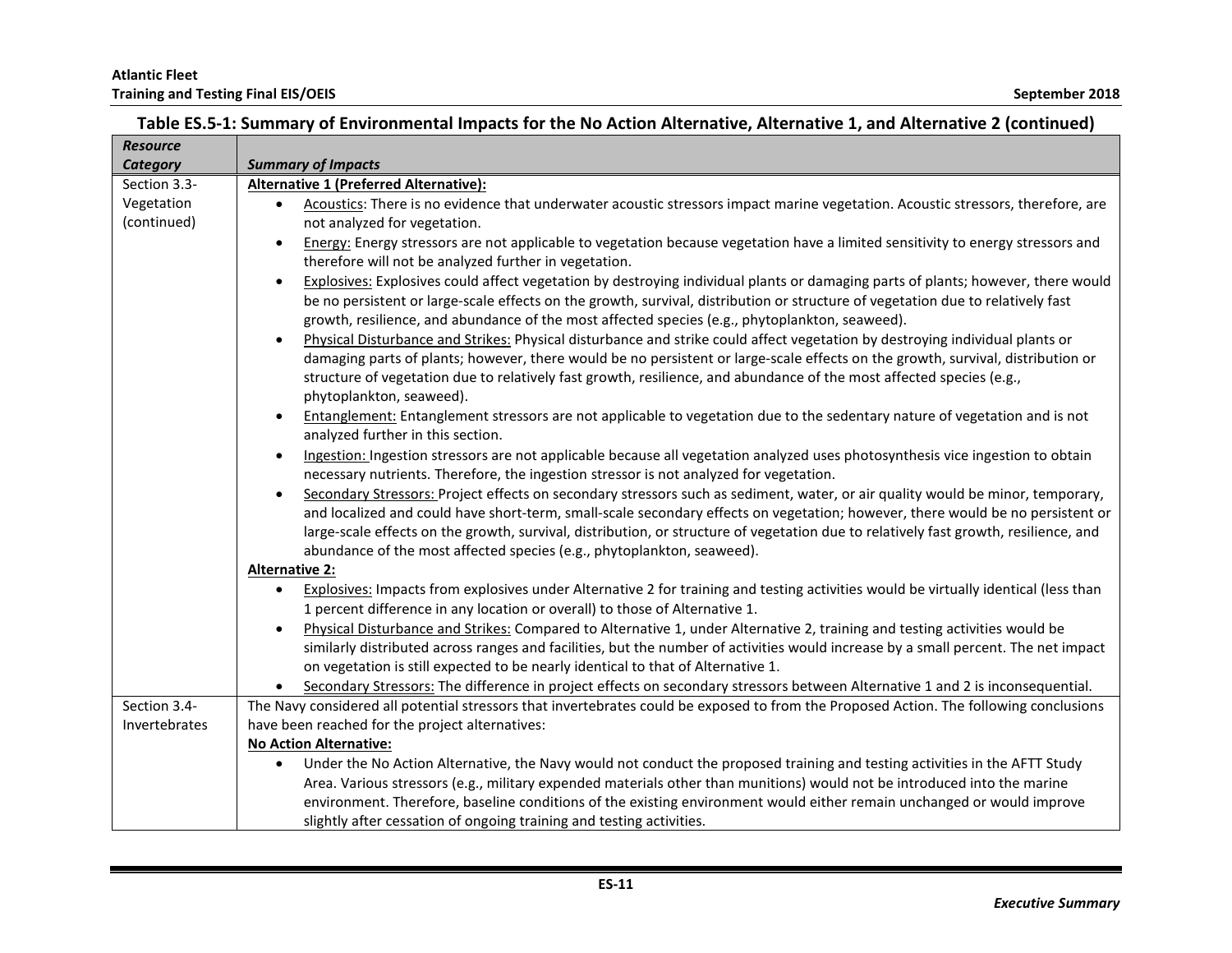| <b>Summary of Impacts</b>                                                                                                                                                                                                                                      |
|----------------------------------------------------------------------------------------------------------------------------------------------------------------------------------------------------------------------------------------------------------------|
| Alternative 1 (Preferred Alternative):                                                                                                                                                                                                                         |
| Acoustics: Invertebrates could be exposed to noise from the proposed training and testing activities. However, available                                                                                                                                       |
| information indicates that invertebrate sound detection is primarily limited to low-frequency (less than 1 kilohertz [kHz])                                                                                                                                    |
| particle motion and water movement that diminishes rapidly with distance from a sound source. The expected impact of noise                                                                                                                                     |
| on invertebrates is correspondingly diminished and mostly limited to offshore surface layers of the water column where only                                                                                                                                    |
| zooplankton, squid, and jellyfish are prevalent mostly at night when training and testing occur less frequently. Invertebrate<br>populations are typically lower offshore, where most training and testing occurs, than inshore due to the scarcity of habitat |
| structure and comparatively lower nutrient levels. Exceptions occur at nearshore and inshore locations where occasional                                                                                                                                        |
| pierside sonar, air gun, or pile driving actions occur near relatively resilient soft bottom or artificial substrate communities.                                                                                                                              |
| Because the number of individuals affected would be small relative to population numbers, population-level impacts are                                                                                                                                         |
| unlikely.                                                                                                                                                                                                                                                      |
| Explosives: Explosives produce pressure waves that can harm invertebrates in the vicinity of where they typically occur: mostly<br>$\bullet$                                                                                                                   |
| offshore surface waters where zooplankton, squid, and jellyfish are prevalent mostly at night when training and testing with                                                                                                                                   |
| explosives do not typically occur. Invertebrate populations are generally lower offshore than inshore due to the scarcity of                                                                                                                                   |
| habitat structure and comparatively lower nutrient levels. Exceptions occur where explosives are used on the bottom within                                                                                                                                     |
| nearshore or inshore waters on or near sensitive live hard bottom communities. Soft bottom communities are resilient to                                                                                                                                        |
| occasional disturbances. Due to the relatively small number of individuals affected, population-level impacts are unlikely.                                                                                                                                    |
| Energy: The proposed activities would produce electromagnetic energy that briefly affects a very limited area of water, based<br>$\bullet$                                                                                                                     |
| on the relatively weak magnetic fields and mobile nature of the stressors. Whereas some invertebrate species can detect<br>magnetic fields, the effect has only been documented at much higher field strength than what the proposed activities generate.      |
| High-energy lasers can damage invertebrates. However, the effects are limited to surface waters where relatively few                                                                                                                                           |
| invertebrates species occur (e.g., zooplankton, squid, jellyfish), mostly at night when actions do not typically occur, and only                                                                                                                               |
| when the target is missed. Due to the relatively small number of individuals that may be affected, population-level impacts are                                                                                                                                |
| unlikely.                                                                                                                                                                                                                                                      |
| Physical Disturbance and Strikes: Invertebrates could experience physical disturbance and strike impacts from vessels and in-<br>$\bullet$                                                                                                                     |
| water devices, military expended materials, seafloor devices, and pile driving. Most risk occurs offshore (where invertebrates                                                                                                                                 |
| are less abundant) and near the surface where relatively few invertebrates occur during the day when actions are typically                                                                                                                                     |
| occurring. The majority of expended materials are used in areas far from nearshore and inshore bottom areas where                                                                                                                                              |
| invertebrates are the most abundant. Exceptions occur for actions taking place within inshore and nearshore waters over                                                                                                                                        |
| primarily soft bottom communities, such as related to vessel transits, inshore and nearshore vessel training, nearshore<br>explosive ordnance disposal training, operation of bottom-crawling seafloor devices, and pile driving. Invertebrate communities     |
| in affected soft bottom areas are naturally resilient to occasional disturbances. Accordingly, population-level impacts are                                                                                                                                    |
| unlikely.                                                                                                                                                                                                                                                      |
|                                                                                                                                                                                                                                                                |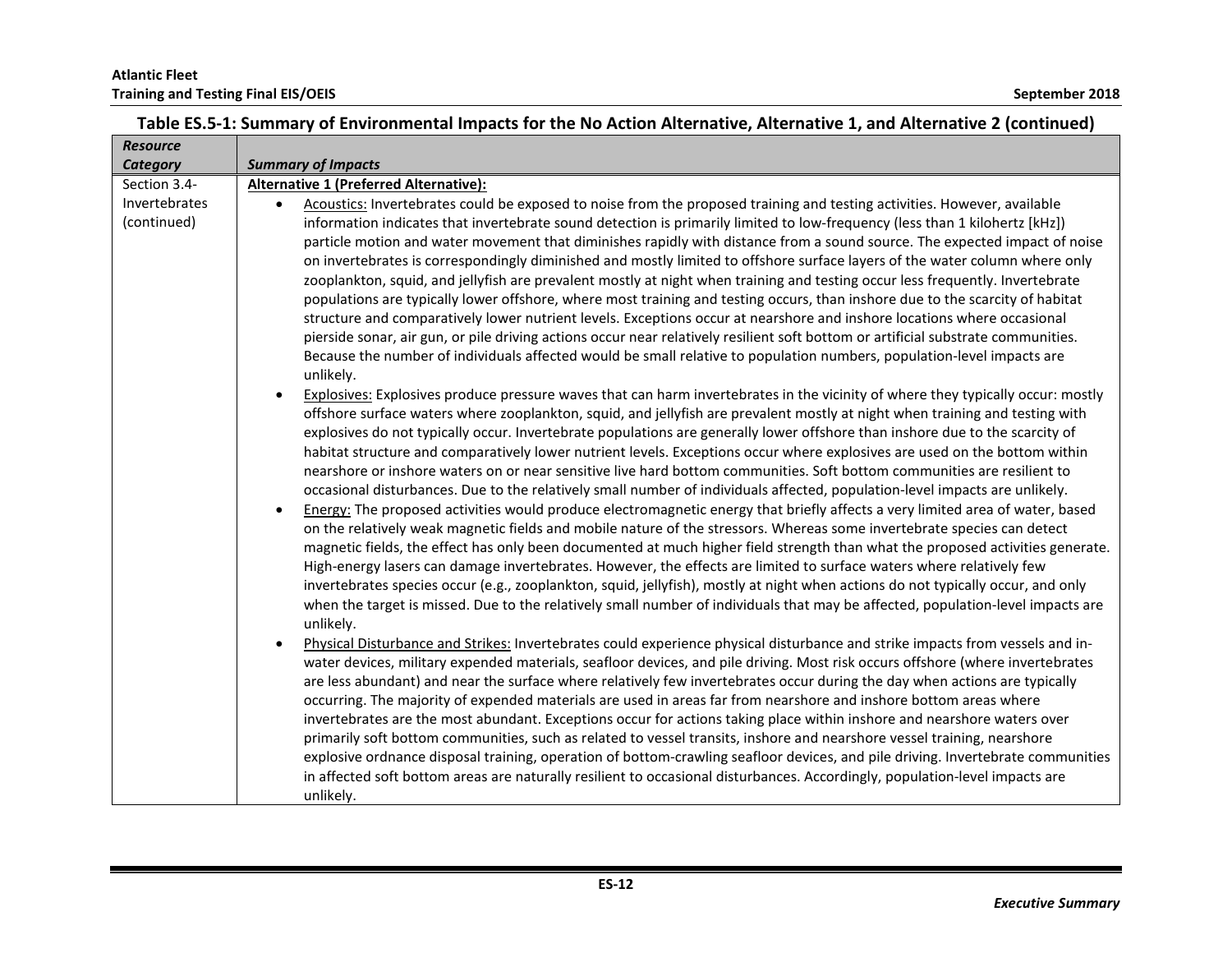| <b>Resource</b> |                                                                                                                                                                                                                                                            |
|-----------------|------------------------------------------------------------------------------------------------------------------------------------------------------------------------------------------------------------------------------------------------------------|
| Category        | <b>Summary of Impacts</b>                                                                                                                                                                                                                                  |
| Section 3.4-    | Entanglement: Invertebrates could be entangled by various expended materials (wires, cables, decelerators/parachutes,<br>$\bullet$                                                                                                                         |
| Invertebrates   | biodegradable polymer). Most entanglement risk occurs in offshore areas where invertebrates are relatively less abundant.                                                                                                                                  |
| (continued)     | The risk of entangling invertebrates is minimized by the typically linear nature of the expended structures (e.g., wires, cables),                                                                                                                         |
|                 | although decelerators/parachutes have mesh that could pose a risk to those invertebrates that are large and slow enough to                                                                                                                                 |
|                 | be entangled (e.g., jellyfish). Deep-water coral could also be entangled by drifting decelerators/parachutes, but a co-                                                                                                                                    |
|                 | occurrence is highly unlikely given the extremely sparse coverage of corals in the deep ocean. Accordingly, population-level                                                                                                                               |
|                 | impacts are unlikely.                                                                                                                                                                                                                                      |
|                 | Ingestion: Small expended materials and material fragments pose an ingestion risk to some invertebrates. However, most                                                                                                                                     |
|                 | military expended materials are too large to be ingested, and many invertebrate species are unlikely to consume an item that                                                                                                                               |
|                 | does not visually or chemically resemble its natural food. Exceptions occur for materials fragmented by explosive charges or                                                                                                                               |
|                 | weathering, which could be ingested by filter- or deposit-feeding invertebrates. Ingestion of such materials would likely occur<br>infrequently, and only invertebrates located very close to the fragmented materials would potentially be affected.      |
|                 | Furthermore, the vast majority of human deposited ingestible materials in the ocean originate from non-military sources.                                                                                                                                   |
|                 | Accordingly, population-level impacts are unlikely.                                                                                                                                                                                                        |
|                 | Secondary Stressors: Secondary impacts on invertebrates are possible via changes to habitats (sediment or water) and to prey<br>$\bullet$                                                                                                                  |
|                 | availability due to explosives, explosives byproducts, unexploded munitions, metals, and toxic expended material                                                                                                                                           |
|                 | components. Other than bottom-placed explosives, the impacts are mostly in offshore waters where invertebrates are less                                                                                                                                    |
|                 | abundant. The impacts of occasional bottom-placed explosives are mostly limited to nearshore soft bottom habitats that                                                                                                                                     |
|                 | recover quickly from disturbance. Following detonation, concentrations of explosive byproducts are rapidly diluted to levels                                                                                                                               |
|                 | that are not considered toxic to marine invertebrates. Furthermore, most explosive byproducts are common seawater                                                                                                                                          |
|                 | constituents. Contamination leaching from unexploded munitions is likely inconsequential because the material has low                                                                                                                                      |
|                 | solubility in seawater and is slowly delivered to the water column. Heavy metals and chemicals such as unspent propellants                                                                                                                                 |
|                 | can reach harmful levels around stationary range targets but are not likely in open waters where proposed action targets are                                                                                                                               |
|                 | typically mobile or temporarily stationary. Accordingly, overall impacts of secondary stressors on widespread invertebrate                                                                                                                                 |
|                 | populations are not likely. Impacts due to decreased availability of prey items (fish and other invertebrates) would likely be                                                                                                                             |
|                 | undetectable.                                                                                                                                                                                                                                              |
|                 | <b>Alternative 2:</b>                                                                                                                                                                                                                                      |
|                 | Acoustics: Potential impacts to invertebrates would be similar to those discussed for training and testing activities under<br>$\bullet$                                                                                                                   |
|                 | Alternative 1. The only difference in sonar and other transducer use between Alternatives 1 and 2 is that the number of sonar<br>hours used would be greater under Alternative 2. Air guns and pile driving impacts would be the same under Alternative 2. |
|                 | Potential impacts resulting from vessel noise would be similar to those discussed for activities under Alternative 1. Vessel use                                                                                                                           |
|                 | in the Study Area would increase by a very small amount (about one percent). The only difference in weapons noise impacts                                                                                                                                  |
|                 | between Alternatives 1 and 2 is that the number of munitions used would be greater under Alternative 2. While the types of                                                                                                                                 |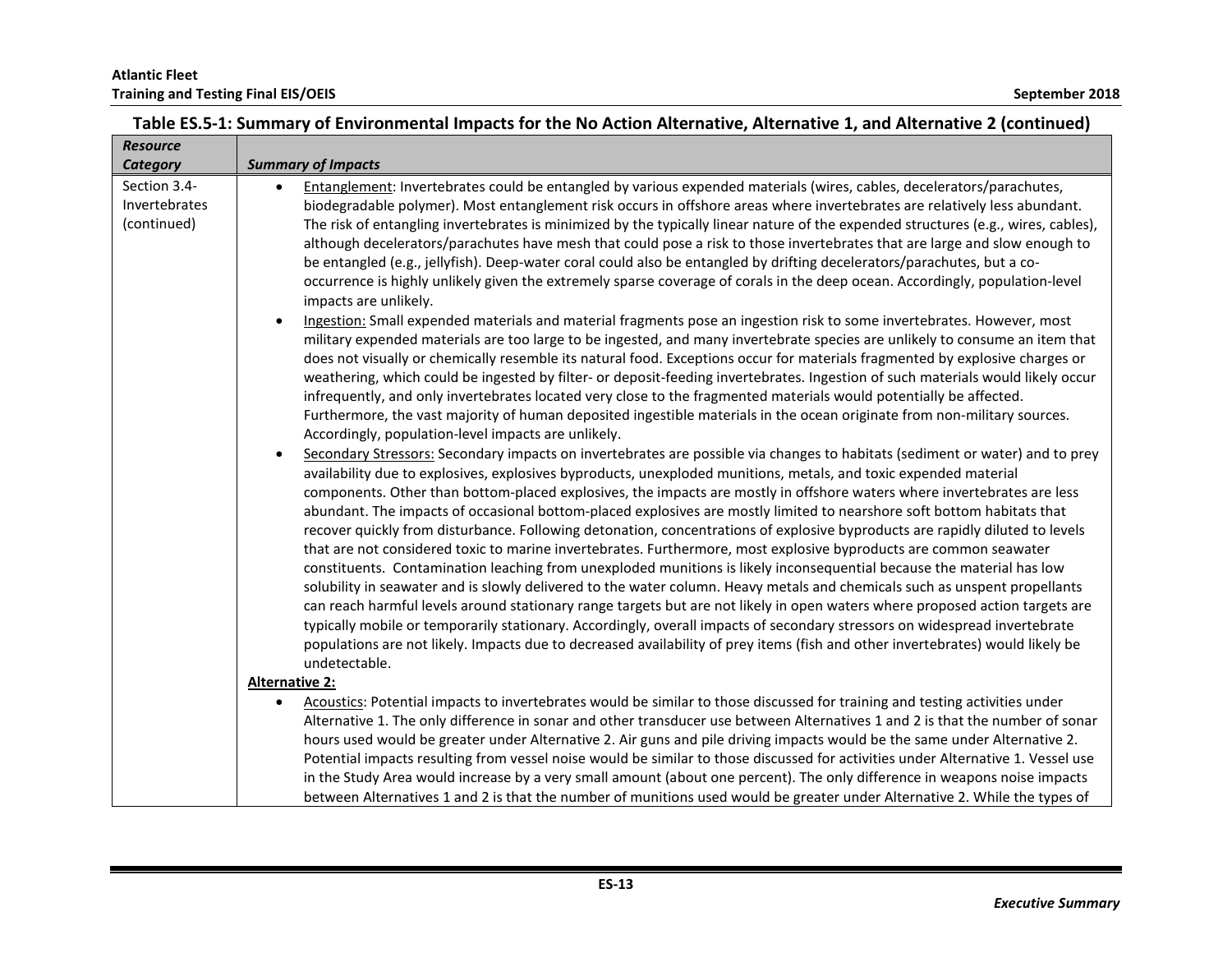| Table ES.5-1: Summary of Environmental Impacts for the No Action Alternative, Alternative 1, and Alternative 2 (continued) |
|----------------------------------------------------------------------------------------------------------------------------|
|----------------------------------------------------------------------------------------------------------------------------|

| <b>Resource</b> |                                                                                                                                                                                                                   |
|-----------------|-------------------------------------------------------------------------------------------------------------------------------------------------------------------------------------------------------------------|
| <b>Category</b> | <b>Summary of Impacts</b>                                                                                                                                                                                         |
| Section 3.4-    | expected impacts to any individual invertebrate or group of invertebrates capable of detecting sounds produced during                                                                                             |
| Invertebrates   | training and testing activities would remain the same, more animals could be affected.                                                                                                                            |
| (continued)     | Explosives: The locations, number of events, and potential effects associated with explosives would be the same under<br>$\bullet$                                                                                |
|                 | Alternatives 1 and 2.                                                                                                                                                                                             |
|                 | Energy: The locations, number of events, and potential effects associated with energy stressors would be the same under<br>$\bullet$<br>Alternatives 1 and 2.                                                     |
|                 | Physical Disturbance and Strikes: Under Alternative 2, potential physical disturbance and strike impacts to invertebrates<br>$\bullet$                                                                            |
|                 | associated with training and testing activities would be similar to those discussed for activities under Alternative 1. The total                                                                                 |
|                 | area affected for all training and testing activities combined would increase by less than 1 acre under Alternative 2. There                                                                                      |
|                 | would be a very small increase in vessel and in-water device use in the Study Area. However, the difference would not result<br>in substantive changes to the potential for or types of impacts on invertebrates. |
|                 | Entanglement: There would be a small increase in the number of military expended materials associated with Alternative 2<br>$\bullet$                                                                             |
|                 | activities. However, the increase is negligible and the potential impacts from wires and cables, decelerators/parachutes, and                                                                                     |
|                 | biodegradable polymer under Alternative 2 would be similar to that of Alternative 1.                                                                                                                              |
|                 | Ingestion: Under Alternative 2, the locations and types of military expended materials used would be the same as those of                                                                                         |
|                 | Alternative 1. There would be an increase in the number of some items expended, such as targets, sonobuoys,                                                                                                       |
|                 | bathythermograph equipment, and small decelerators/parachutes. This relatively small increase in the total number of items                                                                                        |
|                 | expended would not be expected to result in substantive changes to the type or degree of impacts to invertebrates.                                                                                                |
|                 | Secondary Stressors: Secondary impacts on invertebrates resulting from Alternative 2 activities would be nearly identical to<br>$\bullet$                                                                         |
|                 | those for Alternative 1.                                                                                                                                                                                          |
| Section 3.5-    | The Navy considered all potential stressors that habitats could be exposed to from the Proposed Action. The following conclusions have                                                                            |
| <b>Habitats</b> | been reached for the project alternatives:                                                                                                                                                                        |
|                 | <b>No Action Alternative:</b>                                                                                                                                                                                     |
|                 | Under the No Action Alternative, the Navy would not conduct the proposed training and testing activities in the AFTT Study<br>$\bullet$                                                                           |
|                 | Area. Various ingestion stressors (e.g., military expended materials other than munitions) would not be introduced into the                                                                                       |
|                 | marine environment. Therefore, baseline conditions of the existing environment would either remain unchanged or would                                                                                             |
|                 | improve slightly after cessation of ongoing training and testing activities.                                                                                                                                      |
|                 | Alternative 1 (Preferred Alternative):                                                                                                                                                                            |
|                 | Acoustics: Acoustic stressors are not applicable to habitats, due to the fact that habitats do not have hearing capabilities, and<br>$\bullet$                                                                    |
|                 | are not analyzed in this section.                                                                                                                                                                                 |
|                 | Explosives: Most explosives would detonate in air or at or near the water surface. Some explosives would be placed on the<br>$\bullet$                                                                            |
|                 | bottom. Explosive detonations on or near the bottom would produce percussive energy that could impact bottom habitat.                                                                                             |
|                 | While hard bottom would mostly reflect the energy, a crater would form in soft bottom. On substrates other than clay, the                                                                                         |
|                 | effects would be temporary, whereas craters in clay may be persistent. Craters in soft bottom, where substrate moves around                                                                                       |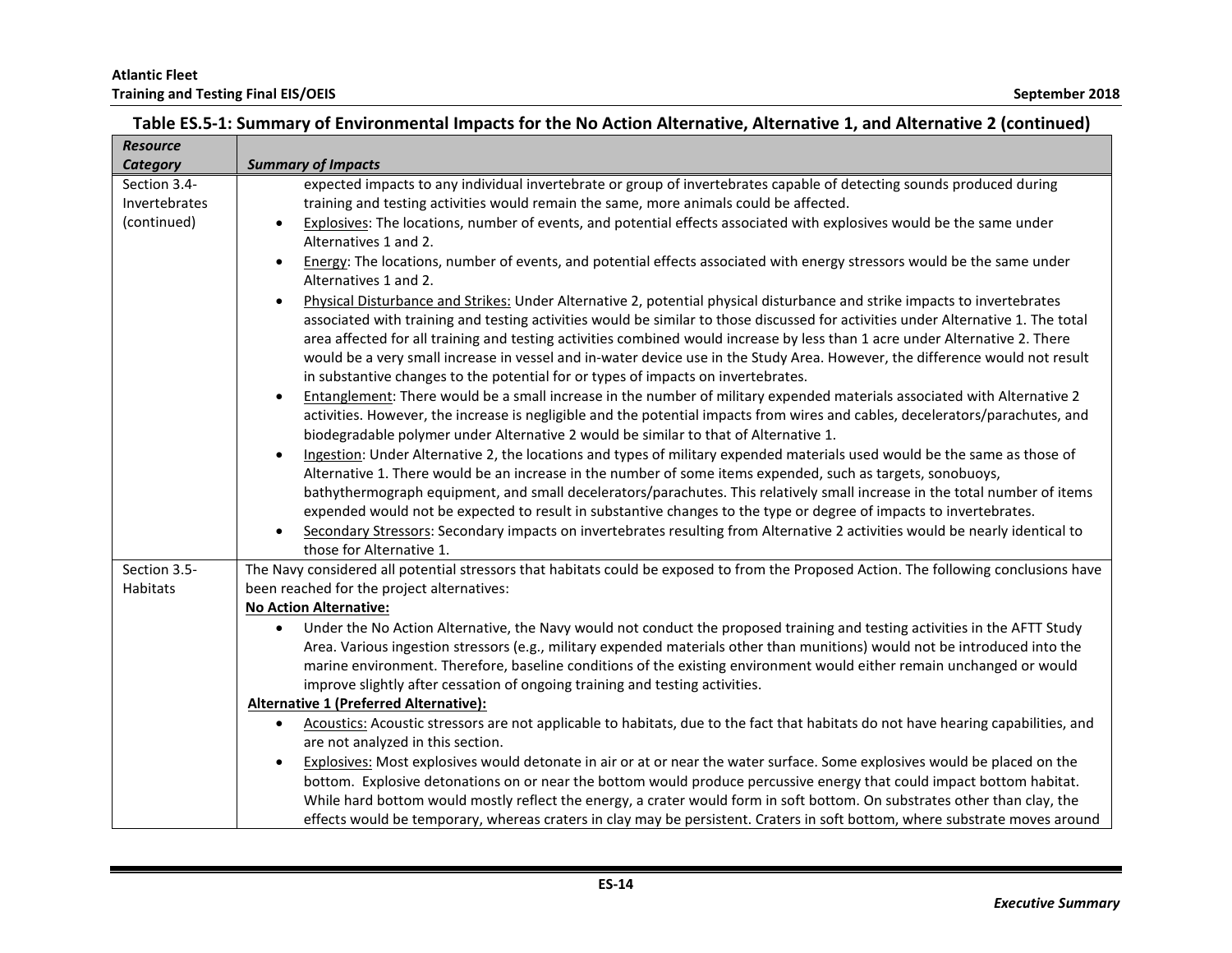| <b>Resource</b> |                                                                                                                                                                                                                                                                                                                                                                                                                                                                                                                           |
|-----------------|---------------------------------------------------------------------------------------------------------------------------------------------------------------------------------------------------------------------------------------------------------------------------------------------------------------------------------------------------------------------------------------------------------------------------------------------------------------------------------------------------------------------------|
| Category        | <b>Summary of Impacts</b>                                                                                                                                                                                                                                                                                                                                                                                                                                                                                                 |
| Section 3.5-    | with the tides and currents, would only last for days to weeks. The surface area of bottom substrate affected would be a tiny                                                                                                                                                                                                                                                                                                                                                                                             |
| Habitats        | fraction of the total training and testing area available in the Study Area.                                                                                                                                                                                                                                                                                                                                                                                                                                              |
| (continued)     | Energy: Energy stressors are not applicable to habitats because of the lack of sensitivity of habitats and are not analyzed in this<br>$\bullet$                                                                                                                                                                                                                                                                                                                                                                          |
|                 | section.                                                                                                                                                                                                                                                                                                                                                                                                                                                                                                                  |
|                 | Physical Disturbance and Strikes: Most seafloor devices would be placed in areas that would result in minor and temporary<br>$\bullet$<br>bottom substrate impacts. Once on the seafloor and over time, military expended material would be buried by sediment,<br>corroded from exposure to the marine environment, or colonized by benthic organisms. The surface area of bottom substrate<br>affected over the short-term would be a tiny fraction of the total training and testing area available in the Study Area. |
|                 | Entanglement: Entanglement stressors are not applicable because habitats do not have the ability to become "entangled" by<br>$\bullet$<br>materials. The potential for expended material to cover a substrate is discussed under the physical disturbance and strike<br>stressor.                                                                                                                                                                                                                                         |
|                 | Ingestion: Ingestion stressors are not applicable because habitats lack the ability to ingest; therefore, ingestion stressors are<br>$\bullet$<br>not analyzed for habitats.                                                                                                                                                                                                                                                                                                                                              |
|                 | Secondary Stressors: Secondary stressors are not applicable to habitats, as they are not susceptible to impacts from secondary<br>$\bullet$<br>stressors, and are not analyzed further.                                                                                                                                                                                                                                                                                                                                   |
|                 | <b>Alternative 2:</b>                                                                                                                                                                                                                                                                                                                                                                                                                                                                                                     |
|                 | Explosives: Explosive activities would be nearly identical under Alternative 2 as those analyzed under Alternative 1, as only the<br>$\bullet$<br>frequency and duration of activities would differ. In-water explosions under Alternative 2 training and testing activities would<br>be limited to local and short-term impacts on marine habitat structure in the AFTT Study Area.                                                                                                                                      |
|                 | Physical Disturbance and Strikes: Most seafloor devices would be placed in areas that would result in minor and temporary<br>$\bullet$<br>bottom substrate impacts. Once on the seafloor and over time, military expended material would be buried by sediment,<br>corroded from exposure to the marine environment, or colonized by benthic organisms. The surface area of bottom substrate<br>affected over the short-term would be a tiny fraction of the total training and testing area available in the Study Area. |
| Section 3.6-    | The Navy considered all potential stressors that fishes could be exposed to from the Proposed Action. The following conclusions have                                                                                                                                                                                                                                                                                                                                                                                      |
| <b>Fishes</b>   | been reached for the project alternatives:                                                                                                                                                                                                                                                                                                                                                                                                                                                                                |
|                 | <b>No Action Alternative:</b>                                                                                                                                                                                                                                                                                                                                                                                                                                                                                             |
|                 | Under the No Action Alternative, the Navy would not conduct the proposed training and testing activities in the AFTT Study<br>$\bullet$<br>Area. The combined impacts of all stressors for fishes would not be introduced into the marine environment. Therefore,<br>baseline conditions of the existing environment would either remain unchanged or would improve slightly after cessation of<br>ongoing training and testing activities and no impacts on fish population would occur.                                 |
|                 | Alterantive1 (Preferred Alternative):                                                                                                                                                                                                                                                                                                                                                                                                                                                                                     |
|                 | Acoustics: The use of sonar and other transducers, air guns, pile driving, vessel noise, aircraft noise, and weapons noise could<br>$\bullet$<br>result in impacts on fishes in the Study Area. Some sonars and other transducers, vessel noise, and weapons noise could                                                                                                                                                                                                                                                  |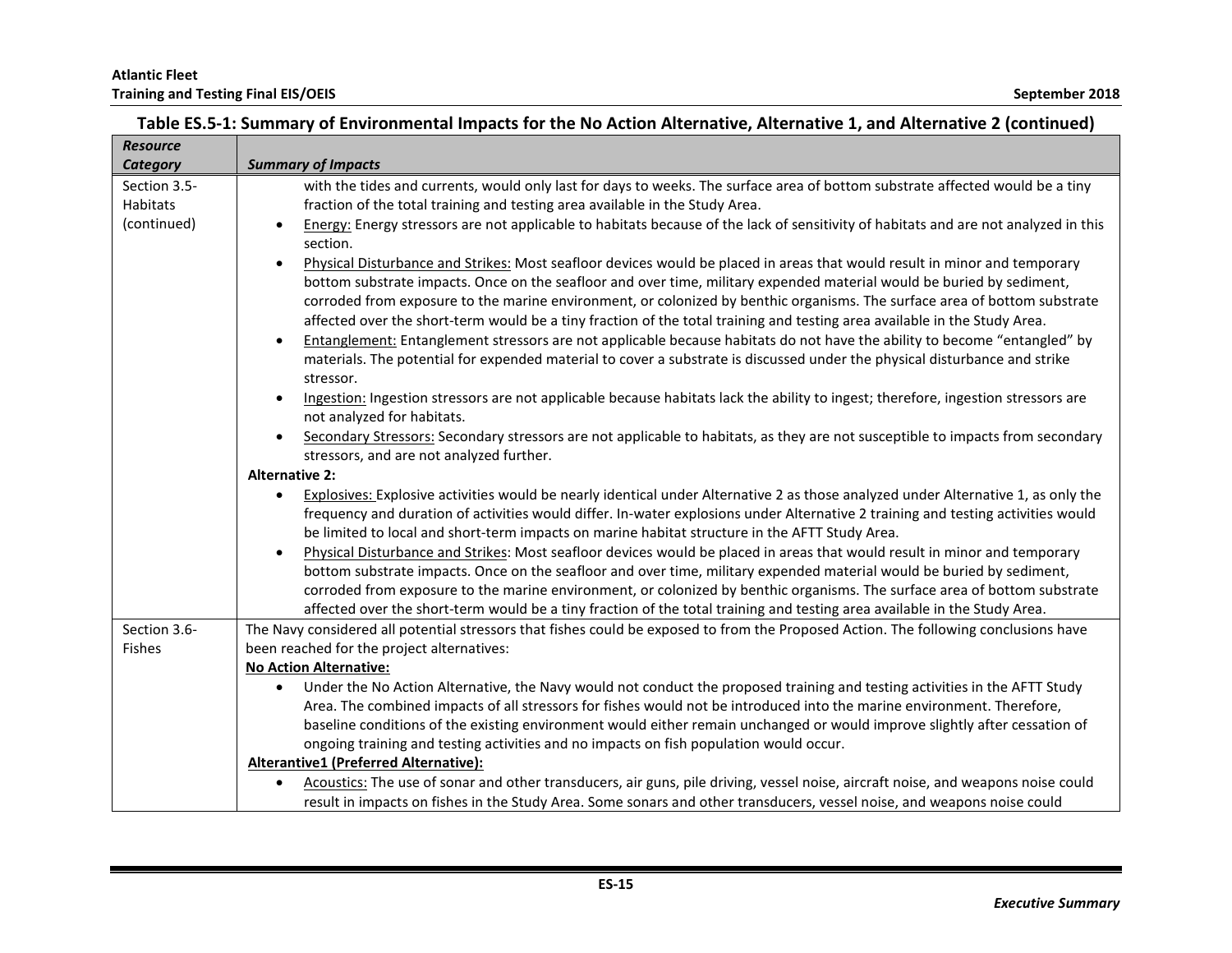| <b>Resource</b> |                                                                                                                                                 |
|-----------------|-------------------------------------------------------------------------------------------------------------------------------------------------|
| Category        | <b>Summary of Impacts</b>                                                                                                                       |
| Section 3.6-    | result in hearing loss, masking, physiological stress, or behavioral reactions. Aircraft noise would not likely result in impacts               |
| <b>Fishes</b>   | other than brief, mild behavioral responses in fishes that are close to the surface. Air guns and pile driving have the potential to            |
| (continued)     | result in the same effects in addition to mortality or injury. Most impacts, such as masking or behavioral reactions, are expected              |
|                 | to be temporary and infrequent as most activities involving acoustic stressors would be at low levels of noise, temporary,                      |
|                 | localized, and infrequent. More severe impacts such as mortality or injury could lead to permanent or long-term consequences                    |
|                 | for individuals but, overall, long-term consequences for fish populations are not expected.                                                     |
|                 | Explosives: The use of explosives could result in impacts on fishes within the Study Area. Sound and energy from explosions is                  |
|                 | capable of causing mortality, injury, hearing loss, masking, physiological stress, or behavioral responses. The time scale of                   |
|                 | individual explosions is very limited, and training and testing activities involving explosions are dispersed in space and time.                |
|                 | Therefore, repeated exposure of individual fishes are unlikely. Most effects such as hearing loss or behavioral responses are                   |
|                 | expected to be short-term and localized. More severe impacts such as mortality or injury could lead to permanent or long-term                   |
|                 | consequences for individuals but, overall, long-term consequences for fish populations are not expected.                                        |
|                 | Energy: The use of electromagnetic devices may elicit brief behavioral or physiological stress responses only in those exposed                  |
|                 | fishes with sensitivities to the electromagnetic spectrum. This behavioral impact is expected to be temporary and minor. Similar                |
|                 | to regular vessel traffic that is continuously moving and covers only a small spatial area during use, electromagnetic fields would             |
|                 | be continuously moving and cover only a small spatial area during use, so population-level impacts are unlikely.                                |
|                 | Physical Disturbance and Strikes: Vessel strikes, in-water device strikes, military expended material strikes, and seafloor device<br>$\bullet$ |
|                 | strikes present a risk for collision with fishes, particularly near coastal areas, seamounts, and other bathymetric features where              |
|                 | densities are higher. While the potential for physical disturbance and strikes of fishes can occur anywhere vessels are operated                |
|                 | or training and testing activities occur, most fishes are highly mobile and have sensory capabilities which enable the detection                |
|                 | and avoidance of vessels, expended materials, or objects in the water column or on the seafloor.                                                |
|                 | Entanglement: Fishes could be exposed to multiple entanglement stressors associated with Navy training and testing activities.                  |
|                 | The potential for impacts is dependent on the physical properties of the expended materials and the likelihood that a fish would                |
|                 | encounter a potential entanglement stressor and then become entangled in it. Physical characteristics of wires and cables,                      |
|                 | decelerators/parachutes, and biodegradable polymers, combined with the sparse distribution of these items throughout the                        |
|                 | Study Area, indicates a very low potential for fishes to encounter and become entangled in them. Because of the low numbers of                  |
|                 | fish potentially impacted by entanglement stressors, population-level impacts are unlikely.                                                     |
|                 | Ingestion: The likelihood that expended items would cause a potential impact on a given fish species depends on the size and                    |
|                 | feeding habits of the fish and the rate at which the fish encounters the item and the composition of the item. Military expended                |
|                 | materials from munitions present an ingestion risk to fishes that forage in the water column and on the seafloor. Military                      |
|                 | expended materials other than munitions present an ingestion risk for fishes foraging at or near the surface while these                        |
|                 | materials are buoyant, and on the seafloor when the materials sink. Because of the low numbers of fish potentially impacted by                  |
|                 | ingestion stressors, population-level impacts are unlikely.                                                                                     |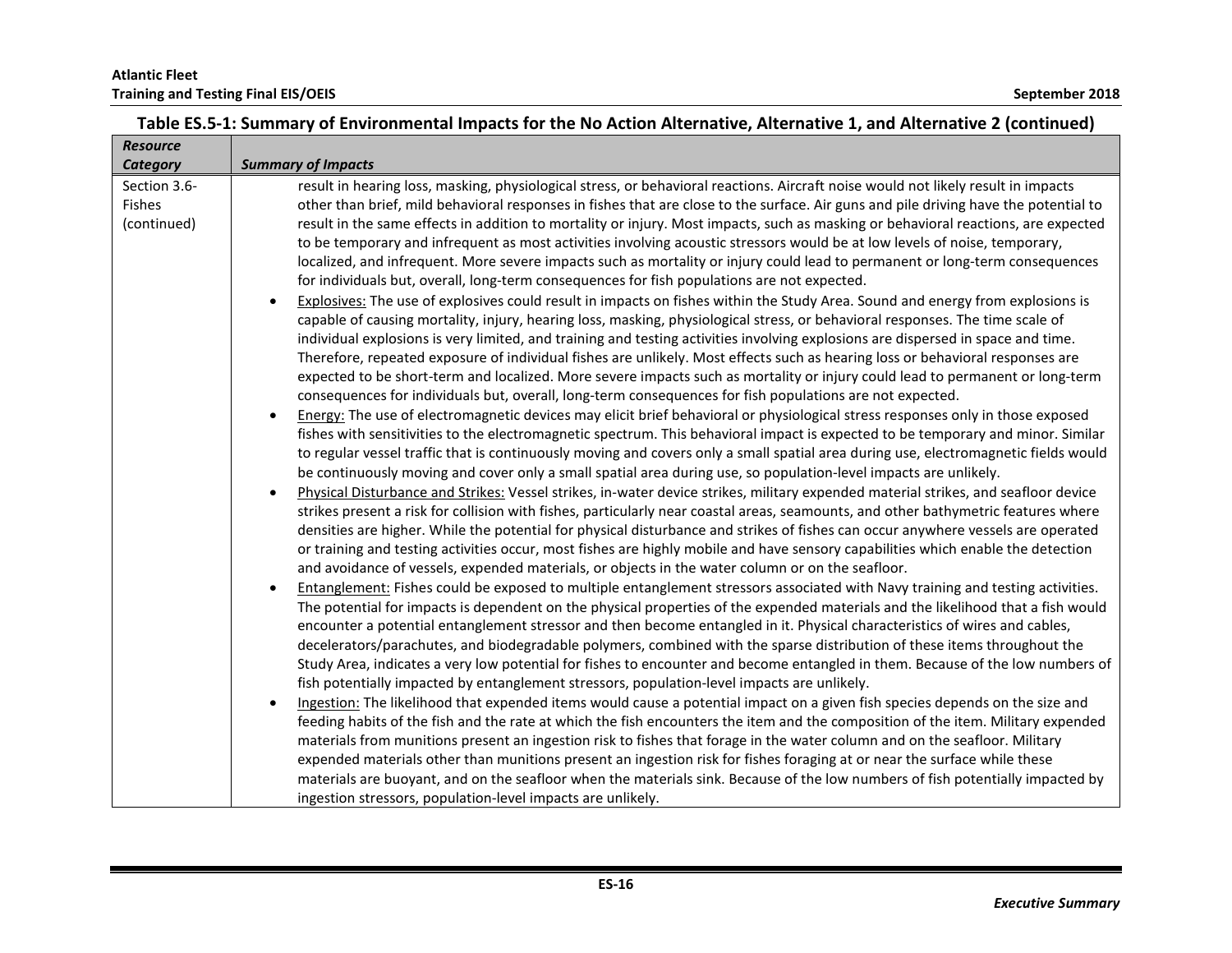|  | Table ES.5-1: Summary of Environmental Impacts for the No Action Alternative, Alternative 1, and Alternative 2 (continued) |
|--|----------------------------------------------------------------------------------------------------------------------------|
|  |                                                                                                                            |

| <b>Resource</b> |                                                                                                                                                 |
|-----------------|-------------------------------------------------------------------------------------------------------------------------------------------------|
| Category        | <b>Summary of Impacts</b>                                                                                                                       |
| Section 3.6-    | Secondary Stressors: Effects on sediment or water quality would be minor, temporary, and localized and could have short-term,                   |
| <b>Fishes</b>   | small-scale secondary effects on fishes; however, there would be no persistent or large-scale effects on the growth, survival,                  |
| (continued)     | distribution, or population-level of fishes.                                                                                                    |
|                 | <b>Alternative 2:</b>                                                                                                                           |
|                 | Acoustics: Potential impacts to fishes would be similar to those discussed for training activities under Alternative 1. The only                |
|                 | difference in sonar and other transducer use between Alternatives 1 and 2 is that the number of sonar hours used would be                       |
|                 | greater under Alternative 2. Air guns and pile driving impacts would be the same under Alternative 2. Potential impacts resulting               |
|                 | from vessel noise would be similar to those discussed for activities under Alternative 1. Vessel use in the Study Area would                    |
|                 | increase by a very small amount (about one percent). The only difference in weapons noise impacts between Alternatives 1 and                    |
|                 | 2 is that the number of munitions used would be greater under Alternative 2, however, the types and severity of impacts would                   |
|                 | not be discernible from those described under Alternative 1.                                                                                    |
|                 | Explosives: The locations, number of events, and potential effects associated with explosives would be the same under                           |
|                 | Alternatives 1 and 2.                                                                                                                           |
|                 | Energy: The locations, number of events, and potential effects associated with energy stressors would be the same under<br>$\bullet$            |
|                 | Alternatives 1 and 2.                                                                                                                           |
|                 | Physical Disturbance and Strikes: Under Alternative 2, potential physical disturbance and strike impacts to fishes associated with<br>$\bullet$ |
|                 | training and testing activities would be similar to those discussed for activities under Alternative 1. There would be a very small             |
|                 | increase in vessel and in-water device use in the Study Area. However, the difference would not result in substantive changes to                |
|                 | the potential for or types of impacts on fishes.                                                                                                |
|                 | Entanglement: There would be a small increase in the number of military expended materials associated with Alternative 2<br>$\bullet$           |
|                 | activities. However, the increase is negligible and the potential impacts from wires and cables, decelerators/parachutes, and                   |
|                 | biodegradable polymer under Alternative 2 would be similar to that of Alternative 1.                                                            |
| Section 3.7-    | The Navy considered all stressors that marine mammals could be exposed to from the Proposed Action. The following conclusions have              |
| Marine          | been reached for the following stressors under the project alternatives:                                                                        |
| Mammals         | <b>No Action Alternative:</b>                                                                                                                   |
|                 | Under the No Action Alternative, the Navy would not conduct the proposed training and testing activities in the AFTT Study                      |
|                 | Area. Various secondary stressors would not be introduced into the marine environment. Therefore, baseline conditions of the                    |
|                 | existing environment would either remain unchanged or would improve slightly after cessation of ongoing training and testing                    |
|                 | activities.                                                                                                                                     |
|                 | <b>Alternative 1 (Preferred Alternative):</b>                                                                                                   |
|                 | Acoustics: Navy training and testing activities have the potential to expose marine mammals to multiple acoustic stressors.                     |
|                 | Exposure to sound-producing activities presents risks to marine mammals that could include temporary or permanent hearing                       |
|                 | threshold shift, auditory masking, physiological stress, or behavioral responses. Because individual animals would typically only               |
|                 | experience a small number of behavioral responses or temporary hearing threshold shifts per year from exposure to acoustic                      |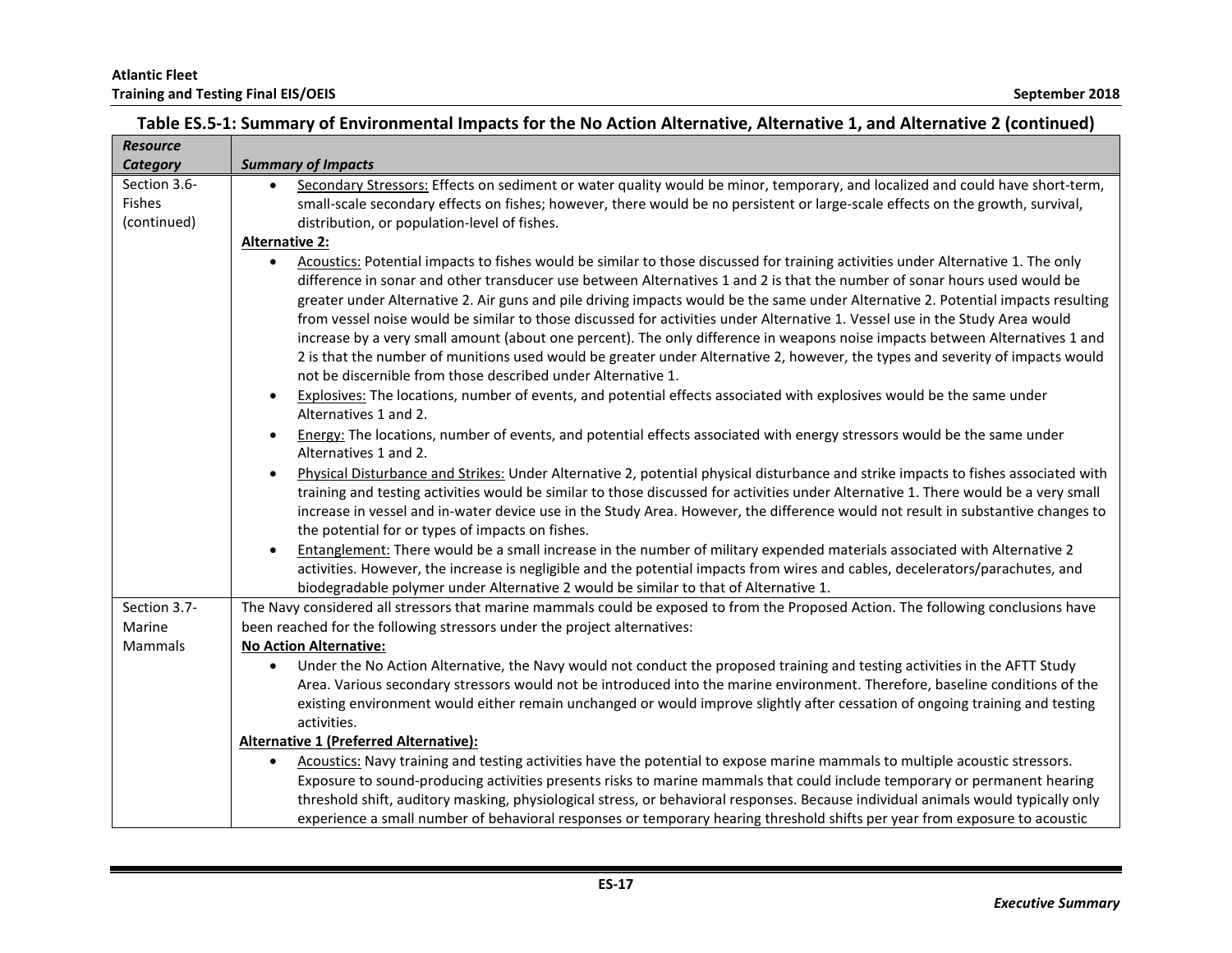| <b>Resource</b> |                                                                                                                                                                                                                                                   |
|-----------------|---------------------------------------------------------------------------------------------------------------------------------------------------------------------------------------------------------------------------------------------------|
| Category        | <b>Summary of Impacts</b>                                                                                                                                                                                                                         |
| Section 3.7-    | stressors and are unlikely to incur substantive costs to the individual, population level effects are unlikely.                                                                                                                                   |
| Marine          | Explosives: Explosions underwater or near the surface present a risk to marine mammals located in close proximity to the                                                                                                                          |
| <b>Mammals</b>  | explosion, because the resulting shock waves can cause injury or result in the death of an animal. Beyond the zone of injury, the                                                                                                                 |
| (continued)     | impulsive, broadband noise introduced into the marine environment may cause temporary or permanent hearing threshold                                                                                                                              |
|                 | shift, auditory masking, physiological stress, or behavioral responses. Because most estimated impacts from explosions are                                                                                                                        |
|                 | behavioral responses or temporary threshold shifts (TTS) and because the number of marine mammals potentially impacted by                                                                                                                         |
|                 | explosives are small compared to each species' respective abundance, population level effects are unlikely.                                                                                                                                       |
|                 | Energy: Navy training and testing activities have the potential to expose marine mammals to multiple energy stressors. The                                                                                                                        |
|                 | likelihood and magnitude of energy impacts depend on the proximity of marine mammals to energy stressors. Based on the                                                                                                                            |
|                 | relatively weak strength of the electromagnetic field created by Navy activities, a marine mammal would have to be in close                                                                                                                       |
|                 | proximity for there to be any effect, and impacts on marine mammal migrating behaviors and navigational patterns are not                                                                                                                          |
|                 | anticipated. Potential impacts from high-energy lasers would only result for marine mammals directly struck by the laser beam.                                                                                                                    |
|                 | Statistical probability analyses demonstrate with a high level of certainty that no marine mammals would be struck by a high-                                                                                                                     |
|                 | energy laser. Energy stressors associated with Navy training and testing activities are temporary and localized in nature and,                                                                                                                    |
|                 | based on patchy distribution of animals, no impacts to individual marine mammals and marine mammal populations are                                                                                                                                |
|                 | anticipated.                                                                                                                                                                                                                                      |
|                 | Physical Disturbance and Strike: Marine mammals would potentially be exposed to multiple physical disturbance and strike<br>$\bullet$                                                                                                             |
|                 | stressors associated with Navy training and testing activities. The potential for impacts relies heavily on the probability that                                                                                                                  |
|                 | marine mammals would be in close proximity to a physical disturbance and strike stressor (e.g., a vessel or a non-explosive                                                                                                                       |
|                 | munition). Historical data on Navy ship strike records demonstrate a low occurrence of interactions with marine mammals over                                                                                                                      |
|                 | the last 10 years. Since the Navy does not anticipate a change in the level of vessel use compared to the last decade, the                                                                                                                        |
|                 | potential for striking a marine mammal remains low. Physical disturbance due to vessel movement and in-water devices, but any                                                                                                                     |
|                 | stress response of avoidance behavior would not be severe enough to have long-term fitness consequences for individual<br>marine mammals. The use of in-water devices during Navy activities involves multiple types of vehicles or towed devices |
|                 | traveling on the water surface, through the water column, or along the seafloor, all of which having the potential to disturb or                                                                                                                  |
|                 | physically strike marine mammals. No recorded or reported instances of marine mammal strikes have resulted from in-water                                                                                                                          |
|                 | devices; therefore, impacts to individuals or long-term consequences to marine mammal populations are not anticipated.                                                                                                                            |
|                 | Potential physical disturbance and strike impacts from military expended materials and seafloor devices are determined through                                                                                                                    |
|                 | statistical probability analyses. Results for each of these physical disturbance and strike stressors suggests a very low potential                                                                                                               |
|                 | for marine mammals to be struck by any of these items. Long-term consequences to marine mammal populations from physical                                                                                                                          |
|                 | disturbance and strike stressors associated with Navy training and testing activities are not anticipated.                                                                                                                                        |
|                 | Entanglement: Marine mammals could be exposed to multiple entanglement stressors associated with Navy training and testing                                                                                                                        |
|                 | activities. The potential for impacts is dependent on the physical properties of the expended materials and the likelihood that a                                                                                                                 |
|                 | marine mammal would encounter a potential entanglement stressor and then become entangled in it. Physical characteristics of                                                                                                                      |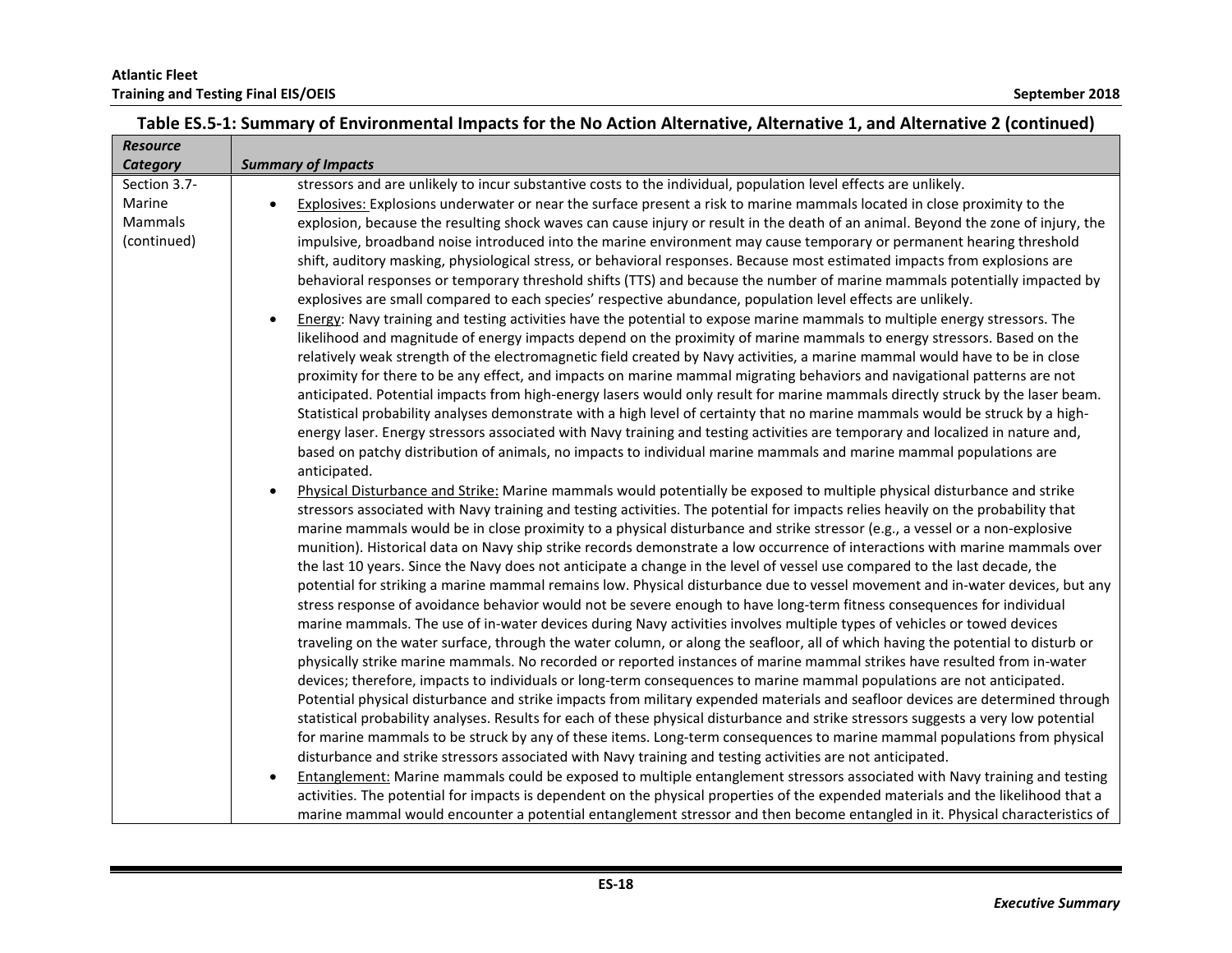| <b>Resource</b> |                                                                                                                                                                                                                                                                                                                                                                                                                                                                                                                                                                                                                                                                                                                                                                                                                                                                                                                                                                                                                                                                                                                                                                                                                                                                                                                                                                                                                                                                                                                                                                                                                                                                                                                                                                                                                                                                                                                                                                                                                                                                                                                                                                                                                                                                                                                                                                                                   |
|-----------------|---------------------------------------------------------------------------------------------------------------------------------------------------------------------------------------------------------------------------------------------------------------------------------------------------------------------------------------------------------------------------------------------------------------------------------------------------------------------------------------------------------------------------------------------------------------------------------------------------------------------------------------------------------------------------------------------------------------------------------------------------------------------------------------------------------------------------------------------------------------------------------------------------------------------------------------------------------------------------------------------------------------------------------------------------------------------------------------------------------------------------------------------------------------------------------------------------------------------------------------------------------------------------------------------------------------------------------------------------------------------------------------------------------------------------------------------------------------------------------------------------------------------------------------------------------------------------------------------------------------------------------------------------------------------------------------------------------------------------------------------------------------------------------------------------------------------------------------------------------------------------------------------------------------------------------------------------------------------------------------------------------------------------------------------------------------------------------------------------------------------------------------------------------------------------------------------------------------------------------------------------------------------------------------------------------------------------------------------------------------------------------------------------|
| Category        | <b>Summary of Impacts</b>                                                                                                                                                                                                                                                                                                                                                                                                                                                                                                                                                                                                                                                                                                                                                                                                                                                                                                                                                                                                                                                                                                                                                                                                                                                                                                                                                                                                                                                                                                                                                                                                                                                                                                                                                                                                                                                                                                                                                                                                                                                                                                                                                                                                                                                                                                                                                                         |
| Section 3.7-    | wires and cables, decelerators/parachutes, and biodegradable polymers combined with the sparse distribution of these items                                                                                                                                                                                                                                                                                                                                                                                                                                                                                                                                                                                                                                                                                                                                                                                                                                                                                                                                                                                                                                                                                                                                                                                                                                                                                                                                                                                                                                                                                                                                                                                                                                                                                                                                                                                                                                                                                                                                                                                                                                                                                                                                                                                                                                                                        |
| Marine          | throughout the Study Area indicate a very low potential for marine mammals to encounter and become entangled in them.                                                                                                                                                                                                                                                                                                                                                                                                                                                                                                                                                                                                                                                                                                                                                                                                                                                                                                                                                                                                                                                                                                                                                                                                                                                                                                                                                                                                                                                                                                                                                                                                                                                                                                                                                                                                                                                                                                                                                                                                                                                                                                                                                                                                                                                                             |
| Mammals         | Long-term impacts to individual marine mammals and marine mammal populations from entanglement stressors associated                                                                                                                                                                                                                                                                                                                                                                                                                                                                                                                                                                                                                                                                                                                                                                                                                                                                                                                                                                                                                                                                                                                                                                                                                                                                                                                                                                                                                                                                                                                                                                                                                                                                                                                                                                                                                                                                                                                                                                                                                                                                                                                                                                                                                                                                               |
| (continued)     | with Navy training and testing activities are not anticipated.                                                                                                                                                                                                                                                                                                                                                                                                                                                                                                                                                                                                                                                                                                                                                                                                                                                                                                                                                                                                                                                                                                                                                                                                                                                                                                                                                                                                                                                                                                                                                                                                                                                                                                                                                                                                                                                                                                                                                                                                                                                                                                                                                                                                                                                                                                                                    |
|                 | Ingestion: Navy training and testing activities have the potential to expose marine mammals to multiple ingestion stressors and<br>$\bullet$<br>associated impacts. The likelihood and magnitude of impacts depend on the physical properties of the military expended items,<br>the feeding behaviors of marine mammals that occur in the Study Area, and the likelihood that a marine mammal would<br>encounter and incidentally ingest the items. Adverse impacts from ingestion of military expended materials would be limited to<br>the unlikely event that a marine mammal would be harmed by ingesting an item that becomes embedded in tissue or is too<br>large to be passed through the digestive system. The likelihood that a marine mammal would encounter and subsequently<br>ingest a military expended item associated with Navy training and testing activities is considered low. Long-term consequences<br>to marine mammal populations from ingestion stressors associated with Navy training and testing activities are not anticipated.<br>Secondary Stressors: Marine mammals could be exposed to multiple secondary stressors (indirect stressors to habitat or prey)<br>associated with Navy training and testing activities in the Study Area. In-water explosions have the potential to injure or kill prey<br>species that marine mammals feed on within a small area affected by the blast; however, impacts would not substantially<br>impact prey availability for marine mammals. Explosion byproducts and unexploded munitions would have no meaningful effect<br>on water or sediment quality; therefore, they are not considered to be secondary stressors for marine mammals. Metals are<br>introduced into the water and sediments from multiple types of military expended materials. Available research indicates metal<br>contamination is very localized and that bioaccumulation resulting from munitions would not occur. Several Navy training and<br>testing activities introduce chemicals into the marine environment that are potentially harmful in concentration; however,<br>through rapid dilution, toxic concentrations are unlikely to be encountered by marine mammals. Furthermore, bioconcentration<br>or bioaccumulation of chemicals introduced by Navy activities at levels that would significantly alter water quality and degrade |
|                 | marine mammal habitat has not been documented. The Navy's use of marine mammals is not likely to increase the risk of<br>transmitting diseases or parasites to wild marine mammals. Secondary stressors from Navy training and testing activities in the                                                                                                                                                                                                                                                                                                                                                                                                                                                                                                                                                                                                                                                                                                                                                                                                                                                                                                                                                                                                                                                                                                                                                                                                                                                                                                                                                                                                                                                                                                                                                                                                                                                                                                                                                                                                                                                                                                                                                                                                                                                                                                                                          |
|                 | Study Area are not expected to have short-term impacts on individual marine mammals or long-term impacts on marine                                                                                                                                                                                                                                                                                                                                                                                                                                                                                                                                                                                                                                                                                                                                                                                                                                                                                                                                                                                                                                                                                                                                                                                                                                                                                                                                                                                                                                                                                                                                                                                                                                                                                                                                                                                                                                                                                                                                                                                                                                                                                                                                                                                                                                                                                |
|                 | mammal populations.                                                                                                                                                                                                                                                                                                                                                                                                                                                                                                                                                                                                                                                                                                                                                                                                                                                                                                                                                                                                                                                                                                                                                                                                                                                                                                                                                                                                                                                                                                                                                                                                                                                                                                                                                                                                                                                                                                                                                                                                                                                                                                                                                                                                                                                                                                                                                                               |
|                 | <b>Alternative 2:</b>                                                                                                                                                                                                                                                                                                                                                                                                                                                                                                                                                                                                                                                                                                                                                                                                                                                                                                                                                                                                                                                                                                                                                                                                                                                                                                                                                                                                                                                                                                                                                                                                                                                                                                                                                                                                                                                                                                                                                                                                                                                                                                                                                                                                                                                                                                                                                                             |
|                 | Acoustics: Potential impacts to marine mammals would be similar to those discussed for training activities under Alternative 1.                                                                                                                                                                                                                                                                                                                                                                                                                                                                                                                                                                                                                                                                                                                                                                                                                                                                                                                                                                                                                                                                                                                                                                                                                                                                                                                                                                                                                                                                                                                                                                                                                                                                                                                                                                                                                                                                                                                                                                                                                                                                                                                                                                                                                                                                   |
|                 | The only difference in sonar and other transducer use between Alternatives 1 and 2 is that the number of sonar hours used                                                                                                                                                                                                                                                                                                                                                                                                                                                                                                                                                                                                                                                                                                                                                                                                                                                                                                                                                                                                                                                                                                                                                                                                                                                                                                                                                                                                                                                                                                                                                                                                                                                                                                                                                                                                                                                                                                                                                                                                                                                                                                                                                                                                                                                                         |
|                 | would be greater under Alternative 2. Air guns and pile driving impacts would be the same under Alternative 2. Potential                                                                                                                                                                                                                                                                                                                                                                                                                                                                                                                                                                                                                                                                                                                                                                                                                                                                                                                                                                                                                                                                                                                                                                                                                                                                                                                                                                                                                                                                                                                                                                                                                                                                                                                                                                                                                                                                                                                                                                                                                                                                                                                                                                                                                                                                          |
|                 | impacts resulting from vessel noise would be similar to those discussed for activities under Alternative 1. Vessel use in the Study                                                                                                                                                                                                                                                                                                                                                                                                                                                                                                                                                                                                                                                                                                                                                                                                                                                                                                                                                                                                                                                                                                                                                                                                                                                                                                                                                                                                                                                                                                                                                                                                                                                                                                                                                                                                                                                                                                                                                                                                                                                                                                                                                                                                                                                               |
|                 | Area would increase by a very small amount (about one percent). The only difference in weapons noise impacts between                                                                                                                                                                                                                                                                                                                                                                                                                                                                                                                                                                                                                                                                                                                                                                                                                                                                                                                                                                                                                                                                                                                                                                                                                                                                                                                                                                                                                                                                                                                                                                                                                                                                                                                                                                                                                                                                                                                                                                                                                                                                                                                                                                                                                                                                              |
|                 | Alternatives 1 and 2 is that the number of munitions used would be greater under Alternative 2. While the types of expected                                                                                                                                                                                                                                                                                                                                                                                                                                                                                                                                                                                                                                                                                                                                                                                                                                                                                                                                                                                                                                                                                                                                                                                                                                                                                                                                                                                                                                                                                                                                                                                                                                                                                                                                                                                                                                                                                                                                                                                                                                                                                                                                                                                                                                                                       |
|                 | impacts to on any individual marine mammal would remain the same, more animals could be affected.                                                                                                                                                                                                                                                                                                                                                                                                                                                                                                                                                                                                                                                                                                                                                                                                                                                                                                                                                                                                                                                                                                                                                                                                                                                                                                                                                                                                                                                                                                                                                                                                                                                                                                                                                                                                                                                                                                                                                                                                                                                                                                                                                                                                                                                                                                 |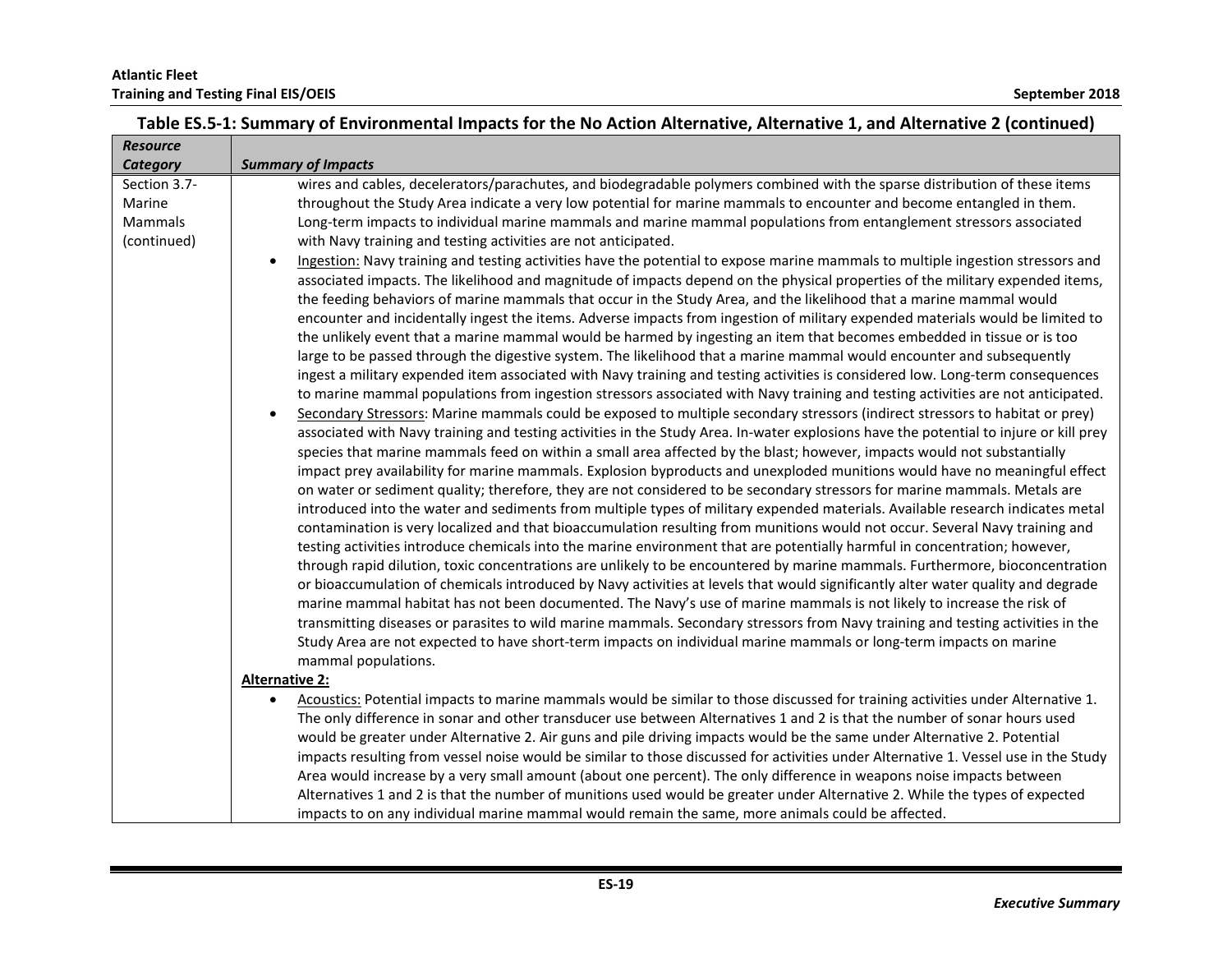| <b>Resource</b> |                                                                                                                                                                                                                                                                       |
|-----------------|-----------------------------------------------------------------------------------------------------------------------------------------------------------------------------------------------------------------------------------------------------------------------|
| Category        | <b>Summary of Impacts</b>                                                                                                                                                                                                                                             |
| Section 3.7-    | Explosives: The locations, number of events, and potential effects associated with explosives would be the same under<br>$\bullet$                                                                                                                                    |
| Marine          | Alternatives 1 and 2.                                                                                                                                                                                                                                                 |
| Mammals         | Energy: The locations, number of events, and potential effects associated with energy stressors would be the same under                                                                                                                                               |
| (continued)     | Alternatives 1 and 2.                                                                                                                                                                                                                                                 |
|                 | Physical Disturbance and Strikes: Under Alternative 2, potential physical disturbance and strike impacts to marine mammals<br>$\bullet$                                                                                                                               |
|                 | associated with training and testing activities would be similar to those discussed for activities under Alternative 1. There would                                                                                                                                   |
|                 | be a very small increase in vessel and in-water device use in the Study Area. However, the difference would not result in                                                                                                                                             |
|                 | substantive changes to the potential for or types of impacts on marine mammals.                                                                                                                                                                                       |
|                 | Entanglement: There would be a small increase in the number of military expended materials associated with Alternative 2<br>$\bullet$                                                                                                                                 |
|                 | activities. However, the increase is negligible and the potential impacts from wires and cables, decelerators/parachutes, and                                                                                                                                         |
|                 | biodegradable polymer under Alternative 2 would be similar to that of Alternative 1.                                                                                                                                                                                  |
|                 | Ingestion: Under Alternative 2, the locations and types of military expended materials used would be the same as those of                                                                                                                                             |
|                 | Alternative 1. There would be an increase in the number of some items expended, such as targets, sonobuoys,                                                                                                                                                           |
|                 | bathythermograph equipment, and small decelerators/parachutes. This relatively small increase in the total number of items                                                                                                                                            |
|                 | expended would not be expected to result in substantive changes to the type or degree of impacts to marine mammals.                                                                                                                                                   |
|                 | Secondary Stressors: Secondary impacts on marine mammals resulting from Alternative 2 activities would be nearly identical to<br>$\bullet$                                                                                                                            |
|                 | those from Alternative 1.                                                                                                                                                                                                                                             |
| Section 3.8-    | The Navy considered all potential stressors that reptiles could be exposed to from the Proposed Action. The following conclusions have                                                                                                                                |
| Reptiles        | been reached for the project alternatives:                                                                                                                                                                                                                            |
|                 | <b>No Action Alternative:</b>                                                                                                                                                                                                                                         |
|                 | Under the No Action Alternative, training and testing activities associated with the Proposed Action will not be conducted within<br>$\bullet$                                                                                                                        |
|                 | the AFTT Study Area. Under this alternative, there would be no potential for impacts on sea turtles. The cessation of some                                                                                                                                            |
|                 | stressors would be more beneficial than others. For instance, because of the localized and short-term duration of any potential<br>impact from an electromagnetic field on a sea turtle, the potential benefits to sea turtles is not likely measureable. The removal |
|                 | of fast vessel movement training activities, however, would likely decrease behavioral impacts and responses to vessels, but                                                                                                                                          |
|                 | again, the impact is likely short-term, with normal behaviors resuming within minutes of a passing vessel. Vessel strike risk                                                                                                                                         |
|                 | would be reduced, which would likely increase survivability and individual fitness for a small number of sea turtles or                                                                                                                                               |
|                 | crocodilians. Further, the synergistic effects of multiple stressors would not occur, thereby providing benefits to sea turtles and                                                                                                                                   |
|                 | crocodilians by removing short-term and long-term potential impacts. The implementation of the No Action Alternative would                                                                                                                                            |
|                 | remove risks of impacts associated with training and testing activities; however, monitoring data accumulated through range                                                                                                                                           |
|                 | sustainment programs would cease. These data provide foundational data for the research and regulatory communities to                                                                                                                                                 |
|                 | assess ongoing threats and conservation status of various species.                                                                                                                                                                                                    |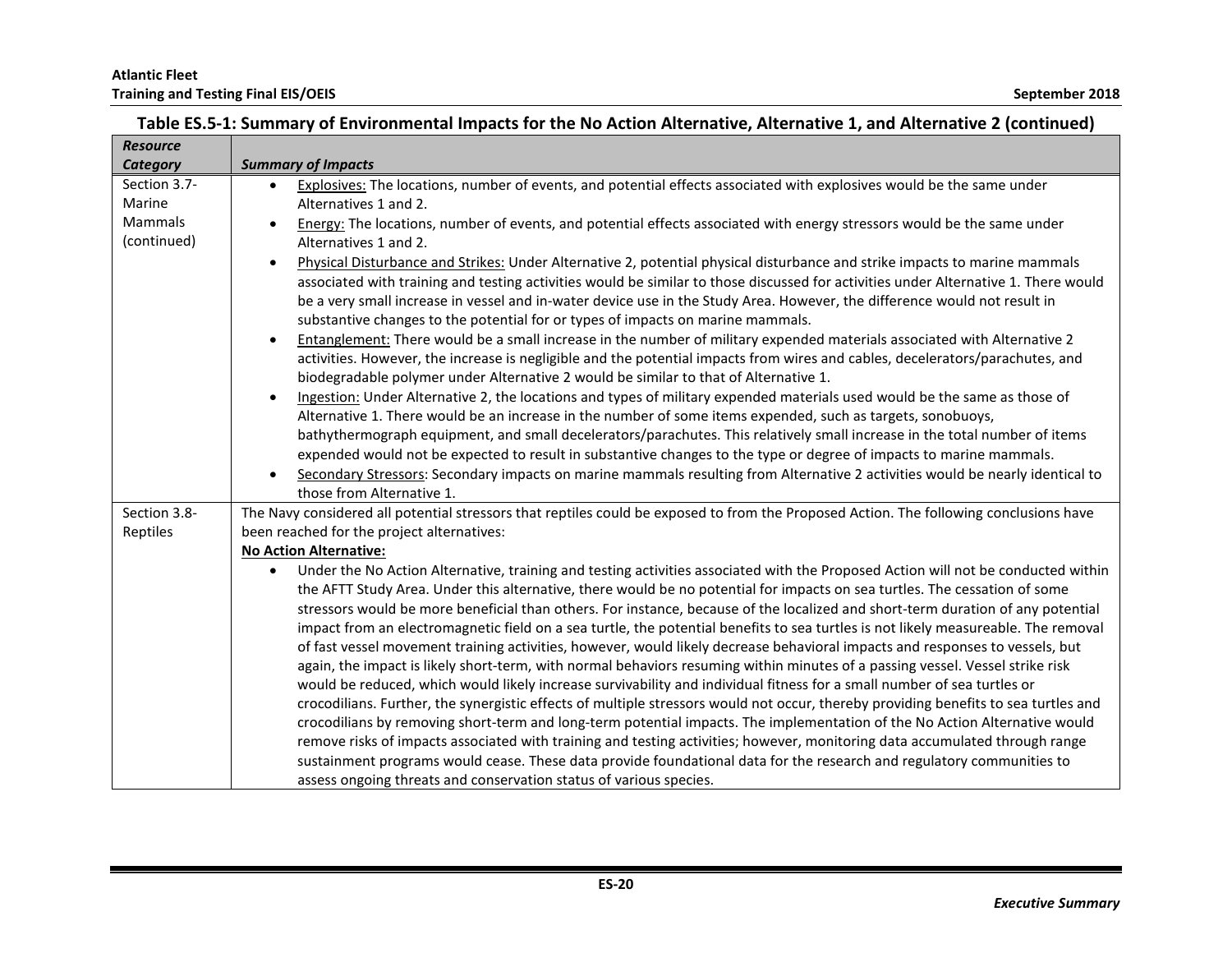| <b>Resource</b> |                                                                                                                                                                                                                                                                          |
|-----------------|--------------------------------------------------------------------------------------------------------------------------------------------------------------------------------------------------------------------------------------------------------------------------|
| Category        | <b>Summary of Impacts</b>                                                                                                                                                                                                                                                |
| Section 3.8-    | <b>Alternative 1 (Preferred Alternative):</b>                                                                                                                                                                                                                            |
| Reptiles        | Acoustics: Navy training and testing activities have the potential to expose reptiles to multiple types of acoustic stressors,                                                                                                                                           |
| (continued)     | including sonars, other transducers, air guns, pile driving, and vessel, aircraft, and weapons noise. Reptiles could be affected by                                                                                                                                      |
|                 | only a limited portion of acoustic stressors because reptiles have limited hearing abilities. Exposures to sound-producing                                                                                                                                               |
|                 | activities present risks that could range from hearing loss, auditory masking, physiological stress, and changes in behavior;                                                                                                                                            |
|                 | however, no injurious impacts are predicted due to exposure to any acoustic stressor. Because the number of sea turtles                                                                                                                                                  |
|                 | potentially impacted by sound-producing activities is small, population level effects are unlikely. Few, if any impacts on                                                                                                                                               |
|                 | crocodilians or terrapins are anticipated from acoustic stressors because of the location of training activities relative to                                                                                                                                             |
|                 | crocodilian and terrapin habitats.                                                                                                                                                                                                                                       |
|                 | Explosives: Explosions in the water or near the water's surface present a risk to reptiles located in close proximity to the                                                                                                                                             |
|                 | explosion, because the shock waves produced by explosives could cause injury or result in the death. If further away from the                                                                                                                                            |
|                 | explosion, impulsive, broadband sounds introduced into the marine environment may cause hearing loss, auditory masking,                                                                                                                                                  |
|                 | physiological stress, or changes in behavior. Sea turtles would be exposed to explosive stressors in the nearshore and offshore                                                                                                                                          |
|                 | portions of the Study Area, while crocodilians and terrapins would be exposed to explosive stressors at two inshore training and                                                                                                                                         |
|                 | testing locations. One loggerhead sea turtle mortality is predicted. Because the number of sea turtles potentially impacted by                                                                                                                                           |
|                 | explosives is small, population-level effects are unlikely. It is unlikely that crocodilians and terrapins would be in close proximity                                                                                                                                   |
|                 | to inshore explosions because they would likely, if present, flee the area in response to other stressors (e.g., vessel noise, visual                                                                                                                                    |
|                 | stimulus). Also, the types of explosives are small limpet mine charges, which limits the area where crocodilians and terrapins                                                                                                                                           |
|                 | could be exposed to injurious impacts from explosives. Because inshore explosives training activities would impact few, if any,                                                                                                                                          |
|                 | crocodilians or terrapins, population-level effects are unlikely.                                                                                                                                                                                                        |
|                 | Energy: Navy training and testing activities have the potential to expose reptiles to multiple energy stressors in offshore and<br>$\bullet$                                                                                                                             |
|                 | inshore training and testing locations. The likelihood and magnitude of energy impacts depends on the proximity of a reptile to                                                                                                                                          |
|                 | energy stressors. Based on the relatively weak strength of the electromagnetic field created by Navy activities, impacts on sea                                                                                                                                          |
|                 | turtles migrating behaviors and navigational patterns are not anticipated. Potential impacts from high-energy lasers would only<br>result for sea turtles directly struck by the laser beam. Statistical probability analyses demonstrate with a high level of certainty |
|                 | that no sea turtles would be struck by a high-energy laser. Activities that generate electromagnetic fields would occur in inshore                                                                                                                                       |
|                 | habitats potentially inhabited by crocodilians and terrapins; however, no measureable impacts on individuals would be expected                                                                                                                                           |
|                 | to occur. Activities using high-energy lasers would not occur in inshore training and testing locations Energy stressors associated                                                                                                                                      |
|                 | with Navy training and testing activities are temporary and localized in nature, and based on patchy distribution of animals, no                                                                                                                                         |
|                 | impacts on individual reptile or reptile populations are anticipated.                                                                                                                                                                                                    |
|                 | Physical Disturbance and Strikes: Vessels, in-water devices, and seafloor devices present a risk for collision with sea turtles,<br>$\bullet$                                                                                                                            |
|                 | particularly in coastal areas where densities are higher. Strike potential by expended materials is statistically small. Because of                                                                                                                                      |
|                 | the low numbers of sea turtles potentially impacted by activities that may potentially cause a physical disturbance and strike,                                                                                                                                          |
|                 | population level effects are unlikely. Activities that use vessels, in-water devices, and seafloor devices would occur in habitats                                                                                                                                       |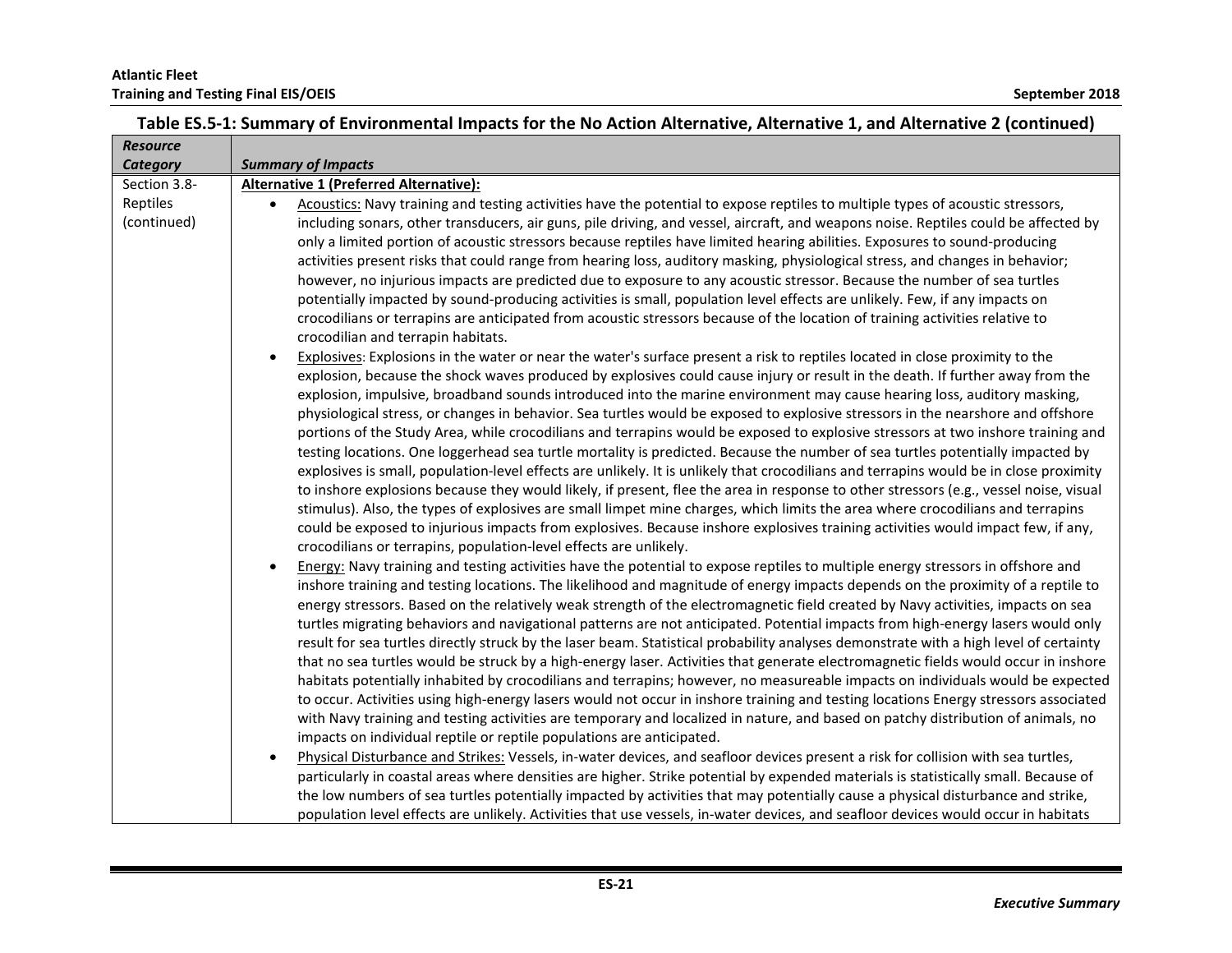| <b>Resource</b>                         |                                                                                                                                                                                                                                                                                                                                                                                                                                                                                                                                                                                                                                                                                                                                                                                                                                                                                                                                                                                                                                                                                                                                                                                                                                                                                                                                                                                                                                                                                                                                                                                                                                                                                                                                                                                                                                                                                                                                                                                                                                                                                                                                                                                                                                                                                                                                                                                                                                                                                                                                                                                                                                                                                                       |
|-----------------------------------------|-------------------------------------------------------------------------------------------------------------------------------------------------------------------------------------------------------------------------------------------------------------------------------------------------------------------------------------------------------------------------------------------------------------------------------------------------------------------------------------------------------------------------------------------------------------------------------------------------------------------------------------------------------------------------------------------------------------------------------------------------------------------------------------------------------------------------------------------------------------------------------------------------------------------------------------------------------------------------------------------------------------------------------------------------------------------------------------------------------------------------------------------------------------------------------------------------------------------------------------------------------------------------------------------------------------------------------------------------------------------------------------------------------------------------------------------------------------------------------------------------------------------------------------------------------------------------------------------------------------------------------------------------------------------------------------------------------------------------------------------------------------------------------------------------------------------------------------------------------------------------------------------------------------------------------------------------------------------------------------------------------------------------------------------------------------------------------------------------------------------------------------------------------------------------------------------------------------------------------------------------------------------------------------------------------------------------------------------------------------------------------------------------------------------------------------------------------------------------------------------------------------------------------------------------------------------------------------------------------------------------------------------------------------------------------------------------------|
| Category                                | <b>Summary of Impacts</b>                                                                                                                                                                                                                                                                                                                                                                                                                                                                                                                                                                                                                                                                                                                                                                                                                                                                                                                                                                                                                                                                                                                                                                                                                                                                                                                                                                                                                                                                                                                                                                                                                                                                                                                                                                                                                                                                                                                                                                                                                                                                                                                                                                                                                                                                                                                                                                                                                                                                                                                                                                                                                                                                             |
| Section 3.8-<br>Reptiles<br>(continued) | used by crocodilians and terrapins. Activities that expend materials would also occur in inshore habitats inhabited by<br>crocodilians and terrapins; however, interactions with materials would not likely occur, and no impacts on individual<br>crocodilians and terrapins are expected if a reptile encountered expended material. Because of the low numbers of crocodilians<br>and terrapins potentially impacted by activities that may potentially cause a physical disturbance and strike, population-level<br>effects are unlikely.<br>Entanglement: Sea turtles could be exposed to multiple entanglement in inshore and offshore training and testing locations. The<br>$\bullet$<br>potential for impacts is dependent on the physical properties of the expended materials and the likelihood that a sea turtle<br>would encounter a potential entanglement stressor and then become entangled in it. Physical characteristics of wires and<br>cables, decelerators/parachutes, and biodegradable polymers combined with the sparse distribution of these items throughout<br>the Study Area indicates a very low potential for sea turtles to encounter and become entangled in them. Long-term impacts on<br>individual sea turtles and sea turtle populations from entanglement stressors associated with Navy training and testing activities<br>are not anticipated. Entanglement stressors are not anticipated to impact crocodilians or terrapins because activities that<br>expend materials that present a potential entanglement risk would not co-occur with crocodilian or terrapins habitats.<br>Ingestion: Navy training and testing activities have the potential to expose reptiles to multiple ingestion stressors and associated<br>impacts in inshore and offshore training and testing locations. The likelihood and magnitude of impacts depends on the physical<br>properties of the military expended items and the feeding behaviors of the particular species of reptiles that occur in specific<br>areas where potentially ingestible items are used. Adverse impacts from ingestion of military expended materials would be<br>limited to the unlikely event that a sea turtle, crocodilian, or terrapin would be harmed by ingesting an item that becomes<br>embedded in tissue or is too large to be passed through the digestive system. The likelihood that a reptile would encounter and<br>subsequently ingest a military expended item associated with Navy training and testing activities is considered low. Long-term<br>consequences to reptile populations from ingestion stressors associated with Navy training and testing activities are not |
|                                         | anticipated.<br>Secondary Stressors: Reptiles could be exposed to multiple secondary stressors (indirect stressors to habitat or prey) associated<br>with Navy training and testing activities in the Study Area. In-water explosions have the potential to injure or kill prey species<br>that sea turtles feed on within a small area affected by the blast; however, impacts would not substantially. impact prey<br>availability for sea turtles, crocodilians, or terrapins. Explosion byproducts and unexploded munitions would have no meaningful<br>effect on water or sediment quality; therefore they are not considered to be secondary stressors for reptiles. Metals are<br>introduced into the water and sediments from multiple types of military expended materials. Available research indicates metal<br>contamination is very localized and that bioaccumulation resulting from munitions would not occur. Several Navy training and<br>testing activities introduce chemicals into the offshore and inshore environments that are potentially harmful in concentration;<br>however, through rapid dilution, toxic concentrations are unlikely to be encountered by sea turtles, crocodilians, or terrapins.<br>Furthermore, bioconcentration or bioaccumulation of chemicals introduced by Navy activities to levels that would significantly<br>alter water quality and degrade sea turtle habitat has not been documented. Secondary stressors from Navy training and testing<br>activities in the Study Area are not expected to have short-term impacts on individual sea turtles                                                                                                                                                                                                                                                                                                                                                                                                                                                                                                                                                                                                                                                                                                                                                                                                                                                                                                                                                                                                                                                                                             |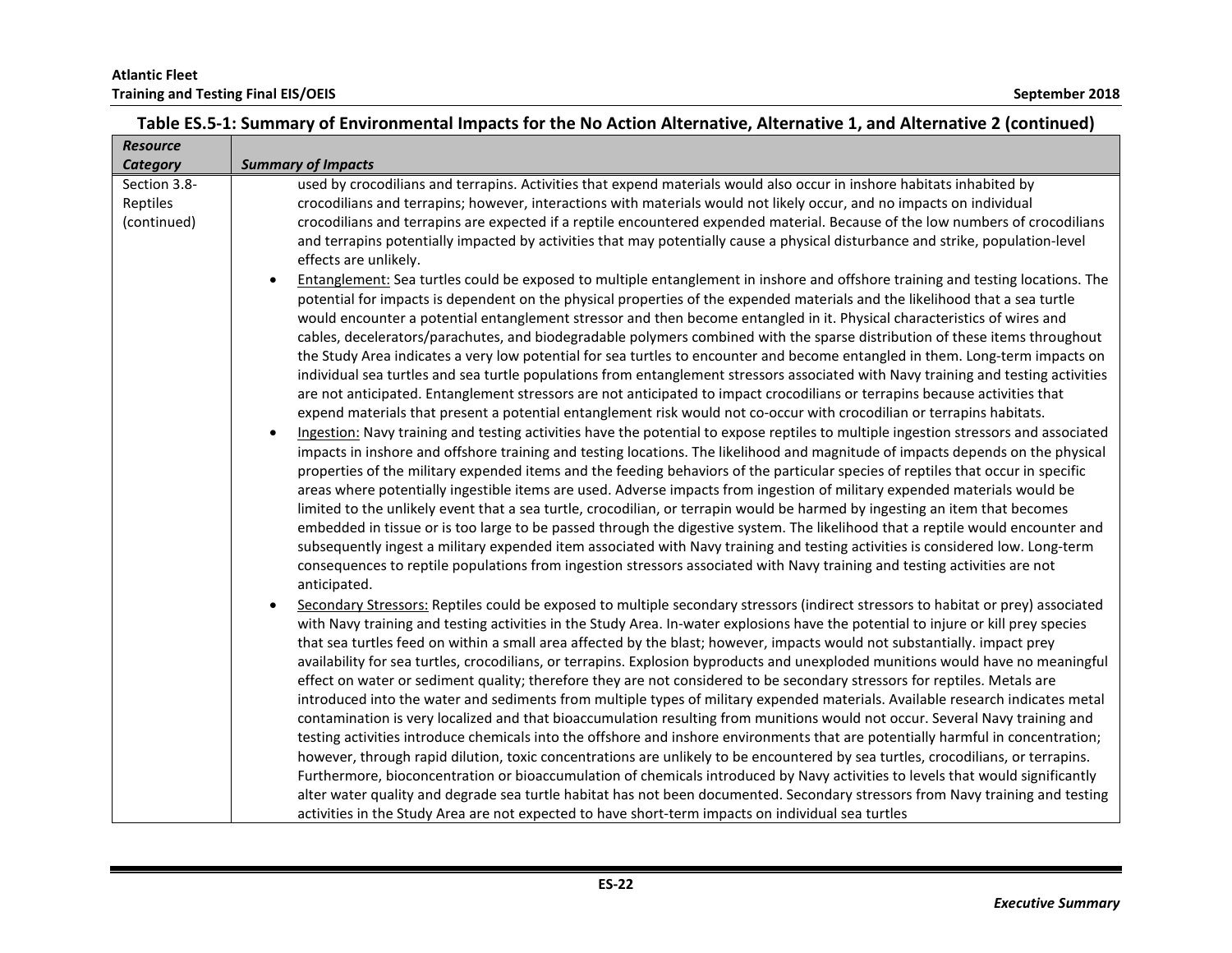| <b>Resource</b> |                                                                                                                                                                                                                                                                 |
|-----------------|-----------------------------------------------------------------------------------------------------------------------------------------------------------------------------------------------------------------------------------------------------------------|
| Category        | <b>Summary of Impacts</b>                                                                                                                                                                                                                                       |
| Section 3.8-    | or long-term impacts on sea turtle populations. Secondary stressors discussed above would overlap with crocodilian and                                                                                                                                          |
| Reptiles        | terrapin habitats at inshore training locations. As with sea turtles, toxic concentrations of chemicals and munitions constituents                                                                                                                              |
| (continued)     | are unlikely to be encountered by crocodilians and terrapins; therefore, bioconcentration or bioaccumulation of chemicals                                                                                                                                       |
|                 | introduced by Navy activities would not likely alter water quality, degrade habitats, or reduce prey availability. Any indirect                                                                                                                                 |
|                 | stressors to habitat or prey from training and testing activities are anticipated to be negligible, and no population-level impacts                                                                                                                             |
|                 | are anticipated.<br><b>Alternative 2:</b>                                                                                                                                                                                                                       |
|                 |                                                                                                                                                                                                                                                                 |
|                 | Acoustics: Potential impacts to reptiles would be similar to those discussed for training activities under Alternative 1. The only<br>difference in sonar and other transducer use between Alternatives 1 and 2 is that the number of sonar hours used would be |
|                 | greater under Alternative 2. Air guns and pile driving impacts would be the same under Alternative 2. Potential impacts resulting                                                                                                                               |
|                 | from vessel noise would be similar to those discussed for activities under Alternative 1. Vessel use in the Study Area would                                                                                                                                    |
|                 | increase by a very small amount (about one percent). The only difference in weapons noise impacts between Alternatives 1 and                                                                                                                                    |
|                 | 2 is that the number of munitions used would be greater under Alternative 2. While the types of expected impacts to any                                                                                                                                         |
|                 | individual reptile would remain the same, more animals could be affected.                                                                                                                                                                                       |
|                 | Explosives: The locations, number of events, and potential effects associated with explosives would be the same under<br>$\bullet$                                                                                                                              |
|                 | Alternatives 1 and 2.                                                                                                                                                                                                                                           |
|                 | Energy: The locations, number of events, and potential effects associated with energy stressors would be the same under<br>$\bullet$                                                                                                                            |
|                 | Alternatives 1 and 2.                                                                                                                                                                                                                                           |
|                 | Physical Disturbance and Strike: Under Alternative 2, potential physical disturbance and strike impacts to reptiles would be                                                                                                                                    |
|                 | similar to those discussed for activities under Alternative 1. There would be a very small increase in vessel and in-water device                                                                                                                               |
|                 | use in the Study Area. However, the difference would not result in substantive changes to the potential for or types of impacts                                                                                                                                 |
|                 | on reptiles.                                                                                                                                                                                                                                                    |
|                 | Entanglement: There would be a small increase in the number of military expended materials associated with Alternative 2<br>$\bullet$                                                                                                                           |
|                 | activities. However, the increase is negligible and the potential impacts from wires and cables, decelerators/parachutes, and                                                                                                                                   |
|                 | biodegradable polymers under Alternative 2 would be similar to that of Alternative 1.                                                                                                                                                                           |
|                 | Ingestion: Under Alternative 2, the locations and types of military expended materials used would be the same as those of<br>$\bullet$                                                                                                                          |
|                 | Alternative 1. There would be an increase in the number of some items expended, such as targets, sonobuoys,                                                                                                                                                     |
|                 | bathythermograph equipment, and small decelerators/parachutes. This relatively small increase in the total number of items                                                                                                                                      |
|                 | expended would not be expected to result in substantive changes to the type or degree of impacts to reptiles.                                                                                                                                                   |
|                 | Secondary Stressors: Secondary impacts on reptiles resulting from Alternative 2 training and testing activities would be nearly                                                                                                                                 |
|                 | identical to those from Alternative 1.                                                                                                                                                                                                                          |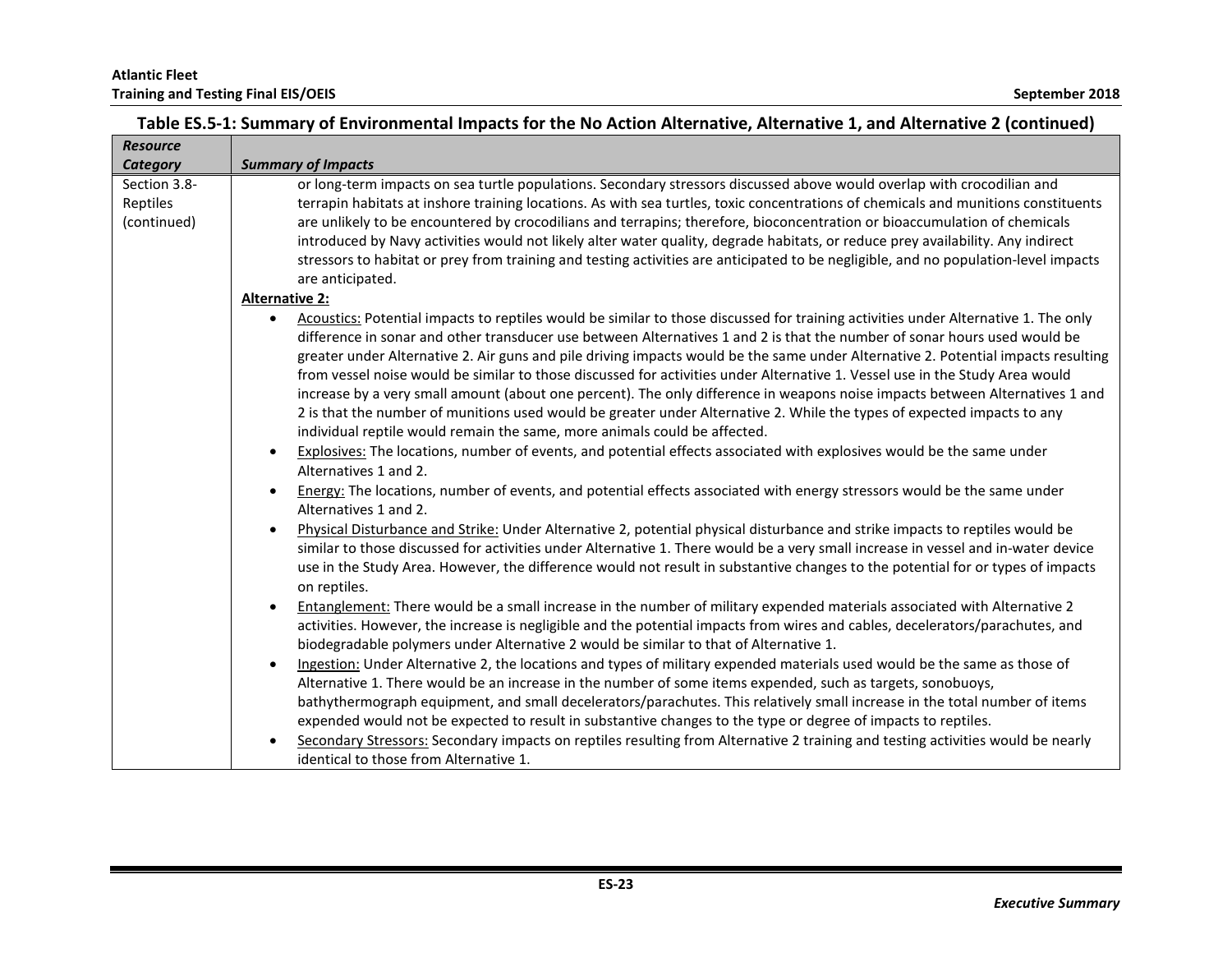| <b>Resource</b>       |                                                                                                                                                                                                                                                            |
|-----------------------|------------------------------------------------------------------------------------------------------------------------------------------------------------------------------------------------------------------------------------------------------------|
| Category              | <b>Summary of Impacts</b>                                                                                                                                                                                                                                  |
| Section 3.9-          | The Navy considered all potential stressors that birds and bats could be exposed to from the Proposed Action. The following conclusions                                                                                                                    |
| <b>Birds and Bats</b> | have been reached for the project alternatives:                                                                                                                                                                                                            |
|                       | <b>No Action Alternative:</b>                                                                                                                                                                                                                              |
|                       | Under the No Action Alternative, the Navy would not conduct the proposed training and testing activities in the AFTT Study<br>$\bullet$                                                                                                                    |
|                       | Area. Various stressors would not be introduced into the marine environment. Therefore, baseline conditions of the existing                                                                                                                                |
|                       | environment would either remain unchanged or would improve slightly after cessation of ongoing training and testing activities.                                                                                                                            |
|                       | <b>Alternative 1 (Preferred Alternative):</b>                                                                                                                                                                                                              |
|                       | Acoustics: Navy training and testing activities have the potential to expose birds and bats to a variety of acoustic stressors. The<br>$\bullet$                                                                                                           |
|                       | exposure to underwater sounds by birds depends on the species and foraging method. Pursuit divers may remain underwater                                                                                                                                    |
|                       | for minutes, increasing the chance of underwater sound exposure. The exposure to in-air sounds by birds and bats depends on                                                                                                                                |
|                       | the activity (in flight or on the water surface) and the proximity to the sound source. Because birds are less susceptible to both                                                                                                                         |
|                       | temporary and permanent threshold shift than mammals, unless very close to an intense sound source, responses by birds to<br>acoustic stressors would likely be limited to short-term behavioral responses. Some birds may be temporarily displaced and    |
|                       | there may be temporary increases in stress levels. Although individual birds may be impacted, population level impacts are not                                                                                                                             |
|                       | expected. Unlike other mammals, bats are not susceptible to temporary and permanent threshold shifts. Bats may be                                                                                                                                          |
|                       | temporarily displaced during foraging, but would return shortly after the training or testing is complete. Although individual bats                                                                                                                        |
|                       | may be impacted, population level impacts are not expected.                                                                                                                                                                                                |
|                       | Explosives: Navy training and testing activities have the potential to expose birds and bats to explosions in the water, near the<br>$\bullet$                                                                                                             |
|                       | water surface, and in air. Sounds generated by most small underwater explosions are unlikely to disturb birds and bats above                                                                                                                               |
|                       | the water surface. However, if a detonation is sufficiently large or is near the water surface, birds and bats above the pressure                                                                                                                          |
|                       | released at the air-water interface could be injured or killed. Detonations in air could injure birds and bats while either in flight                                                                                                                      |
|                       | or at the water surface; however, detonations in air during anti-air warfare training and testing would typically occur at much                                                                                                                            |
|                       | higher altitudes where seabirds, migrating birds, and bats are less likely to be present. Detonations may attract birds to possible                                                                                                                        |
|                       | fish kills, which could cause bird mortalities or injuries if there are multiple detonations in a single event. An explosive                                                                                                                               |
|                       | detonation would likely cause a startle reaction, as the exposure would be brief and any reactions are expected to be short-                                                                                                                               |
|                       | term. Although a few individuals may experience long-term impacts and potential mortality, population-level impacts are not                                                                                                                                |
|                       | expected.                                                                                                                                                                                                                                                  |
|                       | Energy: The impact of energy stressors on birds and bats is expected to be negligible based on (1) the limited geographic area in<br>$\bullet$                                                                                                             |
|                       | which they are used, (2) the rare chance that an individual bird or bat would be exposed to these devices in use, and (3) the                                                                                                                              |
|                       | tendency of birds and bats to temporarily avoid areas of activity when and where the devices are in use. The impacts of energy                                                                                                                             |
|                       | stressors would be limited to individual cases where a bird or bat might become temporarily disoriented and change flight<br>direction, or be injured. Although a small number of individuals may be impacted, the impact at the population level would be |
|                       |                                                                                                                                                                                                                                                            |
|                       | negligible.                                                                                                                                                                                                                                                |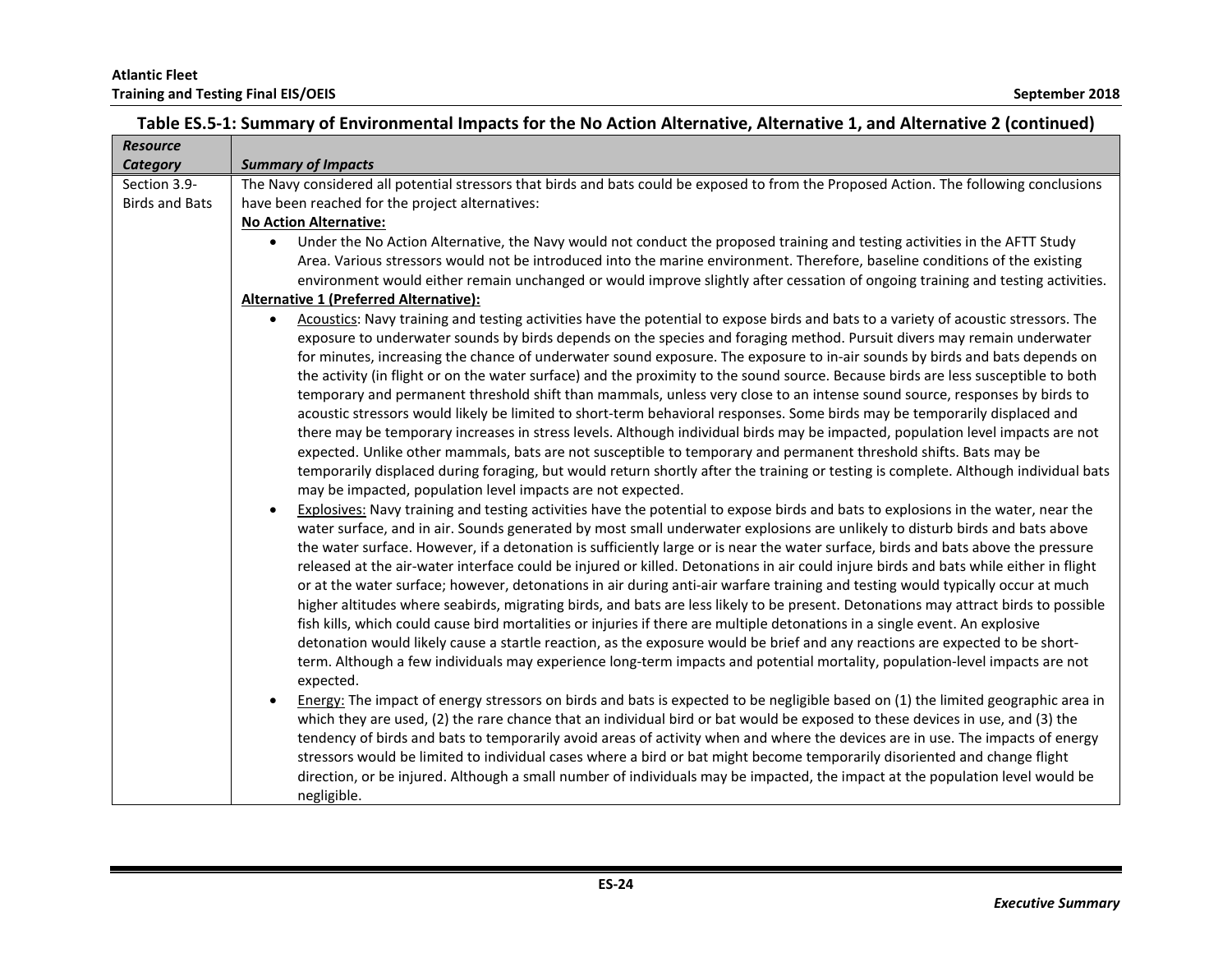| <b>Resource</b>                                      |                                                                                                                                                                                                                                                                                                                                                                                                                                                                                                                                                                                                                                                                                                                                                                                                                                                                                                                                                                                                                                                                                                                                                                                                                                                                                                                                                                                                                                                                                                                                                                                                                                                                                                                                                            |
|------------------------------------------------------|------------------------------------------------------------------------------------------------------------------------------------------------------------------------------------------------------------------------------------------------------------------------------------------------------------------------------------------------------------------------------------------------------------------------------------------------------------------------------------------------------------------------------------------------------------------------------------------------------------------------------------------------------------------------------------------------------------------------------------------------------------------------------------------------------------------------------------------------------------------------------------------------------------------------------------------------------------------------------------------------------------------------------------------------------------------------------------------------------------------------------------------------------------------------------------------------------------------------------------------------------------------------------------------------------------------------------------------------------------------------------------------------------------------------------------------------------------------------------------------------------------------------------------------------------------------------------------------------------------------------------------------------------------------------------------------------------------------------------------------------------------|
| Category                                             | <b>Summary of Impacts</b>                                                                                                                                                                                                                                                                                                                                                                                                                                                                                                                                                                                                                                                                                                                                                                                                                                                                                                                                                                                                                                                                                                                                                                                                                                                                                                                                                                                                                                                                                                                                                                                                                                                                                                                                  |
| Section 3.9-<br><b>Birds and Bats</b><br>(continued) | Physical Disturbance and Strikes: There is the potential for individual birds to be injured or killed by physical disturbance and<br>strikes during training and testing. However, there would not be long-term species or population level impacts due to the vast<br>area over which training and testing activities occur and the small size of birds and their ability to flee disturbance. Impacts to<br>bats would be similar to, but less than, those described for birds since bat occurrence in the Study Area is relatively scant<br>compared to birds and because bats are most active from dusk through dawn.<br>Entanglement: Entanglement stressors have the potential to impact birds. However, the likelihood is low because the relatively<br>$\bullet$<br>small quantities of materials that could cause entanglement would be dispersed over very wide areas, often in locations or<br>depth zones outside the range or foraging abilities of most birds. A small number of individuals may be impacted, but no effects<br>at the population level would be expected. The possibility that an individual of an ESA-listed bird species would become<br>entangled is remote due to their rarity and limited overlap with Navy activities. Since bats considered in this analysis do not<br>occur in the water column and rarely occur at the water surface in the Study Area, few, if any, impacts to bats are anticipated<br>from entanglement stressors.<br>Ingestion: It is possible that persistent expended materials could be accidentally ingested by birds while they were foraging for<br>natural prey items, though the probability of this event is low as (1) foraging depths of diving birds is generally restricted to the |
|                                                      | surface of the water or shallow depths, (2) the material is unlikely to be mistaken for prey, and (3) most of the material remains<br>at or near the sea surface for a short length of time. No population-level effect to any bird species would be anticipated. Since<br>bats considered in this analysis do not occur in the water column and rarely feed at the water surface in the Study Area, few, if<br>any, impacts to bats are anticipated from ingestion stressors.<br>Secondary Stressors: There would be relatively localized, temporary impacts from water quality (turbidity) which may alter<br>foraging conditions, but no impacts on prey availability. Since bats considered in this analysis do not occur in the water column<br>and rarely occur at the water surface in the Study Area, few, if any, impacts to bats are anticipated from secondary stressors.<br>Alternative 2:<br>Acoustics: Alternative 2 has an increase in sonar use compared to Alternative 1; however, potential impacts from Alternative 2<br>$\bullet$<br>activities would be similar to those as Alternative 1. Air guns and pile driving impacts would be the same under Alternative 2.<br>Potential impacts resulting from vessel noise would be similar to those discussed for activities under Alternative 1. Vessel use in                                                                                                                                                                                                                                                                                                                                                                                                                            |
|                                                      | the Study Area would increase by a very small amount. The only difference in weapons noise impacts between Alternatives 1<br>and 2 is that the number of munitions used would be greater under Alternative 2. While individual birds or bats may be<br>impacted by training or testing activities, population level impacts are not expected.                                                                                                                                                                                                                                                                                                                                                                                                                                                                                                                                                                                                                                                                                                                                                                                                                                                                                                                                                                                                                                                                                                                                                                                                                                                                                                                                                                                                              |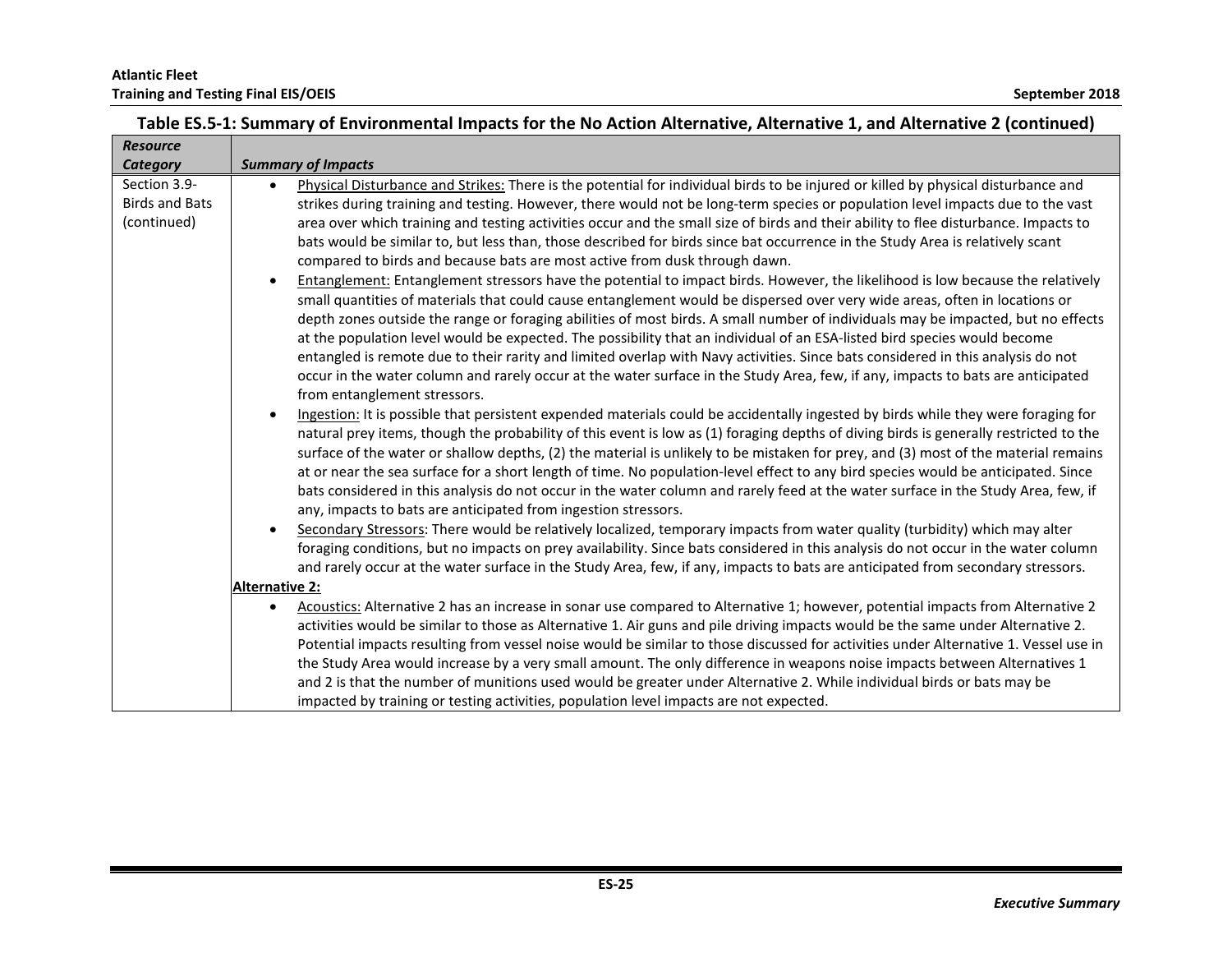| <b>Resource</b>       |                                                                                                                                                                 |
|-----------------------|-----------------------------------------------------------------------------------------------------------------------------------------------------------------|
| Category              | <b>Summary of Impacts</b>                                                                                                                                       |
| Section 3.9-          | Explosives: There would be a minor increase in explosives use under Alternative 2 compared to Alternative 1; however, the<br>$\bullet$                          |
| <b>Birds and Bats</b> | types of potential impacts and locations of impacts would be the same as those described under Alternative 1. Most impacts to                                   |
| (continued)           | individual birds and bats, if any, are expected to be minor and limited. Although a few individuals may experience long-term                                    |
|                       | impacts and potential mortality, population-level impacts are not expected, and explosives will not have a significant adverse                                  |
|                       | effect on populations of migratory bird species.                                                                                                                |
|                       | Energy: The number and distribution of training and testing activities using in-water electromagnetic devices under Alternative<br>$\bullet$                    |
|                       | 2 would differ slightly from Alternative 1; however, the difference is inconsequential and the impacts would be essentially the                                 |
|                       | same as for Alternative 1. The use of high energy lasers under Alternative 2 would be the same as under Alternative 1;<br>therefore, impacts would be the same. |
|                       | Physical Disturbance and Strikes: Under Alternative 2, potential impacts to birds or bats resulting from training and testing<br>$\bullet$                      |
|                       | activities would be slightly greater but would still be inconsequential due to the relatively small number of individuals affected                              |
|                       | and the lack of population-level effects.                                                                                                                       |
|                       | Entanglement: Under Alternative 2, increases in sonobuoy component release and the number of decelerators/parachutes that<br>$\bullet$                          |
|                       | would be expended would proportionally increase the possibility of entanglement relative to Alternative 1. However, the                                         |
|                       | likelihood of injury or mortality is still considered negligible, and the potential impacts from Alternative 2 activities would be                              |
|                       | the same as for Alternative 1.                                                                                                                                  |
|                       | Ingestion: Activities under Alternative 2 would generate the same types of ingestible materials generated under Alternative 1.<br>$\bullet$                     |
|                       | While the quantities and locations of some expended materials would change slightly, the vast majority would be the same as                                     |
|                       | under Alternative 1. Therefore, the implementation of Alternative 2 would have similar impacts to those of training and testing                                 |
|                       | activities under Alternative 1.                                                                                                                                 |
|                       | Secondary Stressors: Potential impacts from secondary stressors under Alternative 2 would be the same as Alternative 1.                                         |
| Section 3.10-         | The Navy considered all potential stressors that cultural resources could be exposed to from the Proposed Action. The following                                 |
| Cultural              | conclusions have been reached for the project alternatives:                                                                                                     |
| Resources             | <b>No Action Alternative:</b>                                                                                                                                   |
|                       | Under the No Action Alternative, the Navy would not conduct the proposed training and testing activities. Baseline conditions<br>$\bullet$                      |
|                       | of the existing environment would either remain unchanged or would improve slightly after cessation of ongoing training and                                     |
|                       | testing activities.                                                                                                                                             |
|                       | <b>Alternative 1 (Preferred Alternative):</b>                                                                                                                   |
|                       | Explosive: Explosive stressors resulting from underwater explosions creating shock waves and cratering of the seafloor would<br>$\bullet$                       |
|                       | not result in adverse effects to known submerged cultural resources. Therefore, no submerged cultural resources are expected                                    |
|                       | to be affected.                                                                                                                                                 |
|                       | Physical Disturbance and Strikes: Physical disturbance and strike stressors resulting from in water devices, military expended<br>$\bullet$                     |
|                       | materials, seafloor devices, pile driving, and vibration from sonic booms during training and testing activities would not result in                            |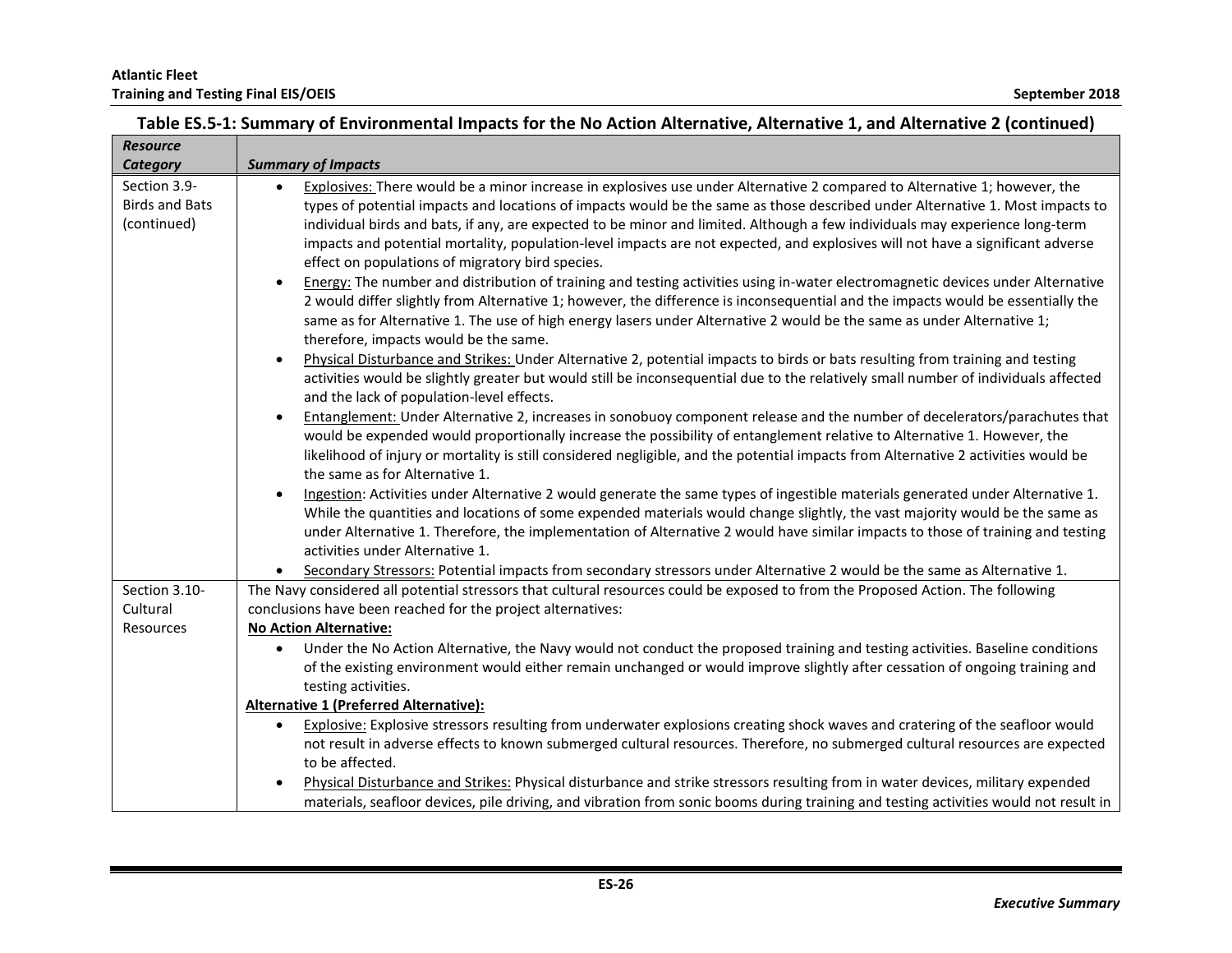| <b>Resource</b>  |                                                                                                                                                     |
|------------------|-----------------------------------------------------------------------------------------------------------------------------------------------------|
| Category         | <b>Summary of Impacts</b>                                                                                                                           |
| Section 3.10-    | adverse effects to known or unknown submerged cultural resources. Therefore, no submerged cultural resources are expected                           |
| Cultural         | to be affected.                                                                                                                                     |
| Resources        | <b>Alternative 2:</b>                                                                                                                               |
| (continued)      | Explosive: Under Alternative 2, training activities (including the use of explosives) would remain the same as those described<br>$\bullet$         |
|                  | under Alternative 1; therefore, potential impacts are expected to be the same as Alternative 1.                                                     |
|                  | Physical Disturbance and Strikes: Under Alternative 2, the number of training activities using in-water devices is the same as<br>$\bullet$         |
|                  | under Alternative 1; therefore, potential impacts are expected to be the same as Alternative 1.                                                     |
| Section $3.11 -$ | The Navy considered all potential stressors that socioeconomics could be exposed to from the Proposed Action. The following                         |
| Socioeconomic    | conclusions have been reached for the project alternatives:                                                                                         |
| Resources        | <b>No Action Alternative:</b>                                                                                                                       |
|                  | Under the No Action Alternative, training and testing activities associated with the Proposed Action will not be conducted<br>$\bullet$             |
|                  | within the AFTT Study Area. Therefore, training and testing activities would not limit accessibility to air and sea space (although                 |
|                  | other Navy activities would still use established ranges, warning areas, and danger zones), generate airborne noise, or cause                       |
|                  | physical disturbances and strikes. No impacts on socioeconomic resources from these stressors would occur. Ceasing the                              |
|                  | proposed training and testing activities may reduce the number and types of jobs available in locations where the Navy is a vital                   |
|                  | or even the primary economic driver sustaining local communities. The secondary effects from reducing personnel who support                         |
|                  | Navy training and testing activities could include a decline in local business and a decrease in the need for infrastructure, such                  |
|                  | as schools. If jobs are relocated, a smaller population may no longer be able to sustain the local economy that developed to                        |
|                  | support the larger population. While more complex studies at the local level would need to be conducted to quantify potential                       |
|                  | socioeconomic impacts from ceasing training and testing activities, it is highly likely that many coastal communities would be                      |
|                  | impacted to varying degrees.                                                                                                                        |
|                  | <b>Alternative 1 (Preferred Alternative)</b>                                                                                                        |
|                  | Accessibility: Limits on accessibility to marine areas used by the public (e.g., fishing areas) in the Navy training and testing areas<br>$\bullet$ |
|                  | would be temporary and of short duration (hours). Restrictions would be lifted, and conditions would return to normal upon                          |
|                  | completion of training and testing activities. Minimal impacts on commercial and recreational fishing and tourism may occur;                        |
|                  | however, limits on accessibility would not result in a direct loss of income, revenue or employment, resource availability, or                      |
|                  | quality of experience. No impacts on sources for energy production and distribution, mineral extraction, commercial                                 |
|                  | transportation and shipping, and aquaculture are anticipated.                                                                                       |
|                  | Airborne Acoustics: Because the majority of Navy training and testing activities are conducted far from where tourism and<br>$\bullet$              |
|                  | recreational activities are concentrated, the impact of they are in the general vicinity of airborne noise would be negligible. The                 |
|                  | public may intermittently hear noise from transiting ships or aircraft overflights if a training or testing activity, but these                     |
|                  | occurrences would be infrequent. The infrequent exposure to airborne noise would not result in a direct loss of income,                             |
|                  | revenue or employment, resource availability, or quality of experience. No impacts on sources for energy production and                             |
|                  | distribution, mineral extraction, commercial transportation and shipping, and aquaculture are anticipated.                                          |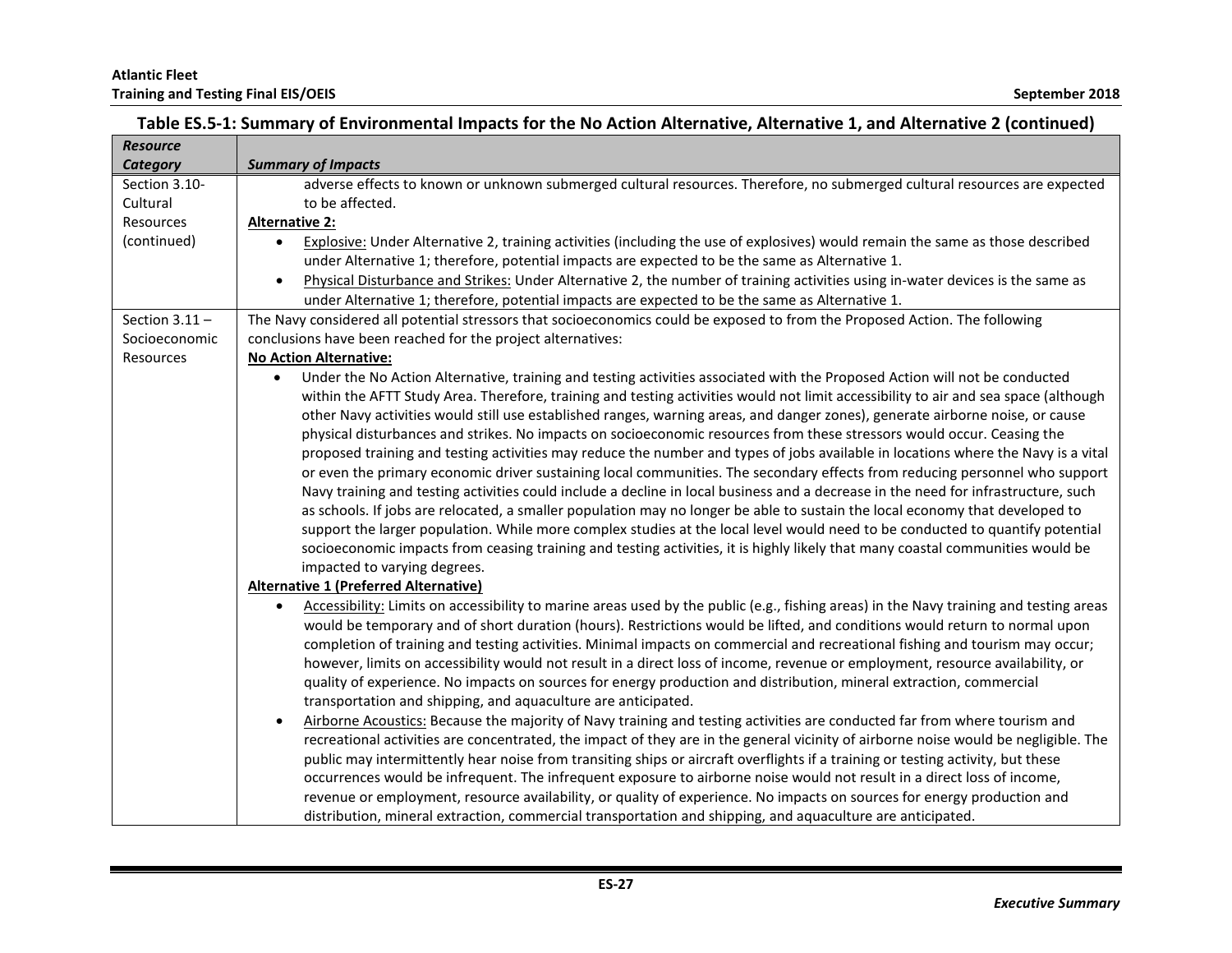| <b>Resource</b>      |                                                                                                                                                                                                                                 |
|----------------------|---------------------------------------------------------------------------------------------------------------------------------------------------------------------------------------------------------------------------------|
| Category             | <b>Summary of Impacts</b>                                                                                                                                                                                                       |
| Section $3.11 -$     | Physical Disturbance and Strikes: Because the majority of Navy training and testing activities are conducted farther from shore<br>$\bullet$                                                                                    |
| Socioeconomic        | than where most recreational activities are concentrated, the potential for a physical disturbance or strike affecting                                                                                                          |
| Resources            | recreational fishing or tourism is negligible. In locations where Navy training or testing occurs in nearshore areas (e.g., pierside),                                                                                          |
| (continued)          | the Navy coordinates with civilian organizations to assure safe and unimpeded access and use of those areas. Based on the                                                                                                       |
|                      | Navy's standard operating procedures and the large expanse of the testing and training ranges, the likelihood of a physical                                                                                                     |
|                      | disturbance or strike disrupting sources for energy production and distribution, mineral extraction, commercial transportation                                                                                                  |
|                      | and shipping, commercial and recreational fishing, aquaculture, and tourism would be negligible. Therefore, direct loss of                                                                                                      |
|                      | income, revenue or employment, resource availability, or quality of experience would not be expected.                                                                                                                           |
|                      | <b>Alternative 2:</b>                                                                                                                                                                                                           |
|                      | Accessibility: Limits on accessibility to marine areas used by the public could increase under Alternative 2 due to an increase in<br>$\bullet$                                                                                 |
|                      | some training and testing activities. However, the difference in potential impacts to access would be inconsequential.                                                                                                          |
|                      | Airborne Acoustics: The number of activities that could generate airborne noise detectable by the public would increase under<br>$\bullet$                                                                                      |
|                      | Alternative 2. However, the difference in acoustic impacts would be inconsequential.                                                                                                                                            |
|                      | Physical Disturbance and Strike: Under Alternative 2, potential physical disturbance and strike impacts associated with training<br>$\bullet$                                                                                   |
|                      | and testing activities would be similar to those discussed for activities under Alternative 1. There would be a very small increase                                                                                             |
|                      | in vessel and in-water device use in the Study Area. However, the difference would not result in substantive changes to the                                                                                                     |
|                      | potential for or types of impacts.                                                                                                                                                                                              |
| Section $3.12 -$     | The Navy considered all potential stressors that public health and safety could be exposed to from the Proposed Action. The following                                                                                           |
| <b>Public Health</b> | conclusions have been reached for the project alternatives:                                                                                                                                                                     |
| and Safety           | <b>No Action Alternative:</b>                                                                                                                                                                                                   |
|                      | Under the No Action Alternative, the Navy would not conduct the proposed training and testing activities in the AFTT Study                                                                                                      |
|                      | Area. There would be no appreciable change in potential impacts on public health and safety under the No Action Alternative,                                                                                                    |
|                      | as these activities (currently or as proposed) would be unlikely to affect public health and safety. However, diminished military<br>readiness under the No Action Alternative would adversely affect public health and safety. |
|                      | <b>Alternative 1 (Preferred Alternative):</b>                                                                                                                                                                                   |
|                      | In-Water Energy: Because of the Navy's standard operating procedures, impacts on public health and safety would be unlikely.<br>$\bullet$                                                                                       |
|                      | In-Air Energy: Because of the Navy's standard operating procedures, impacts on public health and safety would be unlikely.<br>$\bullet$                                                                                         |
|                      | Physical Interactions: Because of the Navy's standard operating procedures, impacts on public health and safety would be<br>$\bullet$                                                                                           |
|                      | unlikely.                                                                                                                                                                                                                       |
|                      | Secondary Stressors (sediments and water quality): Because water and sediment quality impacts would be minimal and                                                                                                              |
|                      | temporary, and the Navy would not exceed state or federal water quality standards, impacts on public health and safety would                                                                                                    |
|                      | be unlikely.                                                                                                                                                                                                                    |
|                      |                                                                                                                                                                                                                                 |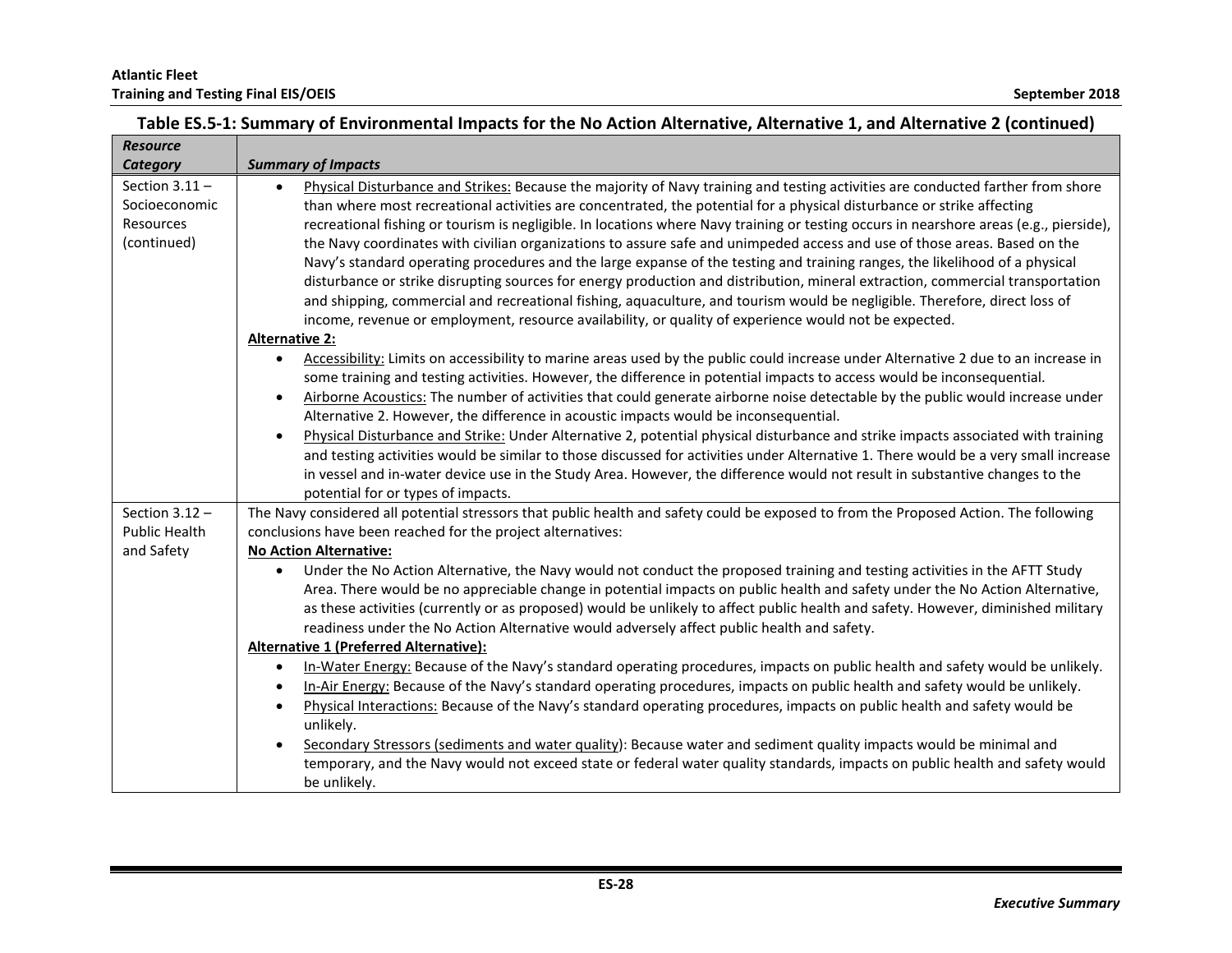| Table ES.5-1: Summary of Environmental Impacts for the No Action Alternative, Alternative 1, and Alternative 2 (continued) |  |
|----------------------------------------------------------------------------------------------------------------------------|--|
|                                                                                                                            |  |

| <b>Resource</b>  |                                                                                                                                          |
|------------------|------------------------------------------------------------------------------------------------------------------------------------------|
| <b>Category</b>  | <b>Summary of Impacts</b>                                                                                                                |
| Section $3.12 -$ | <b>Alternative 2:</b>                                                                                                                    |
| Public Health    | In-Water Energy: sonar and explosives would occur in the same locations and the Navy would implement standard operating<br>٠             |
| and Safety       | and safety procedures. Therefore, potential for impacts on public health and safety would be the same as Alternative 1.                  |
| (continued)      | In-Air Energy: electromagnetic energy and lasers training and testing activities occur in the same locations and numbers as<br>$\bullet$ |
|                  | described under Alternative 1. Therefore, potential impacts on public health and safety would ne same as Alternative 1.                  |
|                  | Physical Interactions: the Navy would increase the number of, and adjust the locations of some at-sea training and testing               |
|                  | activities. The Navy would implement standard operating procedures, and therefore, the potential for impacts on public health            |
|                  | and safety would the same as Alternative 1.                                                                                              |
|                  | Secondary Stressors (sediments and water quality): Potential impacts to water quality would be temporary and minimal, same               |
|                  | as Alternative 1.                                                                                                                        |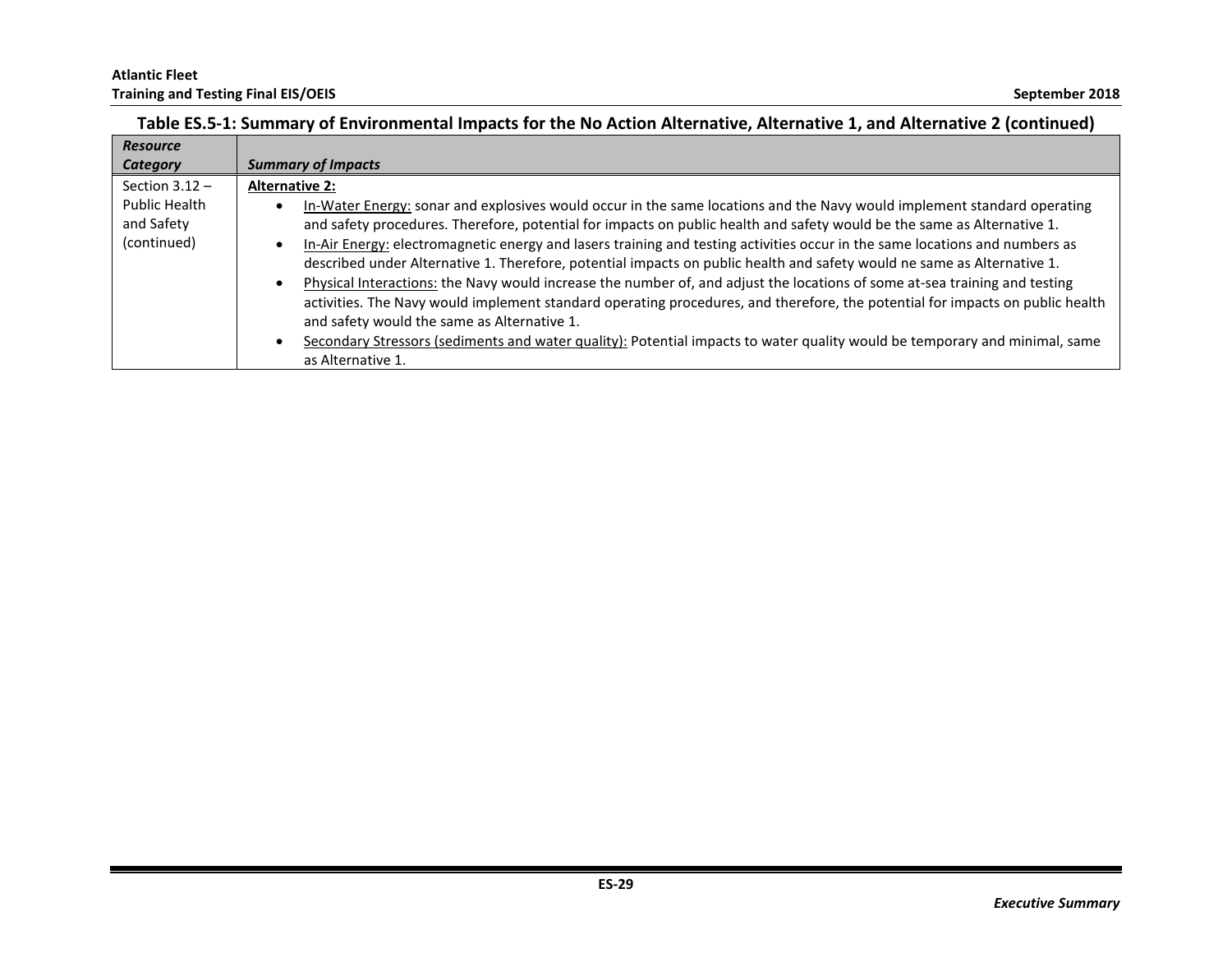<span id="page-31-0"></span>The majority of platforms, weapons and systems that were proposed for testing during the 2013-2018 timeframe are the same or very similar to those proposed for testing in the future. However, the Navy projects testing of some platforms, weapons and systems will increase, while others will decrease, as compared to the testing requirements that were proposed for the 2013-2018 timeframe. In comparison, the Navy is projecting a net increase in testing systems that use sonar and a net decrease for explosives use, as proposed under Alternative 1, of this EIS/OEIS.

#### **ES.5.2 ACOUSTIC AND EXPLOSIVE ANALYSIS**

Improvements have been made to modeling explosive sources to optimize the analysis process and data handling. Statistical variability in the abundance of marine species were added to the marine species distribution process. The availability of additional systematic survey data as well as improvements to habitat modeling methods used to estimate species density resulted in substantial improvements to the species distribution. Marine species criteria and thresholds were also updated based on NMFS marine mammal criteria for permanent and temporary threshold shift for sonar and other transducers, pile driving, air guns and explosives. The Navy also used the best available science from the large number of behavioral response studies that have been conducted to-date to develop updated behavioral response functions.

# <span id="page-31-1"></span>**ES.6 CUMULATIVE IMPACTS**

Cumulative impacts were analyzed for each resource addressed in Chapter 3 (Affected Environment and Environmental Consequences) for the Action Alternatives in combination with past, present, and reasonably foreseeable future actions. Analysis was not separated by Alternative because the data available for the cumulative effects analysis was mostly qualitative in nature and, from a landscape-level perspective, these qualitative impacts are expected to be generally similar.

In accordance with Council on Environmental Quality guidance (Council on Environmental Quality 1997), the cumulative impacts analysis focused on impacts that are "truly meaningful." The level of analysis for each resource was commensurate with the intensity of the impacts identified in Chapter 3 (Affected Environment and Environmental Consequences).

#### <span id="page-31-2"></span>**ES.6.1 PROJECT AND OTHER ACTIVITIES ANALYZED FOR CUMULATIVE IMPACTS**

Cumulative analysis includes consideration of past, present, and reasonably foreseeable future actions. For past actions, the cumulative impacts analysis only considers those actions or activities that have had ongoing impacts that may be additive to impacts of the Proposed Action. Likewise, present and reasonably foreseeable future actions selected for inclusion in the analysis are those that may have effects additive to the effects of the Proposed Action as experienced by specific environmental receptors.

The cumulative impacts analysis is not bounded by a specific future timeframe. The Proposed Action includes general types of activities addressed by this EIS/OEIS that are expected to continue indefinitely, and the associated impacts could occur indefinitely. Likewise, some reasonably foreseeable future actions and other environmental considerations addressed in the cumulative impacts analysis are expected to continue indefinitely (e.g., oil and gas production, maritime traffic, commercial fishing). While Navy training and testing requirements change over time in response to world events, it should be recognized that available information, uncertainties, and other practical constraints limit the ability to analyze cumulative impacts for the indefinite future.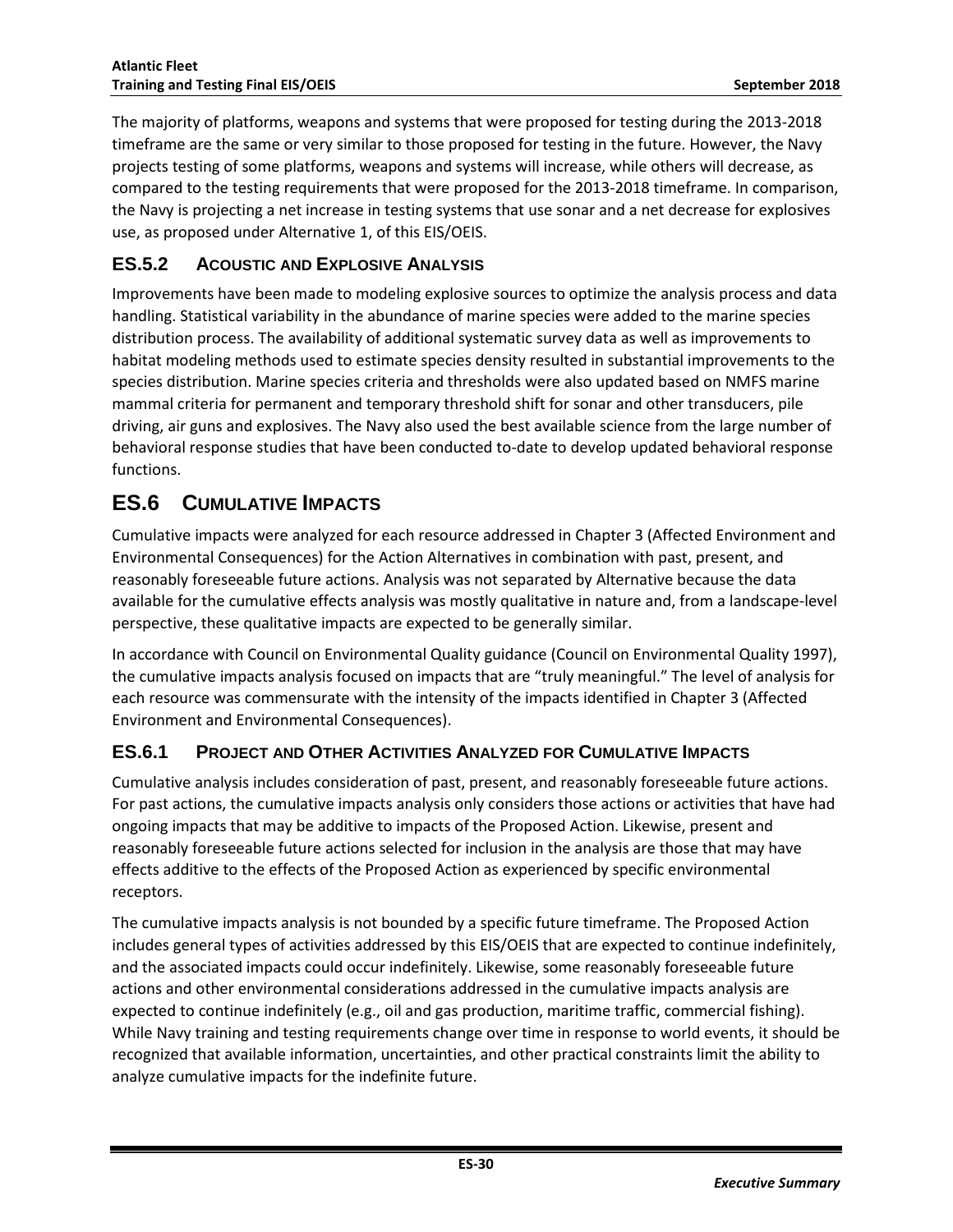#### <span id="page-32-0"></span>**ES.6.2 RESOURCE-SPECIFIC CUMULATIVE IMPACT CONCLUSIONS**

In accordance with Council on Environmental Quality guidance (Council on Environmental Quality, 1997), the following cumulative impacts analysis focuses on impacts that are "truly meaningful." The level of analysis for each resource is commensurate with the intensity of the impacts identified in Chapter 3 (Affected Environment and Environmental Consequences) and/or the level to which impacts from the Proposed Action are expected to mingle with similar impacts from existing activities. A full analysis of potential cumulative impacts is provided for marine mammals and reptiles. Rationale is also provided for an abbreviated analysis of the following resources: air quality, sediments and water quality, vegetation, invertebrates, habitat, fishes, birds and bats, cultural resources, socioeconomics, and public health and safety.

#### <span id="page-32-1"></span>**ES.6.2.1 AIR QUALITY**

The majority of emissions resulting from the Proposed Action would be released outside of state waters and would quickly disperse in the ocean environment. These emissions would largely disperse rather than concentrate due to meteorological and air chemistry processes, and these emissions could mix with emissions from other vessel traffic and oil and gas production activities. Additionally, activities occurring in state waters would likely impact onshore areas to a greater extent than more distant activities. The incremental additive impacts from combined emissions occurring beyond state water boundaries would be minor, localized, intermittent, and unlikely to contribute to future degradation of the ocean atmosphere in a way that would harm ocean ecosystems or nearshore communities. Thus, based on the analysis presented in Section 3.1 (Air Quality) and given the meteorology of the Study Area, the frequency and isolation of proposed training and testing activities (Tables 2.6-1 through 2.6-4), and the quantities of expected emissions, it is anticipated that the incremental contribution of the Proposed Action beyond state waters, when added to the impacts of all other past, present and reasonably foreseeable future actions will not result in measurable additional impacts on air quality in the Study Area or beyond.

Activities occurring within state waters can be considered as localized with greater frequency and higher probability of combining with past, present and reasonably foreseeable future actions in and adjacent to the areas where the training or testing activity is occurring. With the exception of areas around Jacksonville, Florida where training would occur on the St. Johns River and Naval Station Mayport, these areas are all in attainment. The Jacksonville (Florida)-Brunswick (Georgia) Interstate Air Quality Control Region currently contains a small area designated as nonattainment for sulfur dioxide. An analysis of the emissions from the Proposed Action activities occurring in the Jacksonville, Florida area demonstrated that emissions are well below General Conformity thresholds (Section 3.1 Air Quality). It is anticipated that the incremental contribution of the Proposed Action in the state waters in the Jacksonville, Florida area, when added to the impacts of all other past, present and reasonably foreseeable future actions, would not result in measurable additional impacts on air quality in the Jacksonville (Florida)-Brunswick (Georgia) Interstate Air Quality Control Region. A Record of Non Applicability for Clean Air Act Conformity was prepared and is included in Appendix C, Air Quality Emissions Calculations and Record of Non-Applicability.

The area of greatest emissions in state waters is near the Virginia Capes Operational Area, specifically in the lower Chesapeake Bay, the York River, the James River, and their attendant tributaries. Training activities using small riverine boats and other vessels in this area were not analyzed in prior NEPA documents and account for approximately 2,600 tons per year of nitrogen oxide emissions. This represents about 21% of nitrogen oxide emissions for non-road and miscellaneous area sources in the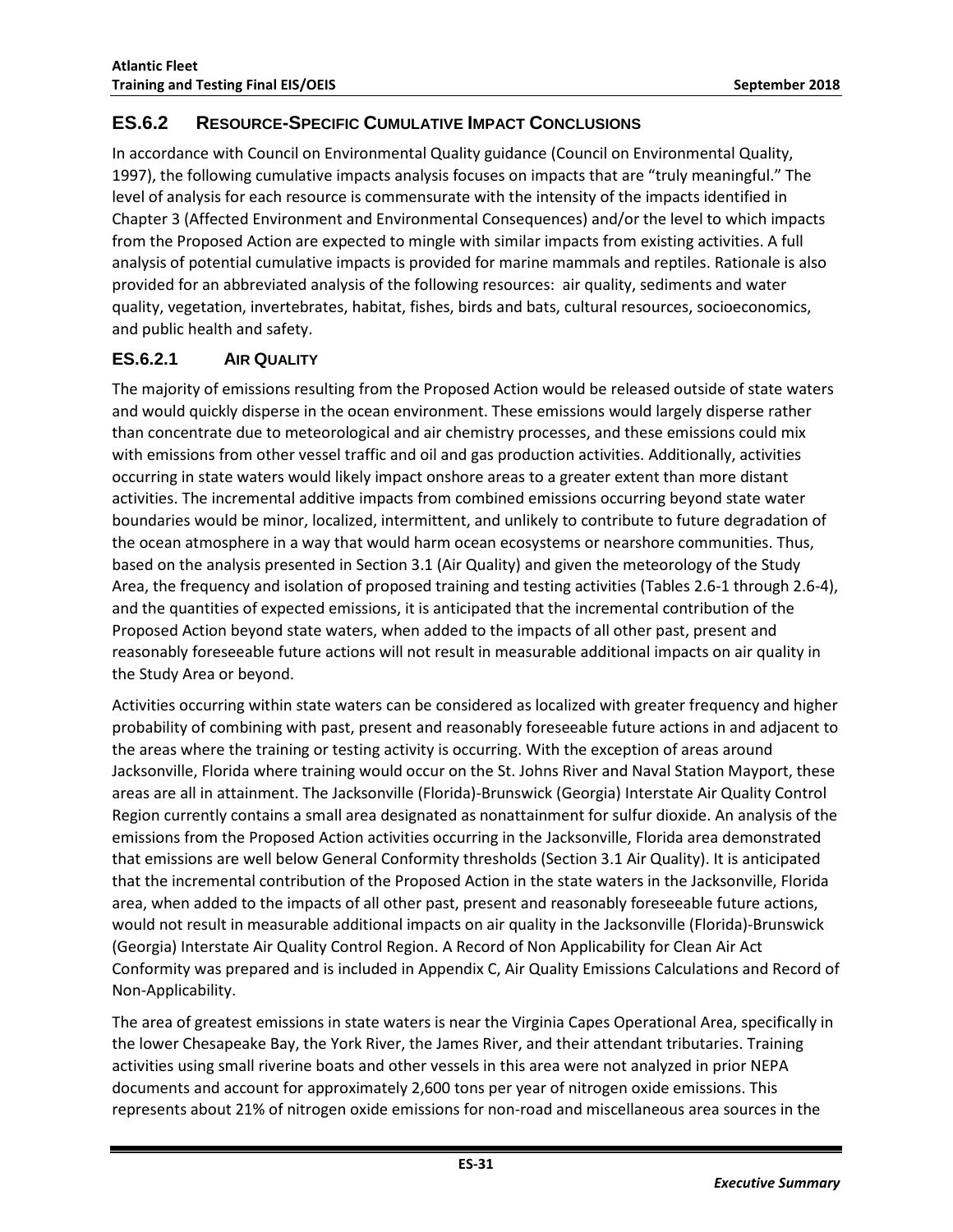Hampton Roads Intrastate Air Quality Control Region, which covers Isle of Wight, James City, Nansemond, Southampton, and York counties and the cities of Chesapeake, Franklin, Hampton, Newport News, Norfolk, Portsmouth, Suffolk, Virginia Beach, and Williamsburg (U.S. Environmental Protection Agency, 2016). While the riverine training activities account for a substantial percentage of nonroad emissions in the region, the area is in attainment for all criteria pollutants and the level of activity has not changed appreciably over time. It is anticipated that these emissions, when added to the impacts of all other past, present and reasonably foreseeable future actions, would not result in measurable additional impacts on air quality in the Study Area or beyond.

#### <span id="page-33-0"></span>**ES.6.2.2 SEDIMENTS AND WATER QUALITY**

It is possible that Navy stressors would combine with non-Navy stressors, particularly in nearshore areas and bays, such as Narragansett Bay or the Lower Chesapeake Bay, to exacerbate already impacted sediments and water quality. Although impacts may temporarily intermingle with other inputs in areas with degraded existing conditions, most of the Navy impacts to water quality and turbidity are expected to be negligible, isolated, and short-term, with disturbed sediments and particulate matter quickly dispersing within the water column or settling to the seafloor and turbidity conditions returning to background levels. The Proposed Action could incrementally contribute persistent metal and plastic materials primarily to the offshore ocean ecosystems. However, these relatively minute concentrations of Navy stressors are not likely to combine with other past, present, or reasonably foreseeable activities in a way that would cumulatively threaten the water and sediment quality within the Study Area.

#### <span id="page-33-1"></span>**ES.6.2.3 VEGETATION**

The effects of other past, present, and reasonably foreseeable actions on vegetation occur primarily in the coastal and inshore waters and are associated with coastal development, maritime commerce, and the discharge of sediment and other pollutants. The Proposed Action is not expected to substantially contribute to losses of vegetation that would interfere with recovery in these regions. The incremental contribution of the Proposed Action would be insignificant as most of the proposed activities would occur in the open ocean and other areas where seagrasses and other attached marine vegetation do not grow; impacts would be localized; recovery would occur quickly; and none of the alternatives would compound impacts that have been historically significant to marine vegetation (loss of habitat due to development; nutrient loading; shading; turbidity; or changes in salinity, pH, or water temperature). Although vegetation is impacted by stressors throughout the Study Area, the Proposed Action is not likely to incrementally contribute to population- or ecosystem-level changes in the resource, and it is anticipated that the incremental contribution of the Proposed Action when added to the impacts of all other past, present and reasonably foreseeable future actions would not result in measurable additional impacts on vegetation in the Study Area or beyond.

#### <span id="page-33-2"></span>**ES.6.2.4 INVERTEBRATES**

Although marine invertebrates are impacted by other stressors in the ocean environment, the Proposed Action is not likely to incrementally contribute to population-level stress and decline of the resource. As impacts would be isolated, localized, and not likely to overlap with other relevant stressors, it is anticipated that the incremental contribution of the Proposed Action when added to the impacts of all other past, present and reasonably foreseeable future actions would not result in measurable additional impacts on invertebrates in the Study Area or beyond.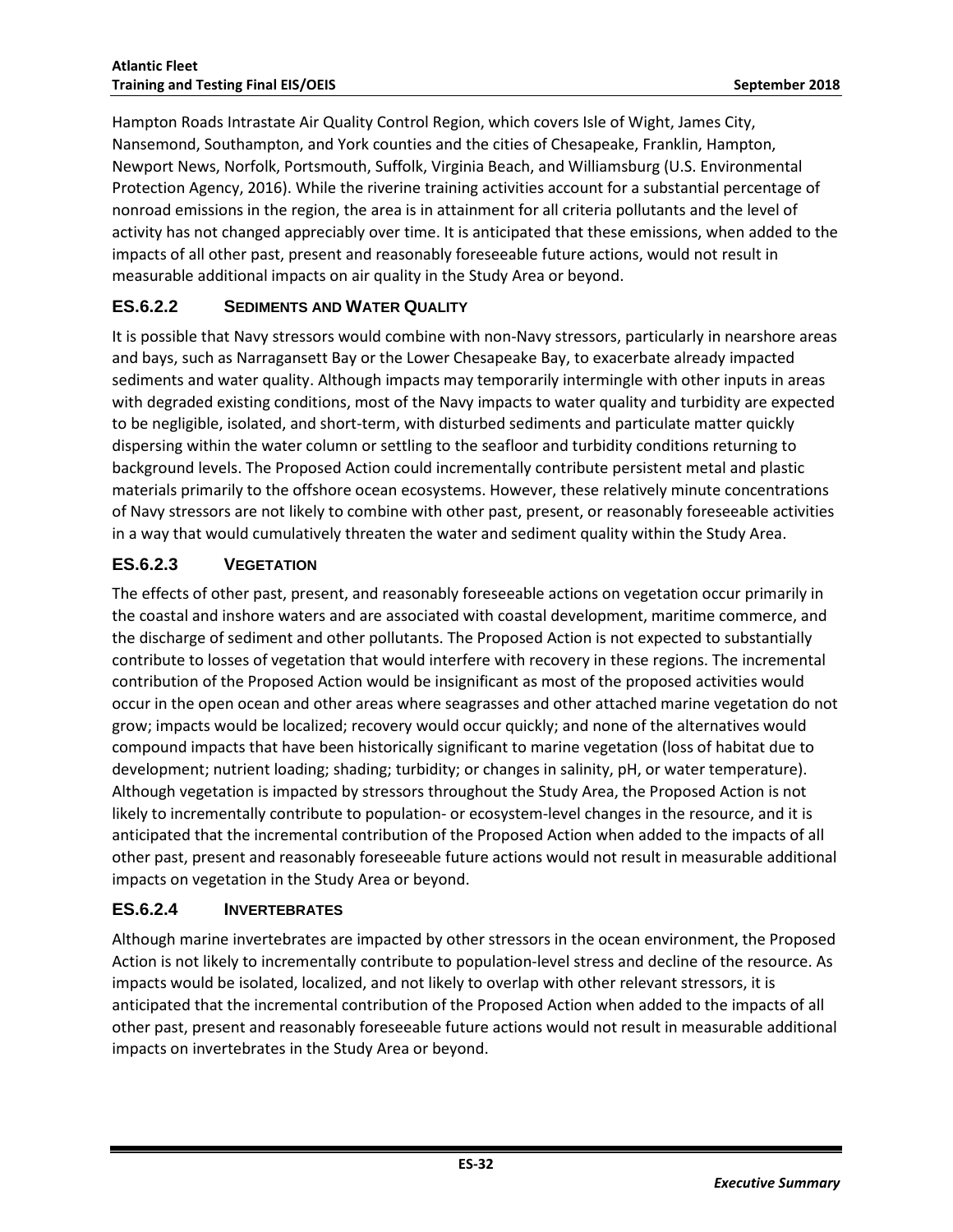#### <span id="page-34-0"></span>**ES.6.2.5 HABITATS**

Although it is anticipated that damage to abiotic soft bottom habitat resulting from the Proposed Action would be limited and would recover, many other activities in the ocean are also impacting ocean bottom habitat. However, it is not likely that past, present, and future impacts would overlap Proposed Action activities in place or time before the craters or other impressions in soft bottom substrate fill in. Based on the analysis presented in Section 3.5 (Habitats) and the reasons summarized above, it is anticipated that the incremental contribution of the Proposed Action, when added to the impacts of all other past, present and reasonably foreseeable future actions, would not result in measurable additional impacts on habitats, including National Marine Sanctuaries, in the Study Area or beyond.

#### <span id="page-34-1"></span>**ES.6.2.6 FISHES**

The aggregate impacts of past, present, and other reasonably foreseeable future actions contributing multiple water quality, noise, and physical risks to fishes will likely continue to have significant effects on individual fishes and fish populations. However, Navy training and testing activities are generally isolated from other activities in space and time and the majority of the proposed training and testing activities occur over a small spatial scale relative to the entire Study Area, have few participants, and are of a short duration. Thus, although it is possible that the Proposed Action could contribute incremental stressors to a small number of individuals, which would further compound effects on a given individual already experiencing stress, it is not anticipated that the Proposed Action has the potential to put additional stress on entire populations. Therefore, it is anticipated that the incremental contribution of the Proposed Action, when added to the impacts of all other past, present and reasonably foreseeable future actions, would not result in measurable additional significant impacts on fishes in the Study Area or beyond.

#### <span id="page-34-2"></span>**ES.6.2.7 MARINE MAMMALS**

The aggregate impacts of past, present, and other reasonably foreseeable future actions continue to have significant impacts on some marine mammal species in the Study Area. The Proposed Action could contribute incremental stressors to individuals, which would both further compound effects on a given individual already experiencing stress and, in turn, have the potential to further stress populations, some of which may already be in significant decline or in the midst of stabilization and recovery. However, with the implementation of standard operating procedures reducing the likelihood of overlap in time and space with other stressors and the implementation of mitigation measures reducing the likelihood of impacts, the incremental stressors anticipated from the Proposed Action are not anticipated to be significant.

#### <span id="page-34-3"></span>**ES.6.2.8 REPTILES**

The aggregate impacts of past, present, and other reasonably foreseeable future actions continue to have significant impacts on all reptile species in the Study Area. The Proposed Action could contribute incremental stressors to individuals, which would further compound effects on a given individual already experiencing stress and, in turn, has the potential to further stress populations in significant decline or recovery efforts thereof. However, with the implementation of standard operating procedures reducing the likelihood of overlap in time and space with other stressors and the implementation of mitigation measures reducing the likelihood of impacts, the incremental stressors anticipated from the Proposed Action are not anticipated to be significant.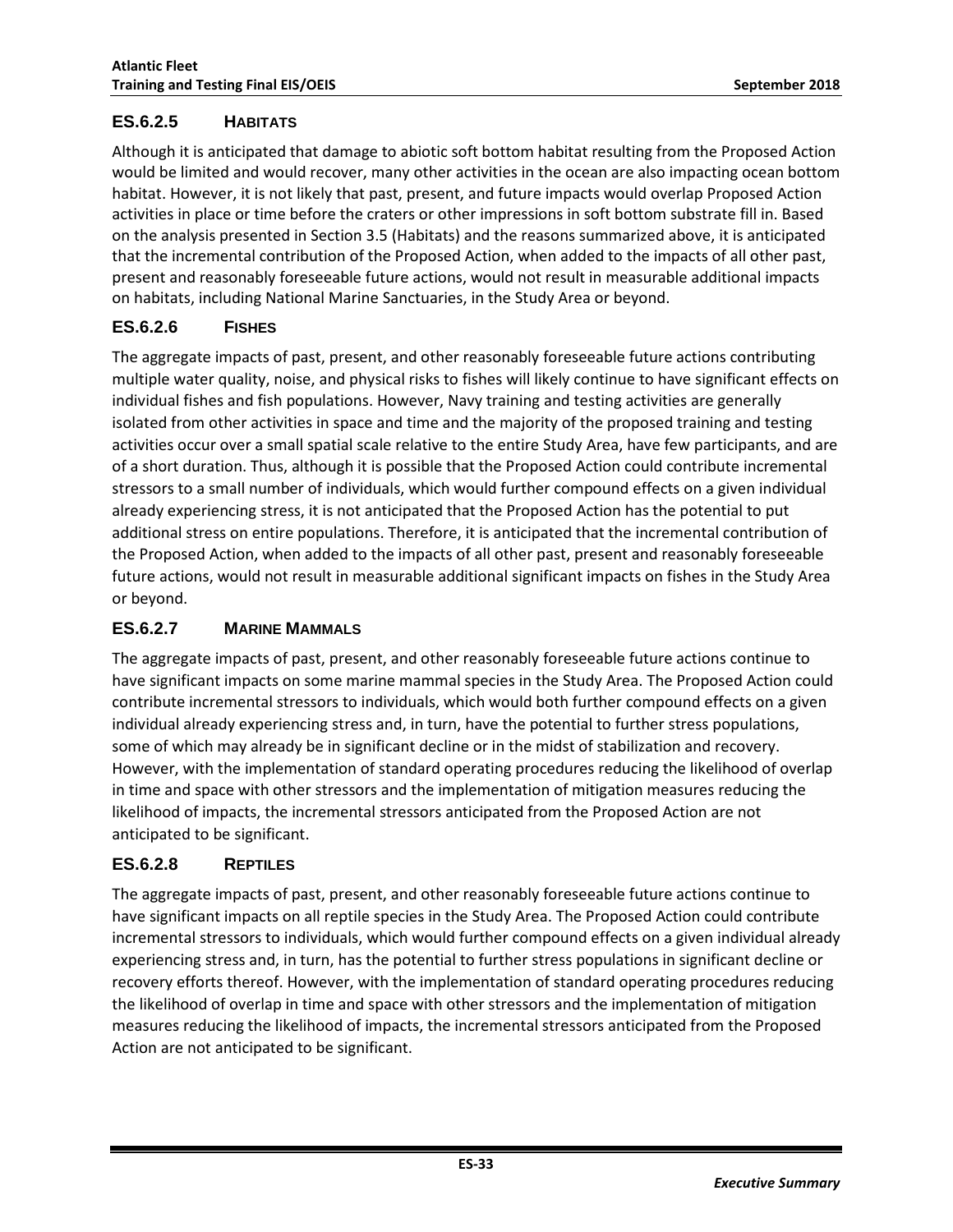#### <span id="page-35-0"></span>**ES.6.2.9 BIRDS AND BATS**

Although other past, present, and reasonably foreseeable actions individually and collectively cause widespread disturbance and mortality of bird and bat populations across the ocean landscape, the Proposed Action is not expected to substantially contribute to their diminishing abundance, induce widespread behavioral or physiological stress, or interfere with recovery from other stressors. It is anticipated that the incremental contribution of the Proposed Action, when added to the impacts of all other past, present and reasonably foreseeable future actions, would not result in significant impacts on birds and bats in the Study Area or beyond.

#### <span id="page-35-1"></span>**ES.6.2.10 CULTURAL RESOURCES**

As discussed in Section 3.10 (Cultural Resources), stressors, including explosive and physical disturbance and strike stressors associated with the Proposed Action would not affect submerged prehistoric sites and submerged historic resources in accordance with Section 106 of the National Historic Preservation Act because mitigation measures have been implemented to protect and avoid these resources (Chapter 5, Mitigation). Furthermore, consultation with the appropriate State Historic Preservation Office will continue, as needed, for cultural resources located within state territorial waters (within 3 NM, with the exception of Texas, Puerto Rico, and Florida [Gulf Coast only], which have a 9 NM limit). The Proposed Action is not expected to result in impacts on cultural resources in the Study Area and likewise would not contribute incrementally to cumulative impacts on cultural resources.

#### <span id="page-35-2"></span>**ES.6.2.11 SOCIOECONOMICS**

The analysis in Section 3.11 (Socioeconomics) indicates that the Proposed Action is not expected to result in impacts to socioeconomic resources in the Study Area and likewise would not contribute incrementally to cumulative socioeconomic impacts.

#### <span id="page-35-3"></span>**ES.6.2.12 PUBLIC HEALTH AND SAFETY**

All Proposed Actions would be accomplished by technically qualified personnel and would be conducted in accordance with applicable Navy, state, and federal safety standards and requirements. The analysis presented in Section 3.12 (Public Health and Safety) indicates that the Proposed Action is not expected to result in impacts on public health and safety and likewise would not contribute incrementally to or combine with other impacts on health and safety within the Study Area.

#### <span id="page-35-4"></span>**ES.6.3 SUMMARY OF CUMULATIVE IMPACTS**

The Action Alternatives would contribute incremental effects on the ocean ecosystem, which is already experiencing and absorbing a multitude of stressors to a variety of receptors. In general, it is not anticipated that the implementation of the Proposed Action would have meaningful contribution to the ongoing stress or cause significant collapse of any particular marine resource, but it would further cause minute impacts on resources that are already experiencing various degrees of interference and degradation. It is intended that the mitigation measures described in Chapter 5 (Mitigation) will further reduce the potential impacts of the Proposed Action in such a way that they are avoided to the maximum extent practicable and to ensure that impacts do not become cumulatively significant to any marine resource.

Marine mammals and sea turtles are the primary resources of concern for cumulative impacts analysis, however, the incremental contributions of the Proposed Action are not anticipated to meaningfully contribute to the decline of these populations or interfere with the recovery efforts thereof due to the implementation of standard operating procedures that reduce the likelihood of overlap in time and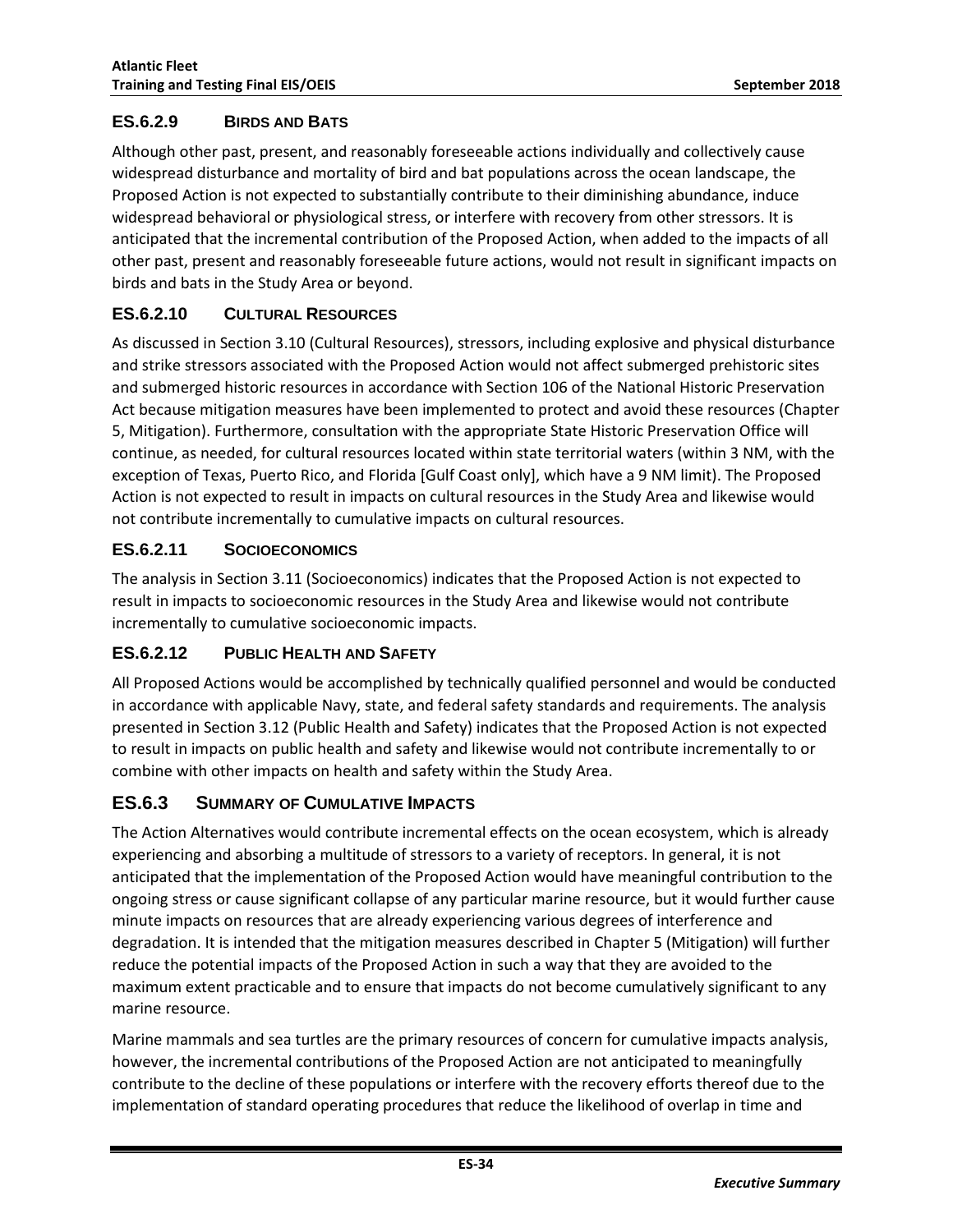space and mitigation measures as described in Chapter 5 (Mitigation) that reduce the likelihood of impacts to both resources.

The aggregate impacts of past, present, and other reasonably foreseeable future actions have resulted in significant impacts on some marine mammal and all sea turtle species in the Study Area; however, the decline of these species is chiefly attributable to other stressors in the environment, including the synergistic effect of bycatch, entanglement, vessel traffic, ocean pollution, and coastal zone development. The analysis presented in Chapter 4 (Cumulative Impacts) and Chapter 3 (Affected Environment and Environmental Consequences) indicate that the incremental contribution of the Proposed Action to cumulative impacts on air quality, sediments and water quality, vegetation, invertebrates, marine habitats, fishes, birds and bats, cultural and socioeconomic resources, and public health and safety would not significantly contribute to cumulative stress on those resources.

# <span id="page-36-0"></span>**ES.7 MITIGATION**

The Navy has been mitigating impacts from military readiness activities on environmental and cultural resources throughout areas where it trains and tests for more than two decades. In coordination with the appropriate regulatory agencies, the Navy developed mitigation measures for the Proposed Action that will effectively avoid or reduce potential impacts and that are practical to implement. Chapter 5 (Mitigation) presents full descriptions of mitigation measures to be implemented, discussions of how the Navy developed and assessed each measure, and discussions of measures considered but eliminated.

Mitigation measures that the Navy will implement under the Proposed Action are organized into two categories: procedural mitigation measures and mitigation areas. The Navy will implement procedural mitigation whenever and wherever training or testing activities involving applicable acoustic, explosive, and physical disturbance and strike stressors occur within the Study Area. Procedural mitigation generally involves: (1) the use of one or more trained Lookouts to observe for specific biological resources (e.g., marine mammals, sea turtles) within a mitigation zone (i.e., area around a stressor), (2) requirements for Lookouts to immediately communicate sightings of specific biological resources to the appropriate watch station for information dissemination, and (3) requirements for the watch station to implement mitigation until certain recommencement conditions have been met. Table ES.7-1 contains a brief summary of the mitigation zones and other procedural mitigation measures that the Navy will implement under the Proposed Action. Additional information on procedural mitigation measures is presented in Section 5.3 (Procedural Mitigation to be Implemented).

Mitigation areas are geographic locations within the Study Area where the Navy will implement mitigation measures to: (1) avoid or reduce impacts on biological or cultural resources that are not observable by Lookouts from the water's surface (i.e., resources for which procedural mitigation cannot be implemented), (2) in combination with procedural mitigation, to effect the least practicable adverse impact on marine mammal species or stocks and their habitat, or (3) in combination with procedural mitigation, ensure that the Proposed Action does not jeopardize the continued existence of endangered or threatened species, or result in destruction or adverse modification of critical habitat. Table ES.7-2 contains a summary of the mitigation areas that the Navy will implement under the Proposed Action. Figure ES-2 displays the mitigation areas in the Study Area. Additional information on mitigation areas is presented in Section 5.4 (Mitigation Areas to be Implemented).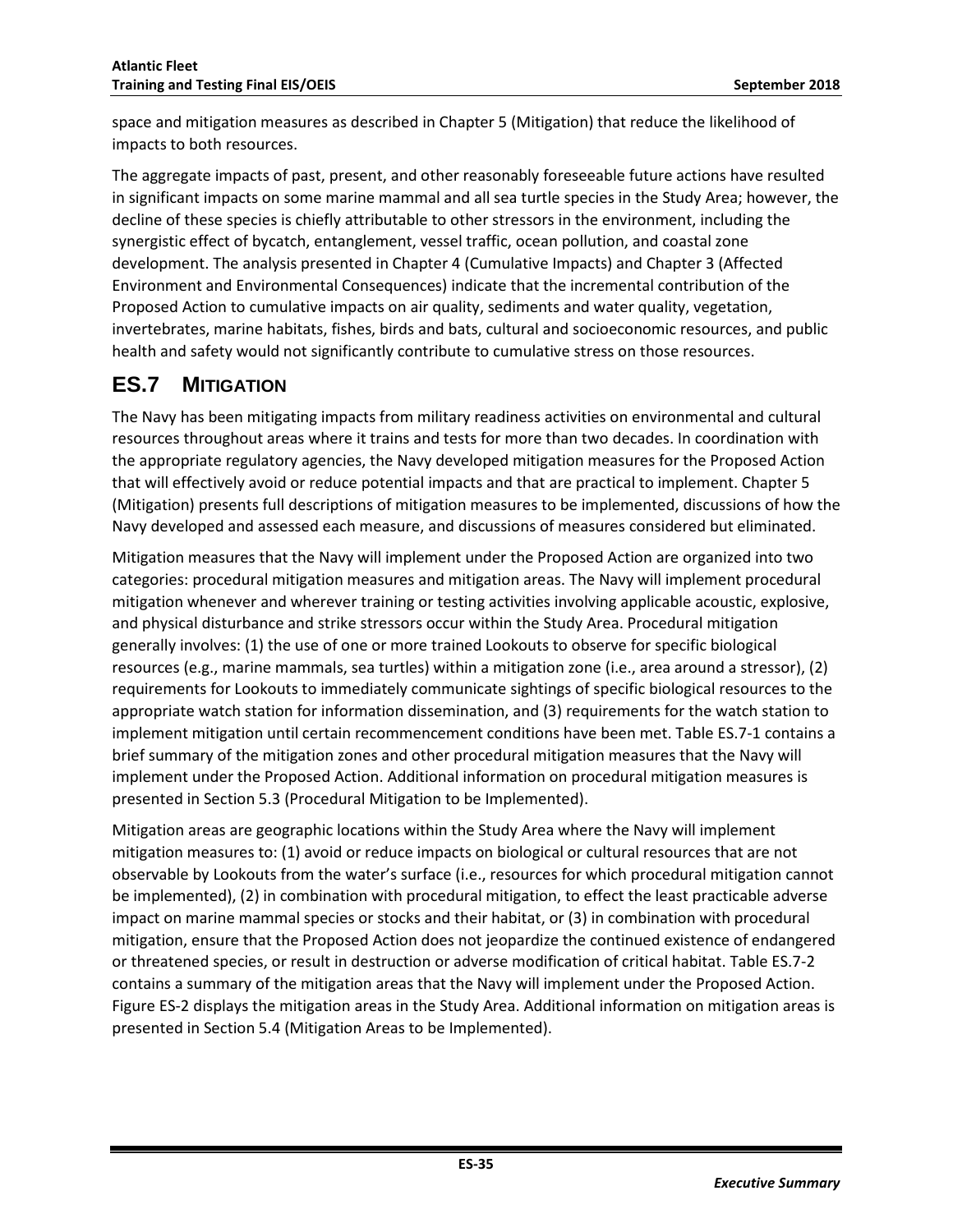<span id="page-37-0"></span>

| <b>Stressor or Activity</b>                     | <b>Mitigation Zones Sizes and Other Requirements</b>                                                                                                                                                                         | <b>Protection Focus</b>        |
|-------------------------------------------------|------------------------------------------------------------------------------------------------------------------------------------------------------------------------------------------------------------------------------|--------------------------------|
| <b>Environmental Awareness</b><br>and Education | • Afloat Environmental Compliance Training program for applicable personnel                                                                                                                                                  | Marine mammals,<br>Sea turtles |
| <b>Active Sonar</b>                             | Depending on sonar source:                                                                                                                                                                                                   | Marine mammals,                |
|                                                 | • 1,000 yd. power down, 500 yd. power down, and 200 yd. shut down                                                                                                                                                            | Sea turtles                    |
|                                                 | • 200 yd. shut down                                                                                                                                                                                                          |                                |
| Air Guns                                        | $\bullet$ 150 yd.                                                                                                                                                                                                            | Marine mammals,<br>Sea turtles |
| Pile Driving                                    | $\bullet$ 100 yd.                                                                                                                                                                                                            | Marine mammals,<br>Sea turtles |
| <b>Weapons Firing Noise</b>                     | • 30° on either side of the firing line out to 70 yd.                                                                                                                                                                        | Marine mammals,<br>Sea turtles |
| Aircraft Overflight Noise                       | • Distance from shore in the Virginia Capes Range Complex and Fisherman Island<br>National Wildlife Refuge during explosive mine neutralization activities<br>involving Navy divers (piping plovers and other nesting birds) | Birds,<br>Cultural resources   |
|                                                 | • Distance from shore in the Dry Tortugas Islands for supersonic flights (Fort<br>Jefferson and roseate terns)                                                                                                               |                                |
| <b>Explosive Sonobuoys</b>                      | $\bullet$ 600 yd.                                                                                                                                                                                                            | Marine mammals,<br>Sea turtles |
| <b>Explosive Torpedoes</b>                      | • $2,100$ yd.                                                                                                                                                                                                                | Marine mammals.<br>Sea turtles |
| Explosive Medium-Caliber and                    | • 1,000 yd. (large-caliber projectiles)                                                                                                                                                                                      | Marine mammals,                |
| Large-Caliber Projectiles                       | • 600 yd. (medium-caliber projectiles during surface-to-surface activities)                                                                                                                                                  | Sea turtles                    |
|                                                 | • 200 yd. (medium-caliber projectiles during air-to-surface activities)                                                                                                                                                      |                                |
| <b>Explosive Missiles and</b>                   | • 2,000 yd. (21-500 lb. net explosive weight)                                                                                                                                                                                | Marine mammals,                |
| Rockets                                         | • 900 yd. (0.6-20 lb. net explosive weight)                                                                                                                                                                                  | Sea turtles                    |
| <b>Explosive Bombs</b>                          | $\bullet$ 2,500 yd.                                                                                                                                                                                                          | Marine mammals,                |
| <b>Sinking Exercises</b>                        | $\bullet$ 2.5 NM                                                                                                                                                                                                             | Sea turtles<br>Marine mammals, |
|                                                 |                                                                                                                                                                                                                              | Sea turtles                    |
| <b>Explosive Mine</b>                           | • 2,100 yd. (6-650 lb. net explosive weight)                                                                                                                                                                                 | Marine mammals,                |
| Countermeasure and                              | • 600 yd. (0.1-5 lb. net explosive weight)                                                                                                                                                                                   | Sea turtles                    |
| <b>Neutralization Activities</b>                |                                                                                                                                                                                                                              |                                |
| <b>Explosive Mine Neutralization</b>            | • 1,000 yd. (21-60 lb. net explosive weight for positive control charges and                                                                                                                                                 | Marine mammals,                |
| <b>Activities Involving Navy</b>                | charges using time-delay fuses)                                                                                                                                                                                              | Sea turtles                    |
| <b>Divers</b>                                   | • 500 yd. (0.1-20 lb. net explosive weight for positive control charges)                                                                                                                                                     |                                |
| <b>Maritime Security Operations</b>             | $\bullet$ 200 yd.                                                                                                                                                                                                            | Marine mammals,                |
| - Anti-Swimmer Grenades<br>Line Charge Testing  |                                                                                                                                                                                                                              | Sea turtles<br>Marine mammals. |
|                                                 | $\bullet$ 900 yd.                                                                                                                                                                                                            | Sea turtles,                   |
|                                                 |                                                                                                                                                                                                                              | Gulf sturgeon                  |
| <b>Ship Shock Trials</b>                        | • 3.5 N M                                                                                                                                                                                                                    | Marine mammals,<br>Sea turtles |
| <b>Vessel Movement</b>                          | $\bullet$ 500 yd. (whales)                                                                                                                                                                                                   | Marine mammals.                |
|                                                 | • 200 yd. (other marine mammals)                                                                                                                                                                                             | Sea turtles                    |
|                                                 | • Vicinity (sea turtles)                                                                                                                                                                                                     |                                |
|                                                 | • North Atlantic right whale Dynamic Management Area Awareness notification                                                                                                                                                  |                                |
|                                                 | messages                                                                                                                                                                                                                     |                                |
| <b>Towed In-Water Devices</b>                   | • 250 yd. (marine mammals)                                                                                                                                                                                                   | Marine mammals,                |
|                                                 | • Vicinity (sea turtles)                                                                                                                                                                                                     | Sea turtles                    |
| Small-, Medium-, and Large-                     | $\bullet$ 200 yd.                                                                                                                                                                                                            | Marine mammals,                |
| <b>Caliber Non-Explosive Practice</b>           |                                                                                                                                                                                                                              | Sea turtles                    |
| <b>Munitions</b>                                |                                                                                                                                                                                                                              |                                |
| Non-Explosive Missiles and<br>Rockets           | $\bullet$ 900 yd.                                                                                                                                                                                                            | Marine mammals,<br>Sea turtles |
| Non-Explosive Bombs and                         | $\bullet$ 1,000 yd.                                                                                                                                                                                                          | Marine mammals,                |
| Mine Shapes                                     |                                                                                                                                                                                                                              | Sea turtles                    |

### **Table ES.7-1: Summary of Procedural Mitigation**

Notes: lb. = pound; NM = nautical miles; yd. = yard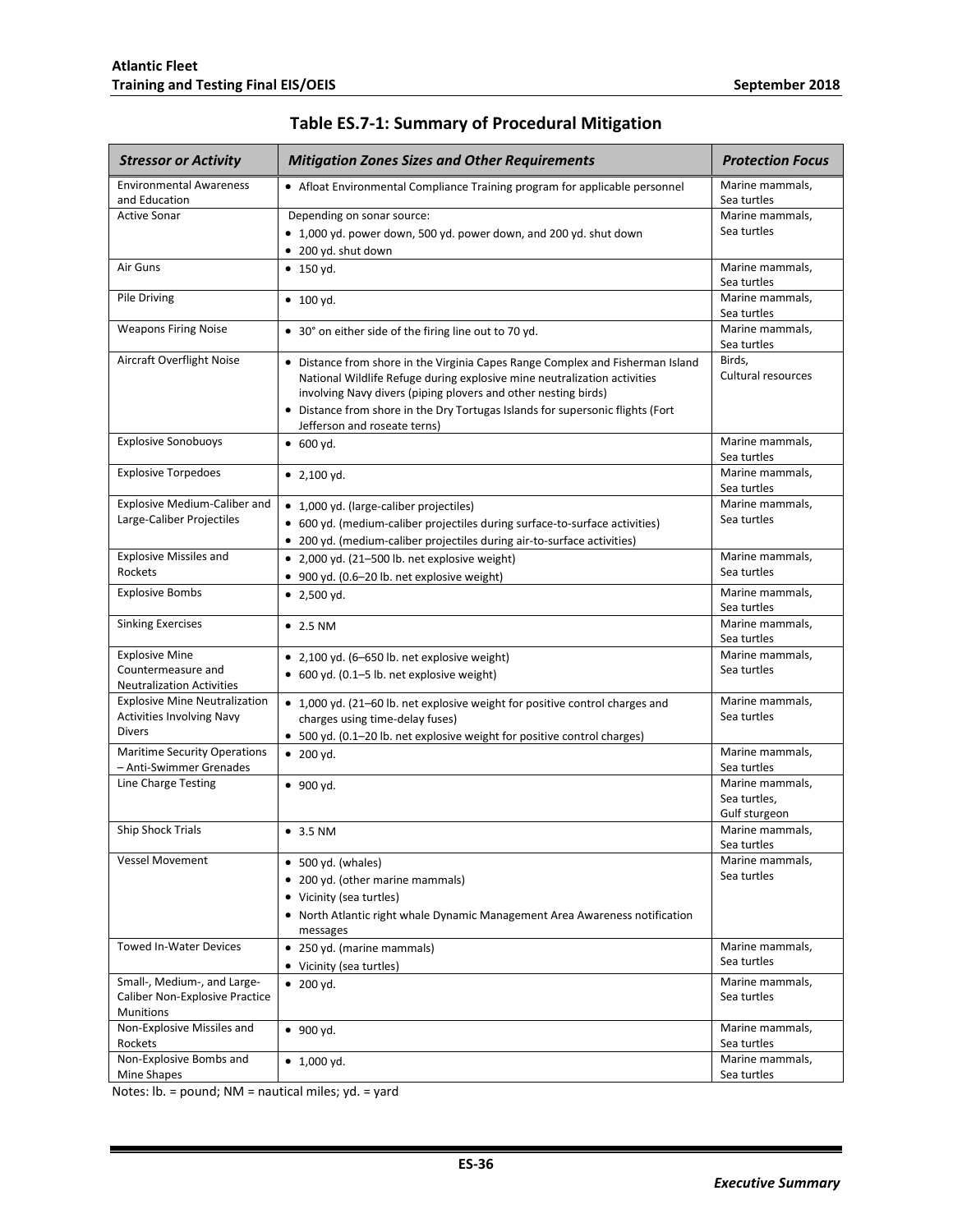<span id="page-38-0"></span>Г

٦

### **Table ES.7-2: Summary of Mitigation Areas**

| <b>Summary of Mitigation Area Requirements</b>                                                                                                                                                                                                                                                                                                                                                                                                                                                                         |  |
|------------------------------------------------------------------------------------------------------------------------------------------------------------------------------------------------------------------------------------------------------------------------------------------------------------------------------------------------------------------------------------------------------------------------------------------------------------------------------------------------------------------------|--|
| <b>Mitigation Areas for Shallow-water Coral Reefs</b>                                                                                                                                                                                                                                                                                                                                                                                                                                                                  |  |
| • The Navy will not conduct precision anchoring (except in designated anchorages), explosive or non-explosive mine countermeasure and<br>neutralization activities, explosive or non-explosive mine neutralization activities involving Navy divers, explosive or non-explosive small-,<br>medium-, and large-caliber gunnery activities using a surface target, explosive or non-explosive missile and rocket activities using a<br>surface target, or explosive or non-explosive bombing or mine laying activities.  |  |
| • The Navy will not place mine shapes, anchors, or mooring devices on the seafloor.                                                                                                                                                                                                                                                                                                                                                                                                                                    |  |
| • Within the Key West Range Complex, vessels will operate within waters deep enough to avoid bottom scouring or prop dredging, with at<br>least a 1-ft. clearance between the deepest draft of the vessel (with the motor down) and the seafloor at mean low water.                                                                                                                                                                                                                                                    |  |
| • Within the South Florida Ocean Measurement Facility Testing Range, the Navy will implement additional measures for shallow-water<br>coral reefs, such as using real-time positioning and remote sensing information to avoid shallow-water coral reefs during deployment,<br>installation, and recovery of anchors and mine-like objects, and during deployment of bottom-crawling unmanned underwater vehicles.                                                                                                     |  |
| Mitigation Areas for Live Hard Bottom, Artificial Reefs, Submerged Aquatic Vegetation, and Shipwrecks                                                                                                                                                                                                                                                                                                                                                                                                                  |  |
| • The Navy will not conduct precision anchoring (except in designated anchorages), explosive mine countermeasure and neutralization<br>activities, or explosive mine neutralization activities involving Navy divers, and will not place mine shapes, anchors, or mooring devices<br>on the seafloor.                                                                                                                                                                                                                  |  |
| • Within the Key West Range Complex, vessels will operate within waters deep enough to avoid bottom scouring or prop dredging, with at<br>least a 1-ft. clearance between the deepest draft of the vessel (with the motor down) and the seafloor at mean low water.                                                                                                                                                                                                                                                    |  |
| • Within the South Florida Ocean Measurement Facility Testing Range, the Navy will implement additional measures for live hard bottom,<br>such as using real-time positioning and remote sensing information to avoid live hard bottom during deployment, installation, and<br>recovery of anchors and mine-like objects, and during deployment of bottom-crawling unmanned underwater vehicles.                                                                                                                       |  |
| Northeast North Atlantic Right Whale Mitigation Area                                                                                                                                                                                                                                                                                                                                                                                                                                                                   |  |
| • The Navy will report the total hours and counts of active sonar and in-water explosives used in the mitigation area in its annual training                                                                                                                                                                                                                                                                                                                                                                           |  |
| and testing activity reports.                                                                                                                                                                                                                                                                                                                                                                                                                                                                                          |  |
| • The Navy will minimize use of active sonar to the maximum extent practicable and will not use explosives that detonate in the water.                                                                                                                                                                                                                                                                                                                                                                                 |  |
| • The Navy will conduct non-explosive torpedo testing during daylight hours in Beaufort sea state 3 or less using three Lookouts (one on a<br>vessel, two in an aircraft during aerial surveys) and an additional Lookout on the submarine when surfaced; during transits, ships will<br>maintain a speed of no more than 10 knots; during firing, ships will maintain a speed of no more than 18 knots except brief periods of<br>time during vessel target firing.                                                   |  |
| • Vessels will obtain the latest North Atlantic right whale sightings data and implement speed reductions after they observe a North<br>Atlantic right whale, if within 5 NM of a sighting reported within the past week, and when operating at night or during periods of reduced<br>visibility.                                                                                                                                                                                                                      |  |
| <b>Gulf of Maine Planning Awareness Mitigation Area</b>                                                                                                                                                                                                                                                                                                                                                                                                                                                                |  |
| • The Navy will report the total hours and counts of active sonar and in-water explosives used in the mitigation area in its annual training<br>and testing activity reports.                                                                                                                                                                                                                                                                                                                                          |  |
| • The Navy will not conduct major training exercises and will not conduct >200 hours of hull-mounted mid-frequency active sonar per year.                                                                                                                                                                                                                                                                                                                                                                              |  |
| Northeast Planning Awareness Mitigation Areas and Mid-Atlantic Planning Awareness Mitigation Areas                                                                                                                                                                                                                                                                                                                                                                                                                     |  |
| • The Navy will avoid conducting major training exercises to the maximum extent practicable.                                                                                                                                                                                                                                                                                                                                                                                                                           |  |
| • The Navy will not conduct more than four major training exercises per year.                                                                                                                                                                                                                                                                                                                                                                                                                                          |  |
| Southeast North Atlantic Right Whale Mitigation Area (November 15 – April 15)                                                                                                                                                                                                                                                                                                                                                                                                                                          |  |
| • The Navy will report the total hours and counts of active sonar and in-water explosives used in the mitigation area in its annual training<br>and testing activity reports.                                                                                                                                                                                                                                                                                                                                          |  |
| The Navy will not use active sonar except as necessary for navigation training, object detection training, and dipping sonar.                                                                                                                                                                                                                                                                                                                                                                                          |  |
| • The Navy will not expend explosive or non-explosive ordnance.                                                                                                                                                                                                                                                                                                                                                                                                                                                        |  |
| • Vessels will obtain the latest North Atlantic right whale sightings data; will implement speed reductions after they observe a North<br>Atlantic right whale, if within 5 NM of a sighting reported within the past 12 hours, and when operating at night or during periods of<br>reduced visibility; and will minimize north-south transits to the maximum extent practicable.                                                                                                                                      |  |
| Jacksonville Operating Area (November 15 - April 15)                                                                                                                                                                                                                                                                                                                                                                                                                                                                   |  |
| • Navy units conducting training or testing activities in the Jacksonville Operating Area will obtain and use Early Warning System North<br>Atlantic right whale sightings data as they plan specific details of events to minimize potential interactions with North Atlantic right<br>whales to the maximum extent practicable. The Navy will use the reported sightings information to assist their visual observation of<br>applicable mitigation zones and to aid in the implementation of procedural mitigation. |  |
| Southeast North Atlantic Right Whale Critical Habitat Special Reporting Area (November 15 - April 15)                                                                                                                                                                                                                                                                                                                                                                                                                  |  |
| • The Navy will report the total hours and counts of active sonar and in-water explosives used in the mitigation area in its annual training<br>and testing activity reports.                                                                                                                                                                                                                                                                                                                                          |  |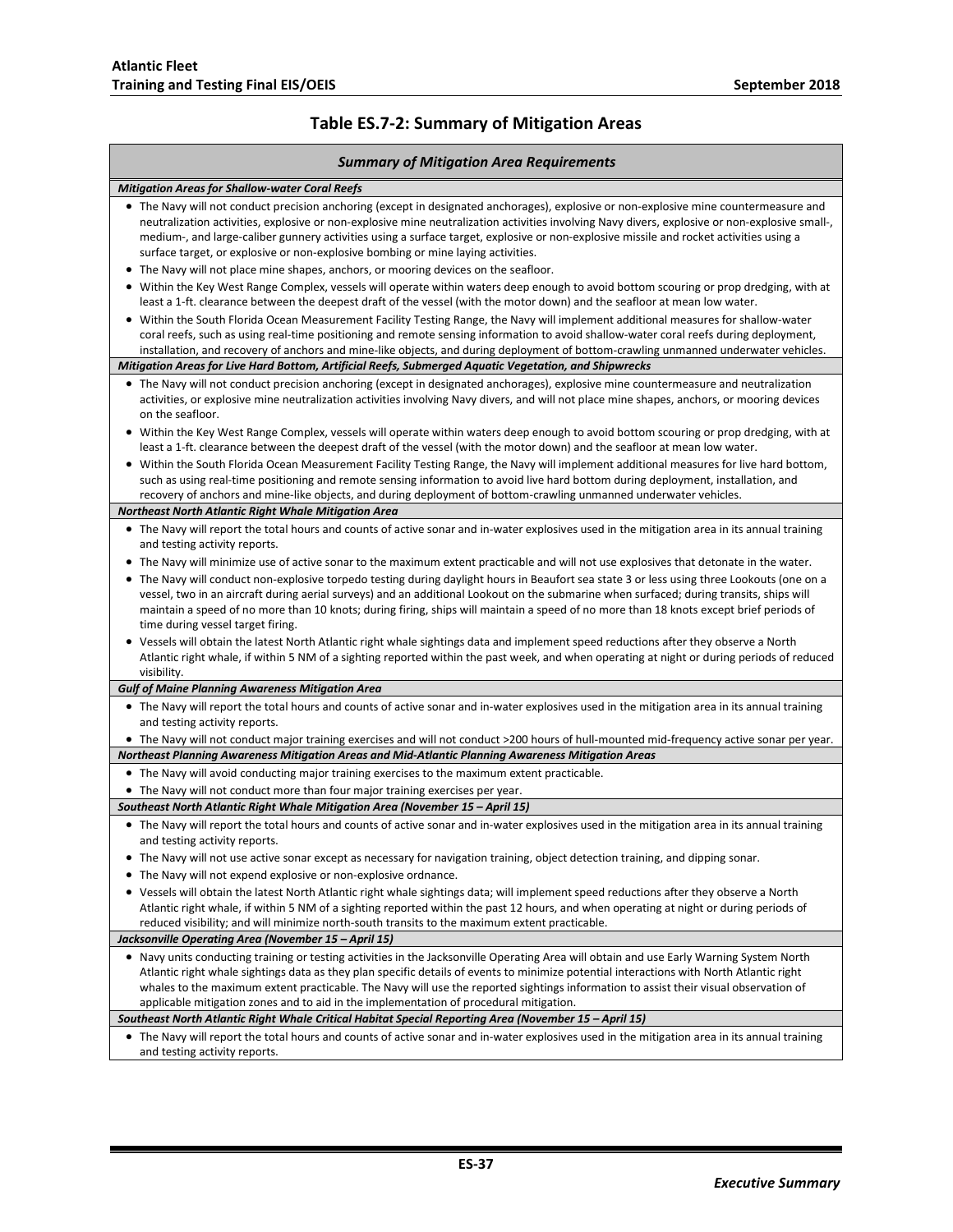

<span id="page-39-0"></span>Notes: AFTT: Atlantic Fleet Training and Testing

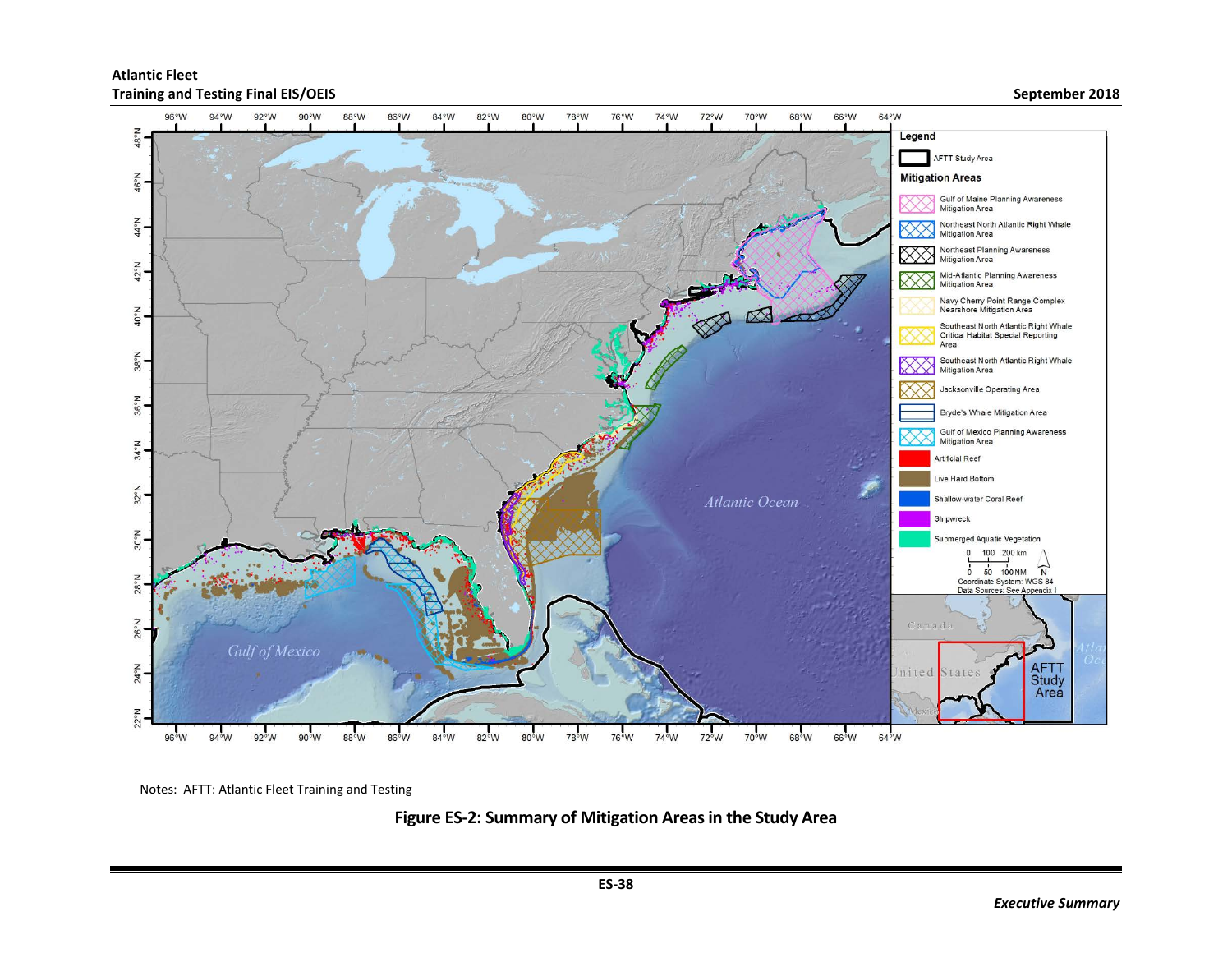## <span id="page-40-0"></span>**ES.8 OTHER CONSIDERATIONS**

#### <span id="page-40-1"></span>**ES.8.1 CONSISTENCY WITH REGULATORY CONSIDERATIONS**

Based on an evaluation of consistency with statutory obligations, the Navy's proposed training and testing activities would not conflict with the objectives or requirements of federal, state, regional, or local plans, policies, or legal requirements. The Navy will consult with regulatory agencies as appropriate during the NEPA process and prior to implementation of the Proposed Action to ensure all legal requirements are met.

#### <span id="page-40-2"></span>**ES.8.2 RELATIONSHIP BETWEEN SHORT-TERM USE OF THE ENVIRONMENT AND MAINTENANCE AND ENHANCEMENT OF LONG-TERM PRODUCTIVITY**

In accordance with NEPA, this EIS/OEIS provides an analysis of the relationship between a project's short-term impacts on the environment and the effects that these impacts may have on the maintenance and enhancement of the long-term productivity of the affected environment. The Proposed Action may result in both short- and long-term environmental effects. However, the Proposed Action would not be expected to result in any impacts that would reduce environmental productivity, permanently narrow the range of beneficial uses of the environment, or pose long-term risks to health, safety, or the general welfare of the public.

#### <span id="page-40-3"></span>**ES.8.3 IRREVERSIBLE OR IRRETRIEVABLE COMMITMENT OF RESOURCES**

For the alternatives including the Proposed Action, most resource commitments are neither irreversible nor irretrievable. Most impacts are short-term and temporary or, if long lasting, are negligible. No habitat associated with threatened or endangered species would be lost as result of implementation of the Proposed Action. Since there would be no building or facility construction, the consumption of materials typically associated with such construction (e.g., concrete, metal, sand, fuel) would not occur. Energy typically associated with construction activities would not be expended and irreversibly lost.

Implementation of the Proposed Action would require fuels used by aircraft and vessels. Since fixed- and rotary-wing flight and ship activities could increase, relative total fuel use could increase. Therefore, if total fuel consumption increased, this nonrenewable resource would be considered irretrievably lost.

#### <span id="page-40-4"></span>**ES.8.4 ENERGY REQUIREMENTS AND CONSERVATION POTENTIAL OF ALTERNATIVES**

Resources that will be permanently and continually consumed by project implementation include water, electricity, natural gas, and fossil fuels; however, the amount and rate of consumption of these resources would not result in significant environmental impacts or the unnecessary, inefficient, or wasteful use of resources. Prevention of the introduction of potential contaminants is an important component of standard procedures followed by the Navy. To the extent practicable, considerations in the prevention of introduction of potential contaminants are included.

Sustainable range management practices are in place that protect and conserve natural and cultural resources and preserve access to training areas for current and future training requirements while addressing potential encroachments that threaten to impact range and training area capabilities.

# <span id="page-40-5"></span>**ES.9 PUBLIC INVOLVEMENT**

The first step in the NEPA process for an EIS is to prepare a Notice of Intent to develop an EIS. The Navy published a Notice of Intent for this EIS/OEIS in the Federal Register and several newspapers on November 12, 2015. In addition, Notice of Intent and Scoping Notification Letters were distributed to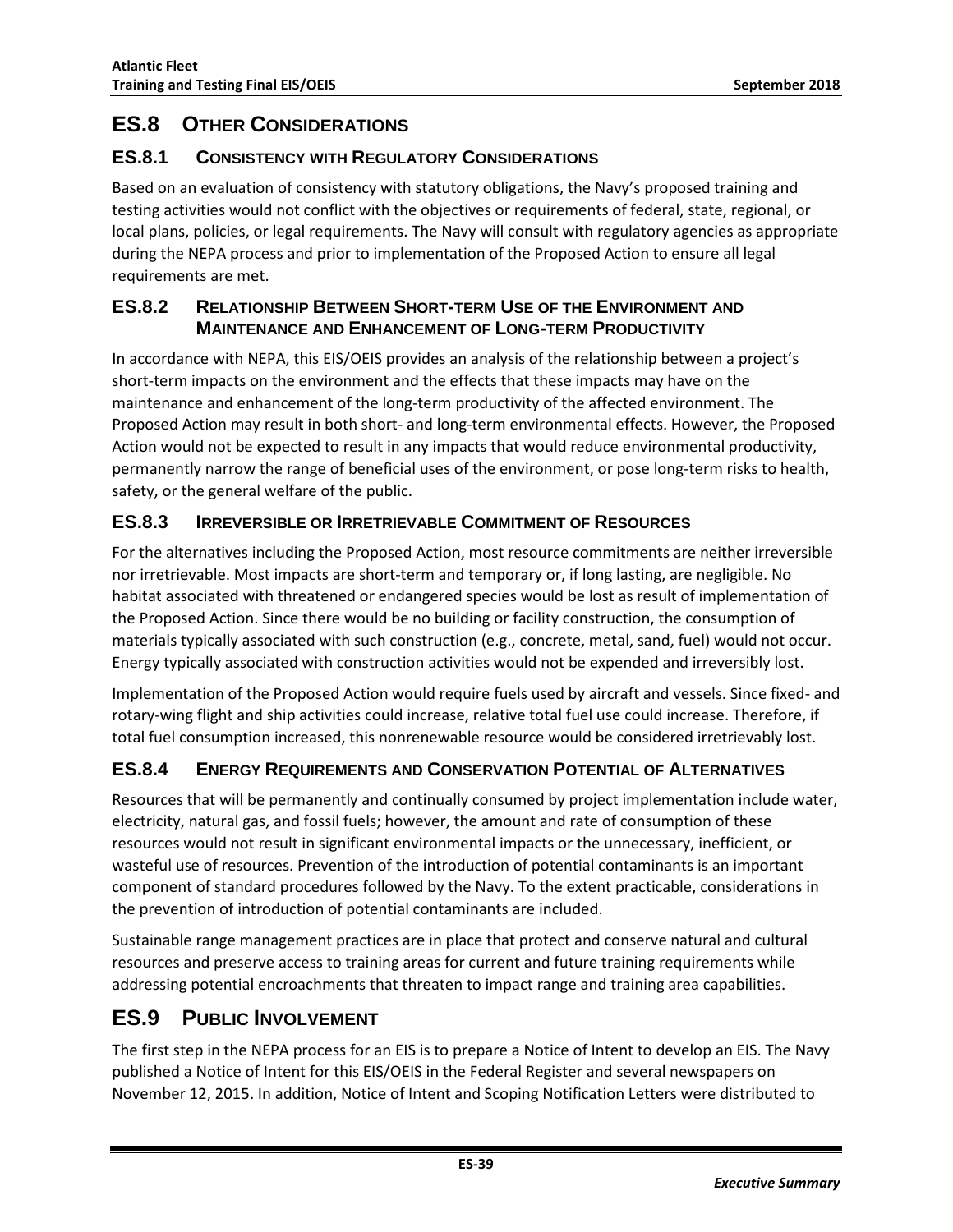federal, state, and local elected officials and government agencies. The Notice of Intent provided an overview of the Proposed Action and the scope of the EIS/OEIS, and initiated the scoping process.

#### <span id="page-41-0"></span>**ES.9.1 SCOPING PROCESS**

Scoping is an early and open process for developing the "scope" of issues to be addressed in an EIS and for identifying significant issues related to a proposed action. During scoping, the public helps define and prioritize issues by providing comments.

Notice of Intent and Scoping Notification letters were distributed at the beginning of the scoping period (November 12, 2015) to federally recognized tribes; state-elected officials; and federal, regional, and state agencies. On the same day, postcards were mailed to 647 recipients on the project mailing list, including individuals, non-profit organizations, and for-profit organizations. The postcards provided information on the Proposed Action, methods for commenting, and the project website address to obtain more information.

To announce the scoping period, advertisements were placed in twenty-three newspapers throughout the AFTT Study Area. The advertisements included a description of the Proposed Action, the address of the project website, the duration of the comment period, and information on how to provide comments.

A project video was developed to support the scoping phase and provide information to the public on the types of training and testing the Navy conducts and its importance. The project video was uploaded to the project website.

#### <span id="page-41-1"></span>**ES.9.2 SCOPING COMMENTS**

The Scoping comments could be submitted via the project website or by mail. The Navy received comments from Federal Agencies, State Agencies, Non-governmental Organizations, individuals and community groups. A total of 72 scoping comments were received. The comments requested the Navy analyze environmental issues from physical and biological resources, such as sonar impacts on marine mammals, to human resources, such as public health and safety. A sampling of some of the specific concerns follows.

- A True No Action Alternative Analysis
- Time-Area Management and Mitigation Areas
- Cumulative Impact Analysis
- Range of Alternatives
- Impacts of Training and Testing to Marine Mammals
- Impacts of Training and Testing to Marine Life

#### <span id="page-41-2"></span>**ES.9.3 PUBLIC COMMENTS**

A Notification of the availability of the AFTT Draft EIS/OEIS for public review and comment was posted in the Federal Register on June 29, 2017. In addition, stakeholder letters were sent to Federal Agencies, State Agencies, Non-governmental Organizations, individuals and community groups. The letters provided a description of the Proposed Action, address of the project website, duration of the comment period, and information on the public meetings. A Notification of Availability of the AFTT Draft EIS/OEIS and public meetings advertisements were placed in twenty-three newspapers located throughout the AFTT study areas. Additional public efforts included the development of six informational videos that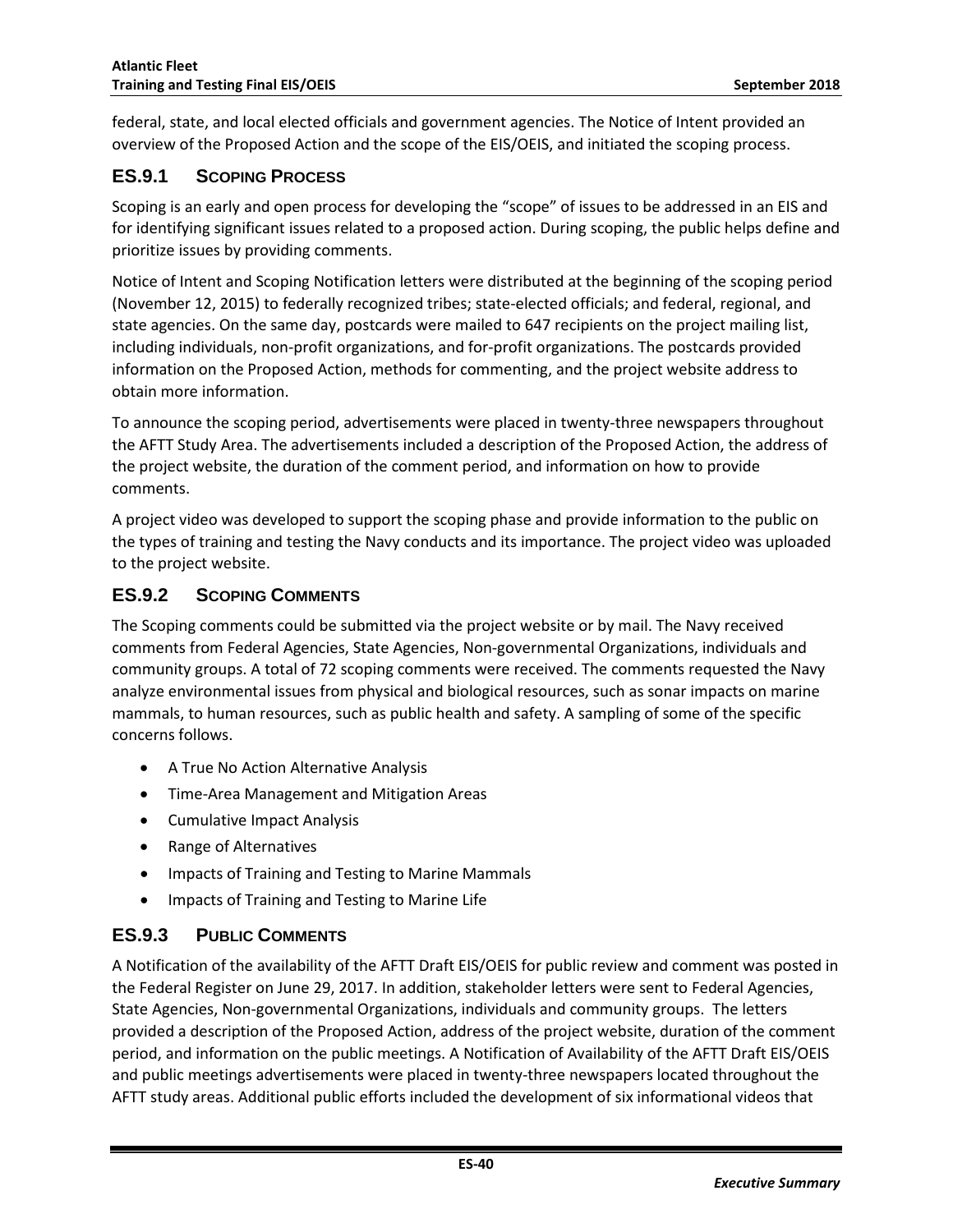were developed and posted on the project website (www.aftteis.com), mailing of more than 500 postcards, six press releases, and five public meetings. Electronic copies of the AFTT Draft EIS/OEIS were also provided to 29 public libraries located throughout the AFTT study area. Comments were received via public comment meetings, internet, and mail from 7 federal agencies, 31 state agencies, 7 local/regional government agencies, 5 non-governmental organizations, 2 tribal governments, 1 commercial group, and 63 private individuals.